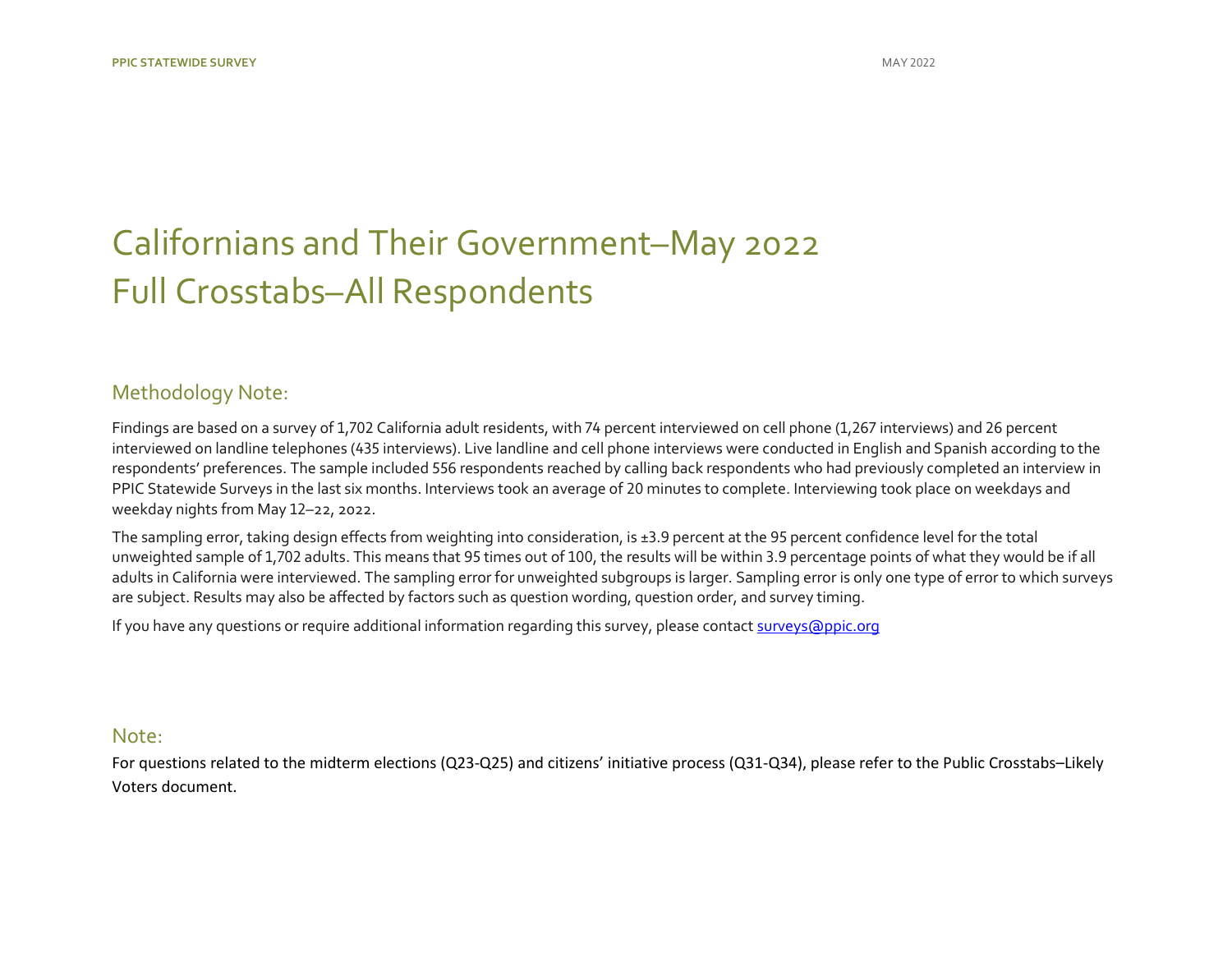May 2022, Californians and Their Government May 2022, Crosstabs - All Adults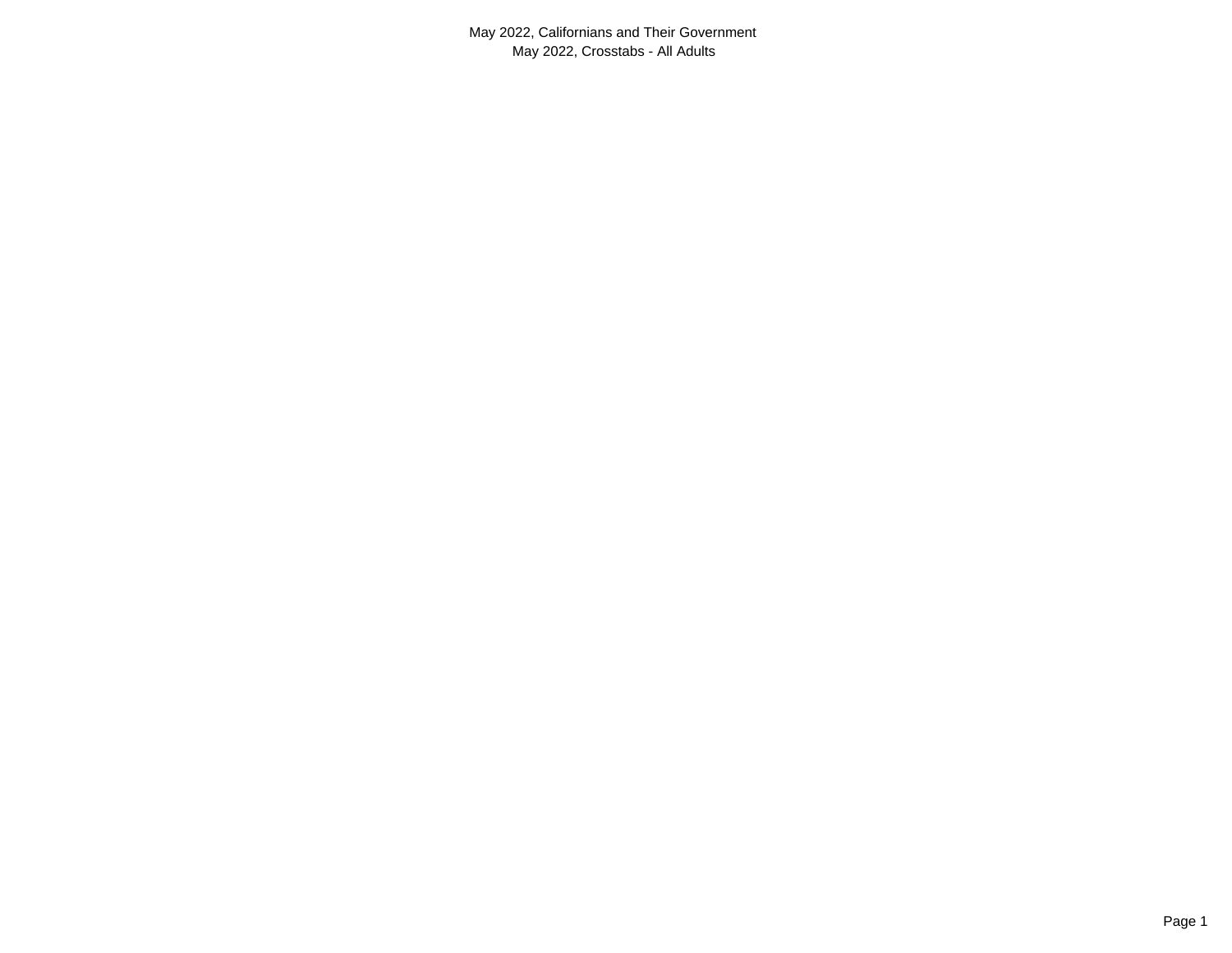|                                                                                                                                                    |                                                                                    |                   |                         |            | S                    |       |       |     |     |          |       |                   |                         |             |                     |             |
|----------------------------------------------------------------------------------------------------------------------------------------------------|------------------------------------------------------------------------------------|-------------------|-------------------------|------------|----------------------|-------|-------|-----|-----|----------|-------|-------------------|-------------------------|-------------|---------------------|-------------|
|                                                                                                                                                    |                                                                                    |                   | <b>Registered Voter</b> |            |                      |       | Party |     |     | Ideology |       |                   |                         | Region      |                     |             |
|                                                                                                                                                    |                                                                                    | <b>All Adults</b> | No                      | <b>Yes</b> | <b>Likely voters</b> | Dem   | Rep   | Ind | Lib | Mod      | Con   | Central<br>Vallev | Inland<br><b>Empire</b> | Los Angeles | Orange/San<br>Diego | SF Bay Area |
|                                                                                                                                                    | jobs, economy,<br>inflation                                                        | 27%               | 34%                     | 24%        | 24%                  | 21%   | 22%   | 29% | 23% | 27%      | 30%   | 25%               | 35%                     | 22%         | 29%                 | 27%         |
|                                                                                                                                                    | housing costs,<br>availability                                                     | 12%               | 10%                     | 13%        | 13%                  | 17%   | 9%    | 11% | 15% | 15%      | 7%    | 7%                | 8%                      | 13%         | 16%                 | 11%         |
|                                                                                                                                                    | homelessness                                                                       | 11%               | 7%                      | 12%        | 11%                  | 14%   | 7%    | 16% | 11% | 11%      | 10%   | 7%                | 13%                     | 16%         | 6%                  | 13%         |
|                                                                                                                                                    | gasoline prices, oil<br>prices                                                     | 7%                | 9%                      | 7%         | 6%                   | 5%    | 7%    | 10% | 6%  | 8%       | 7%    | 14%               | 7%                      | 5%          | 9%                  | 3%          |
|                                                                                                                                                    | water, drought                                                                     | 6%                | 5%                      | 6%         | 7%                   | 6%    | 5%    | 6%  | 7%  | 5%       | 5%    | 7%                | 3%                      | 6%          | 6%                  | 6%          |
|                                                                                                                                                    | crime, gangs, drugs                                                                | 4%                | 3%                      | 4%         | 5%                   | 5%    | 5%    | 4%  | 4%  | 5%       | 4%    | 4%                | $1\%$                   | 6%          | 5%                  | 4%          |
| Q1. First, thinking<br>about the state as a<br>whole, what do you<br>think is the most<br>important issue facing<br>people in California<br>today? | environment.<br>pollution, climate<br>change                                       | 4%                | 2%                      | 4%         | 6%                   | 7%    | 0%    | 2%  | 9%  | 1%       | 1%    | 1%                | 5%                      | 4%          | 2%                  | 4%          |
|                                                                                                                                                    | state budget, deficit,<br>taxes                                                    | 4%                | 6%                      | 4%         | 4%                   | 2%    | 7%    | 3%  | 3%  | 3%       | 6%    | 3%                | 3%                      | 4%          | 7%                  | 4%          |
|                                                                                                                                                    | government in<br>general, problems with<br>elected officials.<br>political parties | 3%                | $0\%$                   | 4%         | 5%                   | 3%    | 7%    | 4%  | 2%  | 2%       | 5%    | 3%                | 4%                      | 1%          | 3%                  | 3%          |
|                                                                                                                                                    | immigration, illegal<br>immigration                                                | 3%                | 5%                      | 3%         | 2%                   | $1\%$ | 8%    | 2%  | 1%  | 1%       | 7%    | 3%                | 3%                      | 4%          | 4%                  | 2%          |
|                                                                                                                                                    | COVID-19, coronavirus                                                              | 2%                | 2%                      | 2%         | 2%                   | 2%    | 1%    | 4%  | 3%  | 3%       | $1\%$ | 3%                | 2%                      | $1\%$       | $1\%$               | 4%          |
|                                                                                                                                                    | education, schools,<br>teachers                                                    | 2%                | 4%                      | 1%         | $1\%$                | 2%    | 0%    | 2%  | 1%  | 2%       | 2%    | 1%                | 5%                      | 3%          | 2%                  | 0%          |
|                                                                                                                                                    | electricity costs,<br>energy supply, energy<br>crisis                              | 2%                | 0%                      | 2%         | 2%                   | 2%    | 1%    | 1%  | 1%  | 3%       | $1\%$ | 2%                | 0%                      | 2%          | 3%                  | 1%          |
|                                                                                                                                                    | other (specify)                                                                    | 11%               | 9%                      | 12%        | 11%                  | 14%   | 17%   | 6%  | 13% | 10%      | 12%   | 16%               | 10%                     | 10%         | 7%                  | 15%         |
|                                                                                                                                                    | (VOL) don't know                                                                   | 2%                | 4%                      | 1%         | $1\%$                | 2%    | 1%    | 0%  | 2%  | 3%       | 2%    | 3%                | 2%                      | 2%          | $0\%$               | 4%          |
|                                                                                                                                                    | Unweighted n                                                                       | 1702              | 188                     | 1480       | 1179                 | 658   | 378   | 368 | 583 | 497      | 568   | 321               | 199                     | 412         | 280                 | 332         |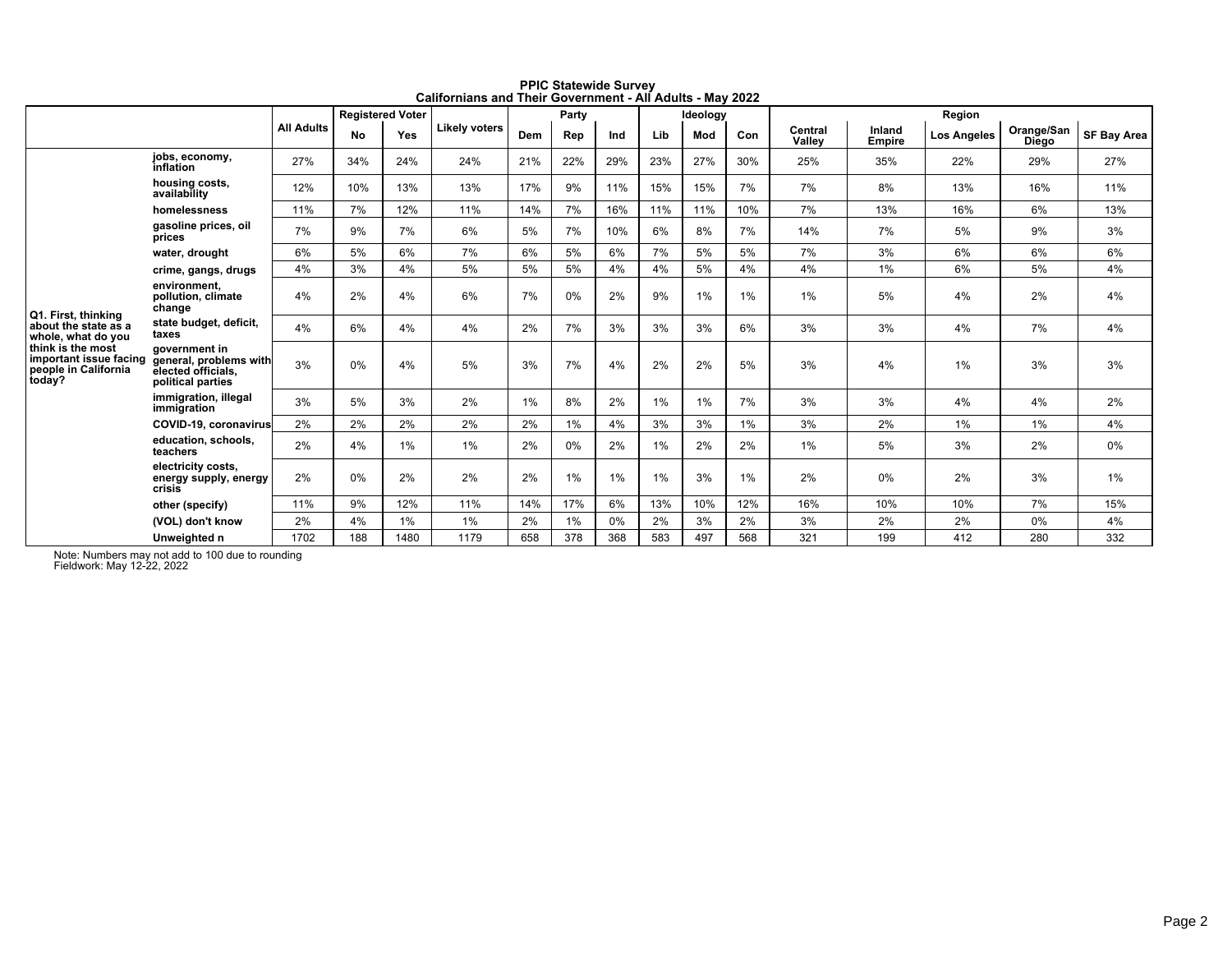|                                                                               |                                                                                    |                               | <b>Congressional district</b> | Competitive<br><b>CD</b> |      | Gender |                             | Race/Ethnicity            |         |        |       | Age   |       |           | <b>Children in Household</b> |
|-------------------------------------------------------------------------------|------------------------------------------------------------------------------------|-------------------------------|-------------------------------|--------------------------|------|--------|-----------------------------|---------------------------|---------|--------|-------|-------|-------|-----------|------------------------------|
|                                                                               |                                                                                    | <b>Democratic</b><br>district | Republican<br>district        | Competitive              | Male | Female | African<br><b>Americans</b> | Asian<br><b>Americans</b> | Latinos | Whites | 18-34 | 35-54 | $55+$ | <b>No</b> | <b>Yes</b>                   |
|                                                                               | jobs, economy,<br>inflation                                                        | 27%                           | 24%                           | 33%                      | 29%  | 24%    | 21%                         | 25%                       | 33%     | 23%    | 24%   | 30%   | 26%   | 21%       | 37%                          |
|                                                                               | housing costs,<br>availability                                                     | 14%                           | 9%                            | 12%                      | 11%  | 13%    | 26%                         | 15%                       | 9%      | 11%    | 17%   | 14%   | 7%    | 13%       | 12%                          |
|                                                                               | homelessness                                                                       | 12%                           | 10%                           | 15%                      | 10%  | 12%    | 26%                         | 12%                       | 8%      | 11%    | 12%   | 9%    | 12%   | 12%       | 8%                           |
|                                                                               | gasoline prices, oil<br>prices                                                     | 6%                            | 11%                           | 6%                       | 8%   | 7%     | 3%                          | 6%                        | 10%     | 6%     | 8%    | 7%    | 6%    | 6%        | 9%                           |
|                                                                               | water, drought                                                                     | 6%                            | 7%                            | 4%                       | 6%   | 6%     | 3%                          | 4%                        | 5%      | 8%     | 4%    | 5%    | 8%    | 7%        | 3%                           |
|                                                                               | crime, gangs, drugs                                                                | 5%                            | 2%                            | 5%                       | 5%   | 3%     | 4%                          | 9%                        | 4%      | 3%     | 4%    | 5%    | 4%    | 4%        | 5%                           |
| Q1. First, thinking                                                           | environment.<br>pollution, climate<br>change                                       | 4%                            | 4%                            | 1%                       | 3%   | 4%     | 0%                          | 6%                        | 1%      | 5%     | 3%    | 3%    | 5%    | 5%        | 2%                           |
| about the state as a<br>whole, what do you                                    | state budget, deficit,<br>taxes                                                    | 3%                            | 7%                            | 1%                       | 4%   | 4%     | 1%                          | 3%                        | 4%      | 5%     | 4%    | 3%    | 5%    | 5%        | 1%                           |
| think is the most<br>important issue facing<br>people in California<br>today? | government in<br>general, problems with<br>elected officials.<br>political parties | 3%                            | 5%                            | 1%                       | 4%   | 2%     | 0%                          | 1%                        | 1%      | 6%     | 3%    | 1%    | 5%    | 4%        | 2%                           |
|                                                                               | immigration, illegal<br>immigration                                                | 3%                            | 2%                            | 3%                       | 3%   | 3%     | 4%                          | 1%                        | 5%      | 3%     | 2%    | 4%    | 4%    | 4%        | 2%                           |
|                                                                               | COVID-19, coronavirus                                                              | 2%                            | $1\%$                         | 3%                       | 1%   | 3%     | 2%                          | $0\%$                     | 3%      | 3%     | 3%    | 2%    | 2%    | 2%        | 4%                           |
|                                                                               | education, schools,<br>teachers                                                    | $1\%$                         | 5%                            | 1%                       | 1%   | 2%     | $1\%$                       | 1%                        | 4%      | $1\%$  | $1\%$ | 3%    | 1%    | 1%        | 3%                           |
|                                                                               | electricity costs,<br>energy supply, energy<br>crisis                              | 1%                            | 3%                            | 1%                       | 2%   | $1\%$  | 2%                          | 1%                        | 1%      | 2%     | 3%    | $1\%$ | 0%    | 1%        | 2%                           |
|                                                                               | other (specify)                                                                    | 12%                           | 8%                            | 15%                      | 10%  | 13%    | 6%                          | 12%                       | 9%      | 13%    | 10%   | 11%   | 13%   | 12%       | 9%                           |
|                                                                               | (VOL) don't know                                                                   | 2%                            | 1%                            | 1%                       | 3%   | 2%     | 2%                          | 4%                        | 3%      | $1\%$  | 3%    | 2%    | 2%    | 2%        | 2%                           |
|                                                                               | Unweighted n                                                                       | 1356                          | 268                           | 231                      | 927  | 774    | 107                         | 93                        | 451     | 889    | 249   | 477   | 967   | 1265      | 418                          |

**PPIC Statewide Survey Californians and Their Government - All Adults - May 2022**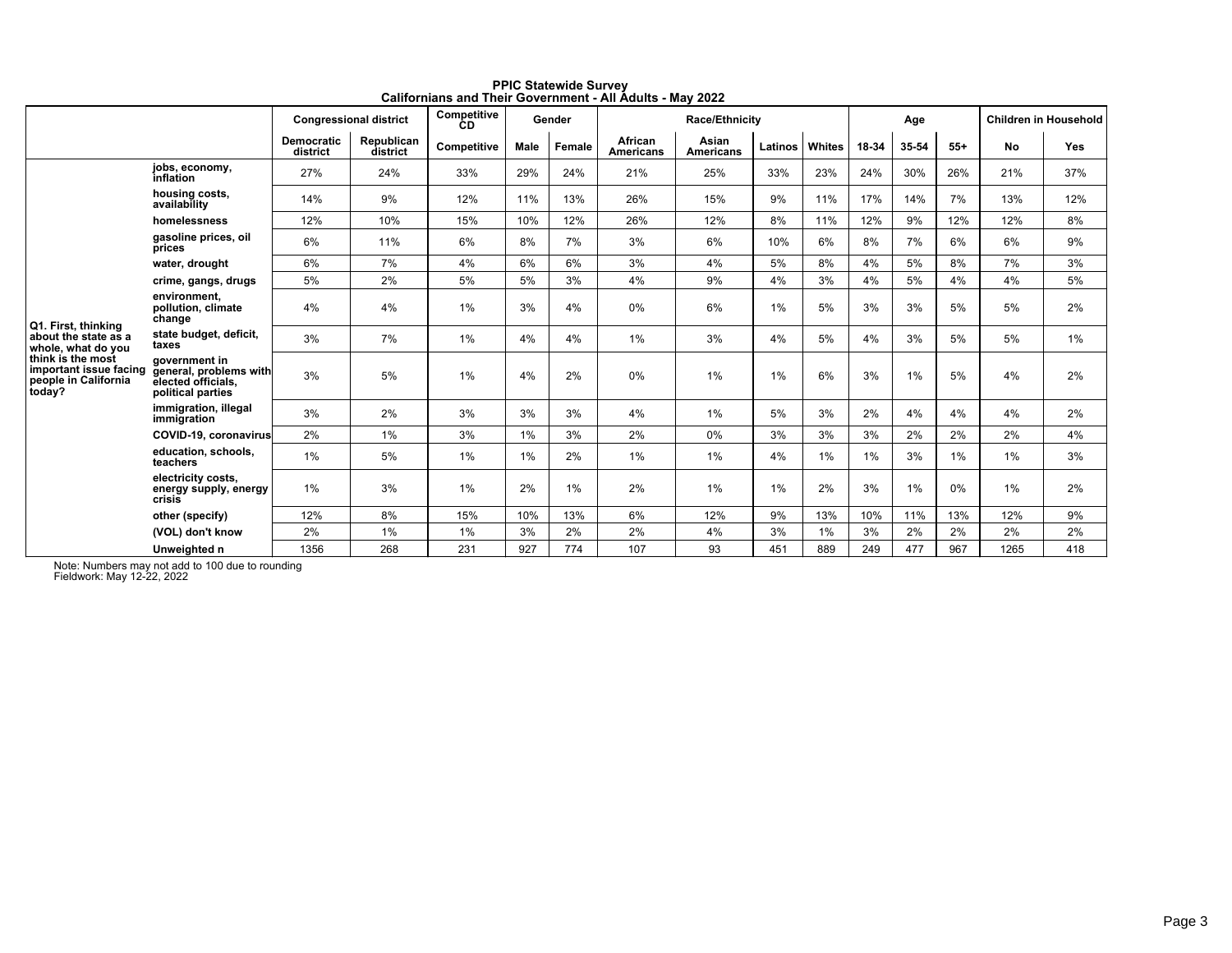|                                                                               |                                                                                    |                            | <b>Education</b>             |                     |              | F''<br><b>Annual Household Income</b> |        |               | <b>Nativity</b> |             | <b>Home Ownership</b> |      |
|-------------------------------------------------------------------------------|------------------------------------------------------------------------------------|----------------------------|------------------------------|---------------------|--------------|---------------------------------------|--------|---------------|-----------------|-------------|-----------------------|------|
|                                                                               |                                                                                    |                            |                              |                     |              |                                       |        |               |                 |             |                       |      |
|                                                                               |                                                                                    | <b>High school</b><br>only | Some<br>college<br>education | College<br>Graduate | $<$ \$40 $k$ | \$40k-\$79k                           | \$80k+ | <b>Native</b> | Naturalized     | Non-Citizen | Own                   | Rent |
|                                                                               | jobs, economy,<br>inflation                                                        | 31%                        | 26%                          | 23%                 | 27%          | 27%                                   | 25%    | 23%           | 36%             | 33%         | 26%                   | 27%  |
|                                                                               | housing costs,<br>availability                                                     | 10%                        | 12%                          | 16%                 | 9%           | 14%                                   | 17%    | 14%           | 12%             | 8%          | 8%                    | 17%  |
|                                                                               | homelessness                                                                       | 9%                         | 12%                          | 11%                 | 11%          | 13%                                   | 10%    | 12%           | 12%             | 5%          | 11%                   | 9%   |
|                                                                               | gasoline prices, oil<br>prices                                                     | 11%                        | 4%                           | 6%                  | 11%          | 6%                                    | 4%     | 6%            | 6%              | 12%         | 9%                    | 6%   |
|                                                                               | water, drought                                                                     | 5%                         | 8%                           | 5%                  | 5%           | 5%                                    | 7%     | 7%            | 3%              | 5%          | 8%                    | 4%   |
|                                                                               | crime, gangs, drugs                                                                | 3%                         | 3%                           | 6%                  | 4%           | 3%                                    | 4%     | 4%            | 5%              | 5%          | 5%                    | 4%   |
| Q1. First, thinking                                                           | environment.<br>pollution, climate<br>change                                       | 2%                         | 1%                           | 9%                  | 1%           | 3%                                    | 7%     | 3%            | 6%              | 2%          | 4%                    | 3%   |
| about the state as a<br>whole, what do you                                    | state budget, deficit,<br>taxes                                                    | 2%                         | 5%                           | 5%                  | 2%           | 4%                                    | 5%     | 4%            | 2%              | 4%          | 4%                    | 4%   |
| think is the most<br>important issue facing<br>people in California<br>today? | government in<br>general, problems with<br>elected officials.<br>political parties | 1%                         | 4%                           | 4%                  | 2%           | 4%                                    | 4%     | 4%            | 1%              | $0\%$       | 4%                    | 2%   |
|                                                                               | immigration, illegal<br>immigration                                                | 5%                         | 3%                           | 1%                  | 3%           | 3%                                    | 3%     | 3%            | 1%              | 5%          | 3%                    | 4%   |
|                                                                               | COVID-19, coronavirus                                                              | 3%                         | 2%                           | $1\%$               | 5%           | $1\%$                                 | 1%     | 2%            | $1\%$           | 3%          | 2%                    | 2%   |
|                                                                               | education, schools,<br>teachers                                                    | 2%                         | 1%                           | 2%                  | 2%           | 3%                                    | 1%     | 2%            | 1%              | 3%          | 1%                    | 3%   |
|                                                                               | electricity costs.<br>energy supply, energy<br><b>crisis</b>                       | 1%                         | 2%                           | 2%                  | 1%           | 2%                                    | 1%     | 2%            | 0%              | 0%          | 2%                    | 2%   |
|                                                                               | other (specify)                                                                    | 11%                        | 15%                          | 8%                  | 12%          | 10%                                   | 8%     | 12%           | 11%             | 8%          | 11%                   | 10%  |
|                                                                               | (VOL) don't know                                                                   | 3%                         | 2%                           | 2%                  | 4%           | 1%                                    | 2%     | 1%            | 2%              | 7%          | 1%                    | 3%   |
|                                                                               | Unweighted n                                                                       | 457                        | 405                          | 808                 | 467          | 381                                   | 637    | 1310          | 224             | 147         | 984                   | 618  |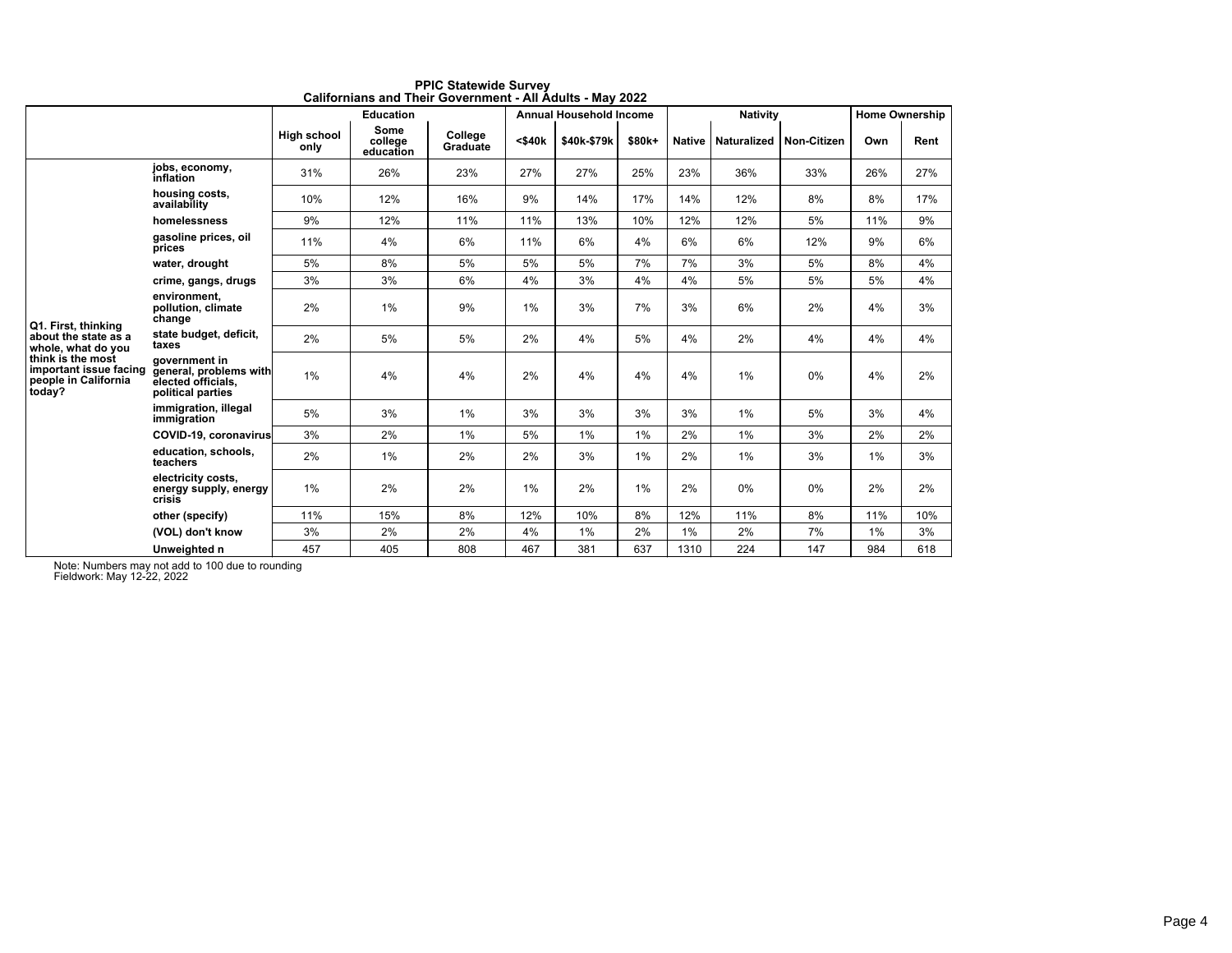|                                                |                  |                   | Registered Voter |            |               |     | Party |     |     | Ideology |     |                   |                         | Region             |                     |             |
|------------------------------------------------|------------------|-------------------|------------------|------------|---------------|-----|-------|-----|-----|----------|-----|-------------------|-------------------------|--------------------|---------------------|-------------|
|                                                |                  | <b>All Adults</b> | <b>No</b>        | <b>Yes</b> | Likely voters | Dem | Rep   | Ind | Lib | Mod      | Con | Central<br>Valley | Inland<br><b>Empire</b> | <b>Los Angeles</b> | Orange/San<br>Diego | SF Bay Area |
| Q2. Overall, do you                            | approve          | 53%               | 64%              | 49%        | 52%           | 75% | 10%   | 41% | 78% | 49%      | 32% | 50%               | 44%                     | 51%                | 47%                 | 65%         |
| approve or disapprove<br>of the way that Gavin | disapprove       | 35%               | 19%              | 40%        | 40%           | 12% | 82%   | 47% | 13% | 34%      | 59% | 38%               | 41%                     | 33%                | 44%                 | 22%         |
| Newsom is handling                             | (VOL) don't know | 12%               | 17%              | 11%        | 8%            | 12% | 8%    | 12% | 9%  | 17%      | 9%  | 12%               | 15%                     | 15%                | 10%                 | 13%         |
| his job as governor of<br>California?          | Unweighted n     | 1689              | 185              | 1470       | 1173          | 654 | 377   | 364 | 577 | 494      | 565 | 321               | 198                     | 409                | 276                 | 330         |

|                                                |                  | <b>Congressional district</b> |                        | Competitive<br>CD  |      | Gender |                             | <b>Race/Ethnicity</b> |         |        |       | Age   |       |           | Children in Household |
|------------------------------------------------|------------------|-------------------------------|------------------------|--------------------|------|--------|-----------------------------|-----------------------|---------|--------|-------|-------|-------|-----------|-----------------------|
|                                                |                  | <b>Democratic</b><br>district | Republican<br>district | <b>Competitive</b> | Male | Female | African<br><b>Americans</b> | Asian<br>Americans    | Latinos | Whites | 18-34 | 35-54 | $55+$ | <b>No</b> | Yes                   |
| Q2. Overall, do you                            | approve          | 56%                           | 44%                    | 51%                | 48%  | 58%    | 52%                         | 61%                   | 65%     | 44%    | 55%   | 53%   | 52%   | 53%       | 55%                   |
| approve or disapprove<br>of the way that Gavin | disapprove       | 32%                           | 48%                    | 35%                | 40%  | 29%    | 30%                         | 20%                   | 24%     | 47%    | 28%   | 36%   | 39%   | 35%       | 34%                   |
| Newsom is handling<br>his job as governor of   | (VOL) don't know | 12%                           | 8%                     | 14%                | 12%  | 13%    | 18%                         | 19%                   | 11%     | 10%    | 18%   | 11%   | 9%    | 12%       | 11%                   |
| California?                                    | Unweighted n     | 1345                          | 267                    | 231                | 920  | 768    | 106                         | 92                    | 447     | 884    | 247   | 470   | 963   | 1257      | 413                   |

|                                                  |                  |                     | <b>Education</b>             |                     |        | Annual Household Income |        |        | <b>Nativity</b> |               |     | Home Ownership |
|--------------------------------------------------|------------------|---------------------|------------------------------|---------------------|--------|-------------------------|--------|--------|-----------------|---------------|-----|----------------|
|                                                  |                  | High school<br>only | Some<br>college<br>education | College<br>Graduate | <\$40k | \$40k-\$79k             | \$80k+ | Native | Naturalized L   | l Non-Citizen | Own | Rent           |
| Q2. Overall, do you                              | approve          | 57%                 | 41%                          | 62%                 | 58%    | 52%                     | 54%    | 46%    | 57%             | 79%           | 49% | 60%            |
| approve or disapprove<br>l of the wav that Gavin | disapprove       | 28%                 | 46%                          | 32%                 | 28%    | 39%                     | 38%    | 43%    | 27%             | 10%           | 41% | 30%            |
| Newsom is handling<br>his job as governor of     | (VOL) don't know | 16%                 | 13%                          | 7%                  | 14%    | 9%                      | 8%     | 11%    | 16%             | 11%           | 10% | 10%            |
| California?                                      | Unweighted n     | 452                 | 402                          | 803                 | 464    | 377                     | 632    | 1303   | 221             | 145           | 977 | 612            |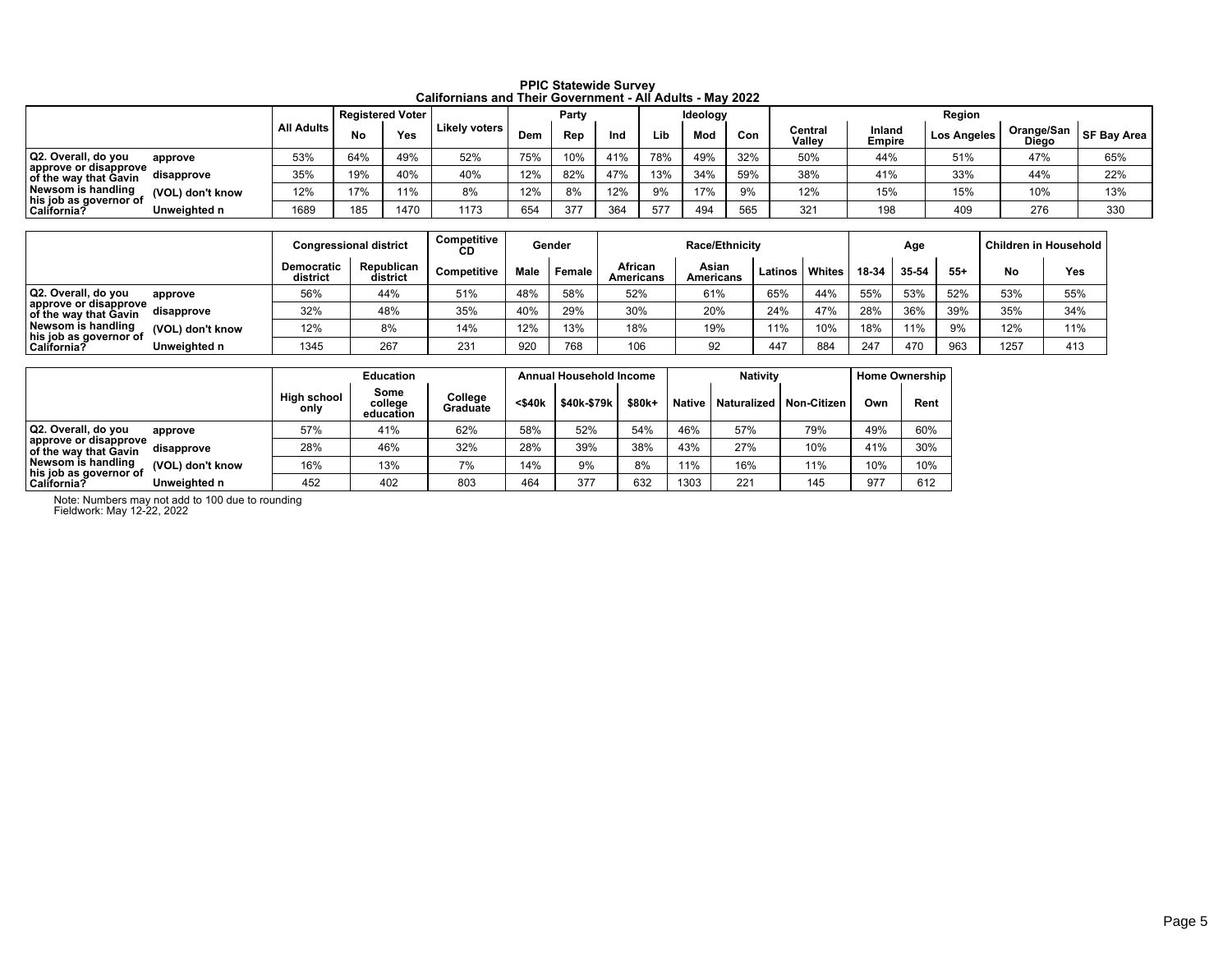|                                                 |                   |           |            | <b>Registered Voter</b> |      |     | Party |     |     | Ideology   |                   |                         |             | Region              |               |     |
|-------------------------------------------------|-------------------|-----------|------------|-------------------------|------|-----|-------|-----|-----|------------|-------------------|-------------------------|-------------|---------------------|---------------|-----|
| approve                                         | <b>All Adults</b> | <b>No</b> | <b>Yes</b> | Likelv voters l         | Dem  | Rep | Ind   | Lib | Mod | <b>Con</b> | Central<br>Valley | Inland<br><b>Empire</b> | Los Angeles | Orange/San<br>Diego | l SF Bav Area |     |
| Q3. Overall, do you                             |                   | 49%       | 62%        | 44%                     | 47%  | 65% | 12%   | 36% | 68% | 45%        | 32%               | 50%                     | 38%         | 46%                 | 37%           | 64% |
| approve or disapprove disapprove,               |                   | 38%       | 21%        | 44%                     | 44%  | 21% | 82%   | 52% | 19% | 41%        | 59%               | 38%                     | 47%         | 38%                 | 49%           | 27% |
| of the way that the<br>, California Legislature | (VOL) don't know  | 13%       | 16%        | 12%                     | 9%   | 14% | 6%    | 12% | 13% | 13%        | 9%                | 12%                     | 15%         | 16%                 | 14%           | 10% |
| is handling its job?                            | Unweighted n      | 1697      | 187        | 1476                    | 1175 | 657 | 378   | 365 | 582 | 495        | 566               | 321                     | 197         | 411                 | 280           | 331 |

|                                               |                  | <b>Congressional district</b> |                        | <b>Competitive</b><br>CD |      | Gender |                             | Race/Ethnicity     |                  |     |       | Age   |       |           | Children in Household |
|-----------------------------------------------|------------------|-------------------------------|------------------------|--------------------------|------|--------|-----------------------------|--------------------|------------------|-----|-------|-------|-------|-----------|-----------------------|
|                                               |                  | <b>Democratic</b><br>district | Republican<br>district | <b>Competitive</b>       | Male | Female | African<br><b>Americans</b> | Asian<br>Americans | Latinos   Whites |     | 18-34 | 35-54 | $55+$ | <b>No</b> | Yes                   |
| Q3. Overall, do you                           | approve          | 52%                           | 33%                    | 43%                      | 45%  | 53%    | 36%                         | 64%                | 61%              | 37% | 57%   | 50%   | 41%   | 49%       | 51%                   |
| approve or disapprove disapprove              |                  | 35%                           | 54%                    | 43%                      | 43%  | 33%    | 48%                         | 21%                | 27%              | 49% | 28%   | 41%   | 45%   | 37%       | 39%                   |
| of the way that the<br>California Legislature | (VOL) don't know | 12%                           | 12%                    | 14%                      | 12%  | 14%    | 16%                         | 14%                | 12%              | 13% | 15%   | 9%    | 15%   | 14%       | 10%                   |
| is handling its job?                          | Unweighted n     | 1352                          | 268                    | 231                      | 925  | 771    | 107                         | 93                 | 448              | 888 | 249   | 475   | 964   | 1261      | 418                   |

|                                               |                  |                     | <b>Education</b>             |                     |        | <b>Annual Household Income</b> |        |        | <b>Nativity</b> |             |     | <b>Home Ownership</b> |
|-----------------------------------------------|------------------|---------------------|------------------------------|---------------------|--------|--------------------------------|--------|--------|-----------------|-------------|-----|-----------------------|
|                                               |                  | High school<br>only | Some<br>college<br>education | College<br>Graduate | <\$40k | \$40k-\$79k                    | \$80k+ | Native | l Naturalized l | Non-Citizen | Own | Rent                  |
| Q3. Overall, do you                           | approve          | 53%                 | 37%                          | 56%                 | 54%    | 46%                            | 50%    | 41%    | 50%             | 77%         | 39% | 59%                   |
| approve or disapprove                         | disapprove       | 31%                 | 51%                          | 35%                 | 31%    | 46%                            | 40%    | 46%    | 35%             | 12%         | 48% | 31%                   |
| of the way that the<br>California Legislature | (VOL) don't know | 16%                 | 13%                          | 9%                  | 15%    | 8%                             | 10%    | 13%    | 15%             | 11%         | 13% | 10%                   |
| is handling its job?                          | Unweighted n     | 456                 | 402                          | 807                 | 465    | 380                            | 636    | 1308   | 222             | 146         | 981 | 617                   |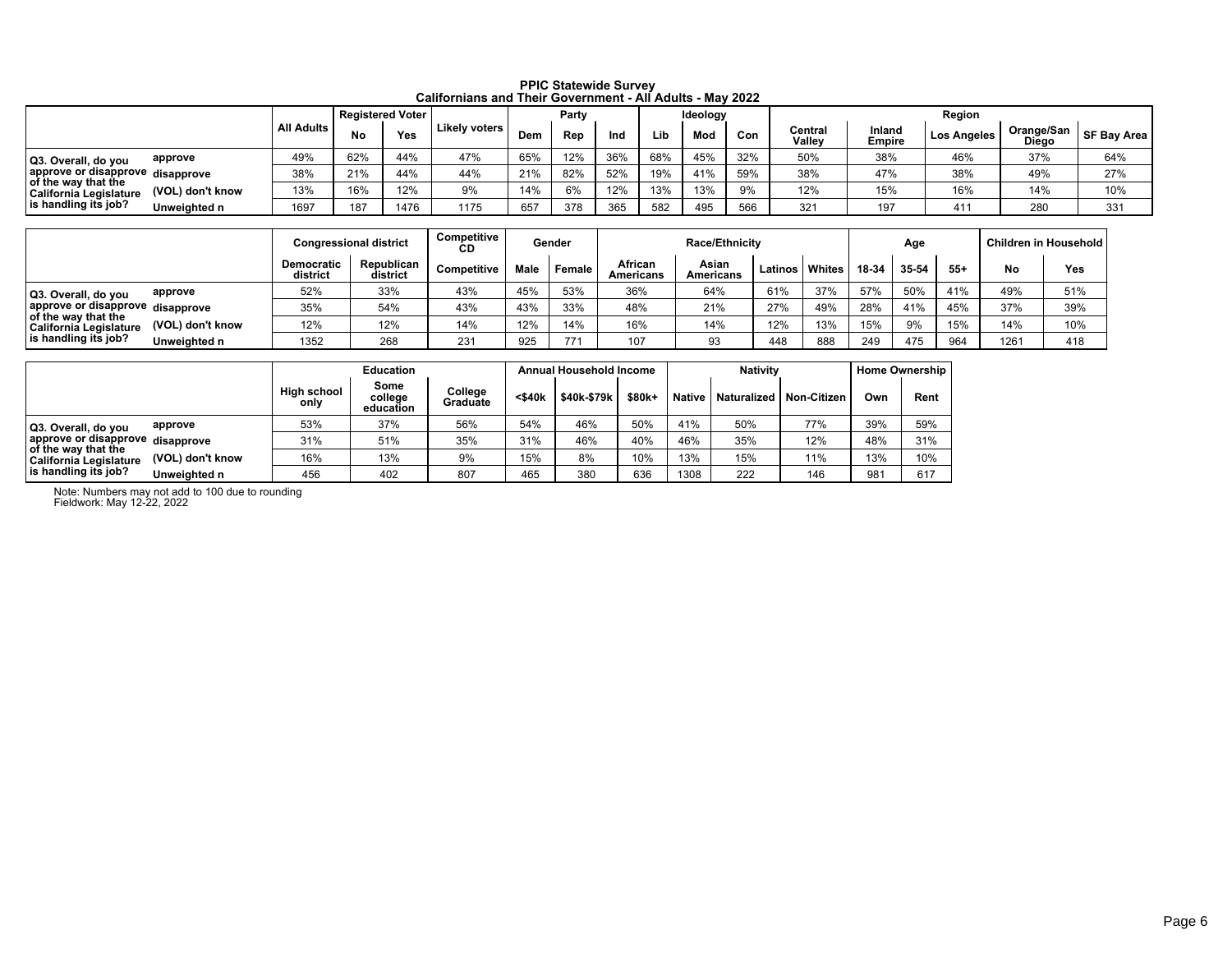|                                                  |                  |                   |           | <b>Registered Voter</b> |               |     | Party |     |     | Ideology |     |                   |                         | Region      |                       |                    |
|--------------------------------------------------|------------------|-------------------|-----------|-------------------------|---------------|-----|-------|-----|-----|----------|-----|-------------------|-------------------------|-------------|-----------------------|--------------------|
|                                                  |                  | <b>All Adults</b> | <b>No</b> | Yes                     | Likely voters | Dem | Rep   | Ind | Lib | Mod      | Con | Central<br>Valley | Inland<br><b>Empire</b> | Los Angeles | Orange/San  <br>Diego | <b>SF Bay Area</b> |
| Q4. Do you think                                 | right direction  | 45%               | 53%       | 41%                     | 45%           | 62% | 12%   | 35% | 67% | 40%      | 24% | 40%               | 26%                     | 44%         | 40%                   | 61%                |
| things in California are wrong direction         |                  | 50%               | 37%       | 55%                     | 52%           | 32% | 87%   | 62% | 27% | 55%      | 71% | 55%               | 72%                     | 49%         | 55%                   | 34%                |
| generally going in the<br>right direction or the | (VOL) don't know | 6%                | 1%        | 4%                      | 3%            | 5%  | 1%    | 3%  | 6%  | 5%       | 5%  | 6%                | 2%                      | 7%          | 5%                    | 5%                 |
| wrong direction?                                 | Unweighted n     | 1693              | 186       | 1473                    | 1174          | 654 | 378   | 365 | 579 | 494      | 566 | 321               | 198                     | 409         | 279                   | 329                |

|                                                  |                  | <b>Congressional district</b> |                        | Competitive<br>CD  |      | Gender |                             | Race/Ethnicity     |                  |     |       | Age   |       | Children in Household |            |
|--------------------------------------------------|------------------|-------------------------------|------------------------|--------------------|------|--------|-----------------------------|--------------------|------------------|-----|-------|-------|-------|-----------------------|------------|
|                                                  |                  | Democratic<br>district        | Republican<br>district | <b>Competitive</b> | Male | Female | African<br><b>Americans</b> | Asian<br>Americans | Latinos   Whites |     | 18-34 | 35-54 | $55+$ | No                    | <b>Yes</b> |
| Q4. Do you think                                 | right direction  | 46%                           | 31%                    | 43%                | 40%  | 49%    | 34%                         | 59%                | 47%              | 40% | 49%   | 45%   | 39%   | 46%                   | 41%        |
| things in California are wrong direction         |                  | 48%                           | 62%                    | 51%                | 56%  | 44%    | 58%                         | 40%                | 42%              | 56% | 44%   | 51%   | 54%   | 50%                   | 50%        |
| generally going in the<br>right direction or the | (VOL) don't know | 6%                            | 7%                     | 7%                 | 4%   | 8%     | 8%                          | 1%                 | 11%              | 4%  | 7%    | 4%    | 7%    | 5%                    | 8%         |
| wrong direction?                                 | Unweighted n     | 1349                          | 267                    | 230                | 923  | 769    | 107                         | 93                 | 449              | 883 | 248   | 473   | 963   | 1257                  | 417        |

|                                                  |                  |                     | <b>Education</b>             |                     |        | Annual Household Income |        |        | <b>Nativity</b> |             |     | <b>Home Ownership</b> |
|--------------------------------------------------|------------------|---------------------|------------------------------|---------------------|--------|-------------------------|--------|--------|-----------------|-------------|-----|-----------------------|
|                                                  |                  | High school<br>only | Some<br>college<br>education | College<br>Graduate | <\$40k | \$40k-\$79k             | \$80k+ | Native | Naturalized     | Non-Citizen | Own | Rent                  |
| <b>Q4. Do vou think</b>                          | right direction  | 45%                 | 33%                          | 54%                 | 45%    | 40%                     | 46%    | 39%    | 46%             | 61%         | 41% | 48%                   |
| things in California are wrong direction         |                  | 45%                 | 62%                          | 43%                 | 47%    | 55%                     | 51%    | 56%    | 52%             | 25%         | 54% | 45%                   |
| generally going in the<br>right direction or the | (VOL) don't know | 10%                 | 4%                           | 3%                  | 8%     | 5%                      | 3%     | 5%     | 2%              | 14%         | 4%  | 7%                    |
| wrong direction?                                 | Unweighted n     | 454                 | 403                          | 804                 | 465    | 379                     | 633    | 1303   | 223             | 147         | 980 | 614                   |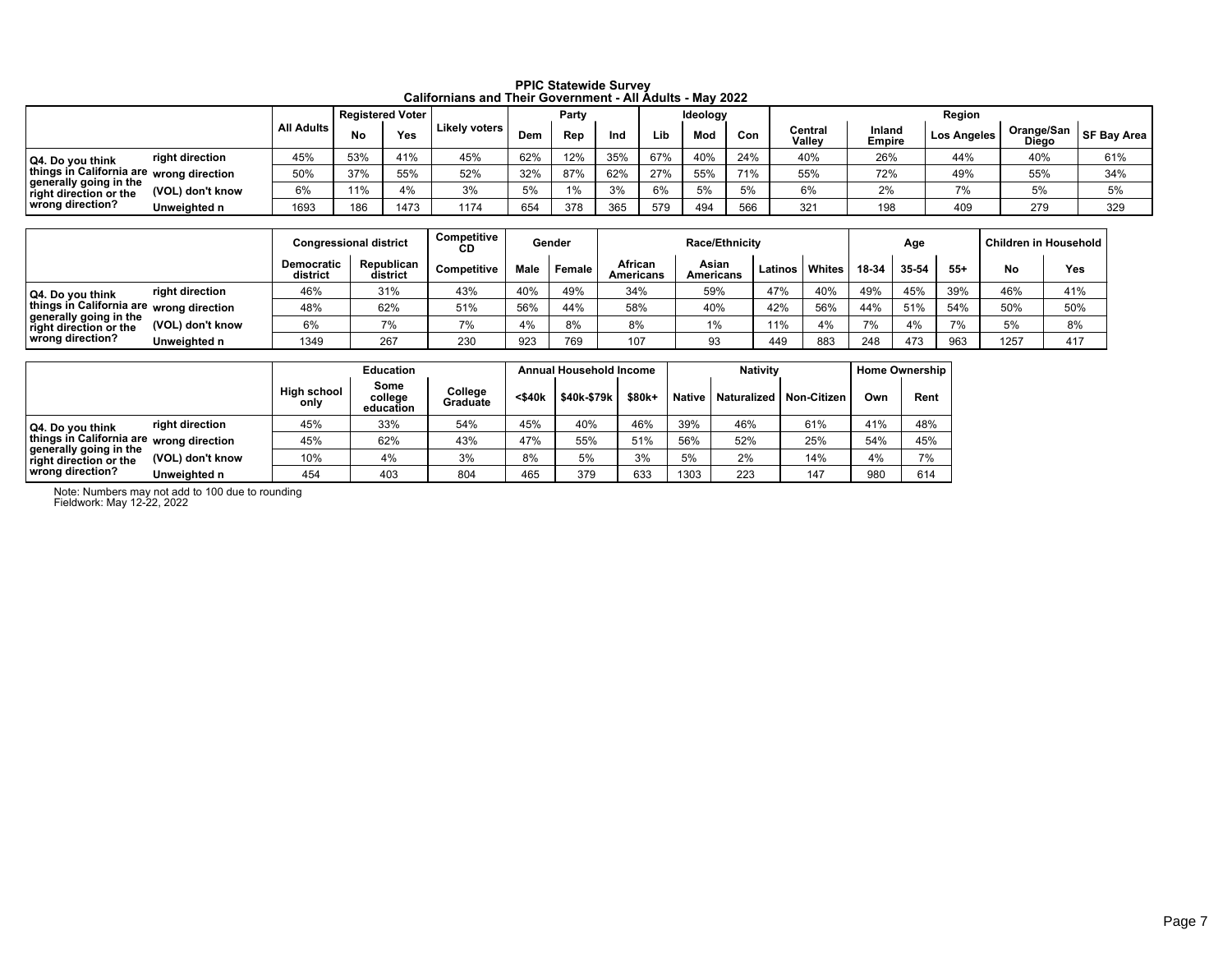|                                                                      |              |                   | Registered Voter |      |               |     | Party |     |     | Ideology |     |                   |                         | Region      |                     |             |
|----------------------------------------------------------------------|--------------|-------------------|------------------|------|---------------|-----|-------|-----|-----|----------|-----|-------------------|-------------------------|-------------|---------------------|-------------|
|                                                                      |              | <b>All Adults</b> | No               | Yes  | Likely voters | Dem | Rep   | Ind | Lib | Mod      | Con | Central<br>Valley | Inland<br><b>Empire</b> | Los Angeles | Orange/San<br>Diego | SF Bay Area |
| Q5. Thinking about                                                   | better off   | 15%               | 18%              | 14%  | 15%           | 16% | 10%   | 18% | 14% | 16%      | 15% | 11%               | 8%                      | 15%         | 17%                 | 18%         |
| your own personal<br>' finances. Would you                           | worse off    | 37%               | 34%              | 37%  | 36%           | 25% | 60%   | 39% | 27% | 34%      | 49% | 41%               | 49%                     | 34%         | 34%                 | 30%         |
| say that you and your<br><b>family are financially</b>               | same         | 48%               | 46%              | 48%  | 49%           | 59% | 30%   | 43% | 59% | 50%      | 35% | 48%               | 43%                     | 51%         | 47%                 | 51%         |
| better off, worse off, or (VOL) don't know<br>iust about the same as |              | 1%                | 2%               | 0%   | 0%            | 0%  | 0%    | 0%  | 0%  | 1%       | 1%  | 1%                | 0%                      | 0%          | 2%                  | 0%          |
| ∣a year ago?                                                         | Unweighted n | 1698              | 188              | 1476 | 1176          | 655 | 378   | 367 | 582 | 494      | 568 | 321               | 199                     | 409         | 280                 | 331         |

|                                                   |              | <b>Congressional district</b> |                        | Competitive<br>CD |      | Gender |                             | <b>Race/Ethnicity</b> |         |        |       | Age   |       | Children in Household |            |
|---------------------------------------------------|--------------|-------------------------------|------------------------|-------------------|------|--------|-----------------------------|-----------------------|---------|--------|-------|-------|-------|-----------------------|------------|
|                                                   | better off   |                               | Republican<br>district | Competitive       | Male | Female | African<br><b>Americans</b> | Asian<br>Americans    | Latinos | Whites | 18-34 | 35-54 | $55+$ | <b>No</b>             | <b>Yes</b> |
| Q5. Thinking about                                |              | 15%                           | 12%                    | 14%               | 15%  | 15%    | 8%                          | 11%                   | 20%     | 13%    | 19%   | 16%   | 10%   | 15%                   | 16%        |
| vour own personal<br>finances. Would vou          | worse off    | 36%                           | 45%                    | 39%               | 39%  | 34%    | 30%                         | 30%                   | 37%     | 39%    | 27%   | 39%   | 43%   | 35%                   | 42%        |
| say that you and your<br>  family are financially | same         | 49%                           | 42%                    | 47%               | 46%  | 49%    | 61%                         | 57%                   | 42%     | 47%    | 54%   | 44%   | 45%   | 50%                   | 42%        |
| i better off, worse off, or (VOL) don't know      |              | 1%                            | 0%                     | 0%                | 0%   | 1%     | 1%                          | 2%                    | $1\%$   | 0%     | 0%    | 0%    | 1%    | 1%                    | 0%         |
| iust about the same as \<br>∣a year ago?          | Unweighted n | 1352                          | 268                    | 230               | 925  | 772    | 107                         | 92                    | 450     | 888    | 248   | 477   | 964   | 1261                  | 418        |

|                                                 |              |                     | <b>Education</b>             |                     |        | Annual Household Income |        |               | <b>Nativity</b> |                           |     | <b>Home Ownership</b> |
|-------------------------------------------------|--------------|---------------------|------------------------------|---------------------|--------|-------------------------|--------|---------------|-----------------|---------------------------|-----|-----------------------|
|                                                 |              | High school<br>only | Some<br>college<br>education | College<br>Graduate | <\$40k | \$40k-\$79k             | \$80k+ | <b>Native</b> |                 | Naturalized   Non-Citizen | Own | Rent                  |
| Q5. Thinking about                              | better off   | 16%                 | 12%                          | 17%                 | 12%    | 14%                     | 20%    | 14%           | 17%             | 16%                       | 15% | 16%                   |
| ∖ vour own personal<br>finances. Would you      | worse off    | 38%                 | 40%                          | 32%                 | 46%    | 31%                     | 31%    | 38%           | 32%             | 38%                       | 37% | 36%                   |
| say that you and your<br>family are financially | same         | 46%                 | 48%                          | 50%                 | 42%    | 54%                     | 48%    | 48%           | 48%             | 45%                       | 47% | 48%                   |
| better off, worse off, or (VOL) don't know      |              | 1%                  | 0%                           | 1%                  | 0%     | 0%                      | $1\%$  | 0%            | 2%              | $1\%$                     | 1%  | 0%                    |
| just about the same as<br>∣a year ago?          | Unweighted n | 456                 | 404                          | 806                 | 466    | 380                     | 637    | 1306          | 224             | 147                       | 982 | 616                   |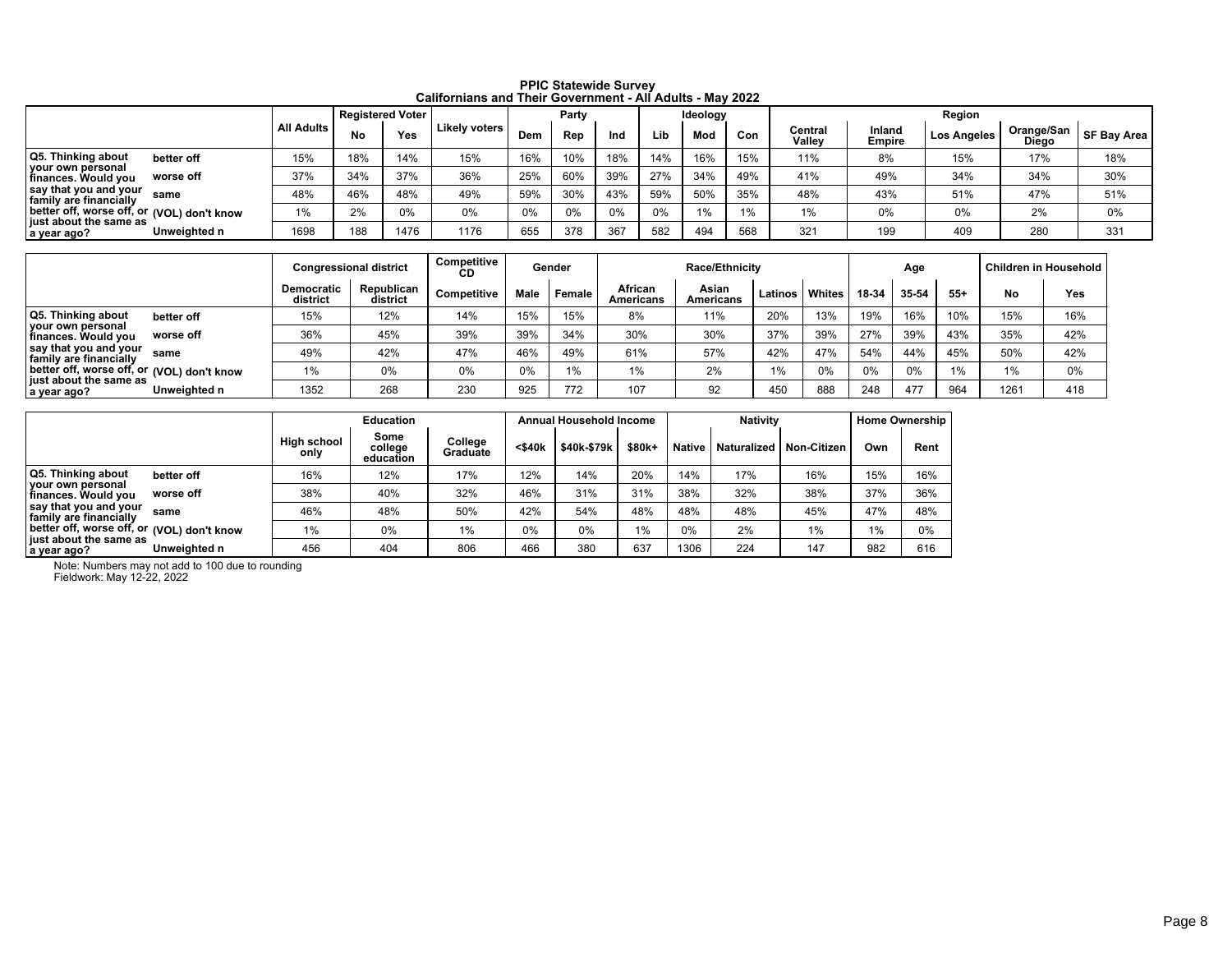|                                                                    |                  |                   | <b>Registered Voter</b> |       |                      |     | Party |     |       | Ideology |     |                   |                         | Region      |                     |                    |
|--------------------------------------------------------------------|------------------|-------------------|-------------------------|-------|----------------------|-----|-------|-----|-------|----------|-----|-------------------|-------------------------|-------------|---------------------|--------------------|
|                                                                    |                  | <b>All Adults</b> | No                      | Yes   | <b>Likely voters</b> | Dem | Rep   | Ind | Lib   | Mod      | Con | Central<br>Valley | Inland<br><b>Empire</b> | Los Angeles | Orange/San<br>Diego | <b>SF Bay Area</b> |
| Q6. Have recent price                                              | ves, serious     | 36%               | 38%                     | 35%   | 33%                  | 25% | 49%   | 41% | 27%   | 38%      | 40% | 48%               | 43%                     | 34%         | 39%                 | 26%                |
| increases caused any<br>financial hardships for yes, not serious ' |                  | 31%               | 39%                     | 28%   | 27%                  | 30% | 28%   | 26% | 32%   | 26%      | 36% | 24%               | 30%                     | 33%         | 35%                 | 32%                |
| you or others in your<br>household, or not? IF                     | no               | 32%               | 22%                     | 36%   | 40%                  | 44% | 22%   | 33% | 40%   | 36%      | 23% | 27%               | 26%                     | 32%         | 26%                 | 41%                |
| YES ASK: Has that                                                  | (VOL) don't know | $1\%$             | 1%                      | $1\%$ | 1%                   | 0%  | 1%    | 0%  | $1\%$ | $0\%$    | 1%  | 0%                | 1%                      | $1\%$       | 1%                  | 0%                 |
| been a serious<br>hardship, or not?                                | Unweighted n     | 1699              | 187                     | 1479  | 1178                 | 658 | 377   | 368 | 583   | 496      | 567 | 320               | 198                     | 411         | 280                 | 332                |

|                                                                  |                          |      | Competitive<br><b>Congressional district</b><br>Republican<br><b>Democratic</b> |             |      | Gender |                             | <b>Race/Ethnicity</b> |         |               |       | Age   |       | Children in Household |     |
|------------------------------------------------------------------|--------------------------|------|---------------------------------------------------------------------------------|-------------|------|--------|-----------------------------|-----------------------|---------|---------------|-------|-------|-------|-----------------------|-----|
|                                                                  | district<br>ves. serious |      | district                                                                        | Competitive | Male | Female | African<br><b>Americans</b> | Asian<br>Americans    | Latinos | <b>Whites</b> | 18-34 | 35-54 | $55+$ | No                    | Yes |
| Q6. Have recent price                                            |                          | 34%  | 46%                                                                             | 37%         | 34%  | 38%    | 46%                         | 14%                   | 40%     | 37%           | 34%   | 36%   | 37%   | 32%                   | 43% |
| increases caused any<br>financial hardships for yes, not serious |                          | 31%  | 32%                                                                             | 37%         | 32%  | 30%    | 21%                         | 36%                   | 36%     | 28%           | 33%   | 32%   | 28%   | 31%                   | 30% |
| you or others in your<br>household, or not? IF                   | no                       | 34%  | 20%                                                                             | 26%         | 33%  | 31%    | 33%                         | 50%                   | 23%     | 34%           | 32%   | 31%   | 34%   | 36%                   | 25% |
| <b>YES ASK: Has that</b>                                         | (VOL) don't know         | 1%   | 1%                                                                              | $0\%$       | 1%   | 0%     | 1%                          | 0%                    | 1%      | 1%            | 1%    | 1%    | 0%    | 0%                    | 2%  |
| been a serious<br>hardship, or not?                              | Unweighted n             | 1355 | 266                                                                             | 231         | 924  | 774    | 106                         | 93                    | 450     | 888           | 248   | 476   | 966   | 1263                  | 418 |

|                                                                  |                  |                     | <b>Education</b>             |                     |        | Annual Household Income |        |               | <b>Nativity</b> |             |     | <b>Home Ownership</b> |
|------------------------------------------------------------------|------------------|---------------------|------------------------------|---------------------|--------|-------------------------|--------|---------------|-----------------|-------------|-----|-----------------------|
|                                                                  |                  | High school<br>only | Some<br>college<br>education | College<br>Graduate | <\$40k | \$40k-\$79k             | \$80k+ | <b>Native</b> | Naturalized I   | Non-Citizen | Own | Rent                  |
| Q6. Have recent price                                            | ves, serious     | 39%                 | 47%                          | 21%                 | 53%    | 34%                     | 20%    | 37%           | 30%             | 35%         | 31% | 40%                   |
| increases caused anv<br>financial hardships for yes, not serious |                  | 38%                 | 24%                          | 31%                 | 28%    | 33%                     | 32%    | 27%           | 34%             | 44%         | 28% | 34%                   |
| you or others in your<br>household, or not? IF                   | no               | 22%                 | 29%                          | 47%                 | 19%    | 32%                     | 47%    | 35%           | 36%             | 19%         | 40% | 25%                   |
| <b>YES ASK: Has that</b>                                         | (VOL) don't know | $0\%$               | $0\%$                        | 1%                  | $1\%$  | 0%                      | $1\%$  | 1%            | 0%              | $1\%$       | 0%  | 1%                    |
| l been a serious<br>hardship, or not?                            | Unweighted n     | 455                 | 404                          | 808                 | 466    | 381                     | 637    | 1308          | 224             | 146         | 983 | 617                   |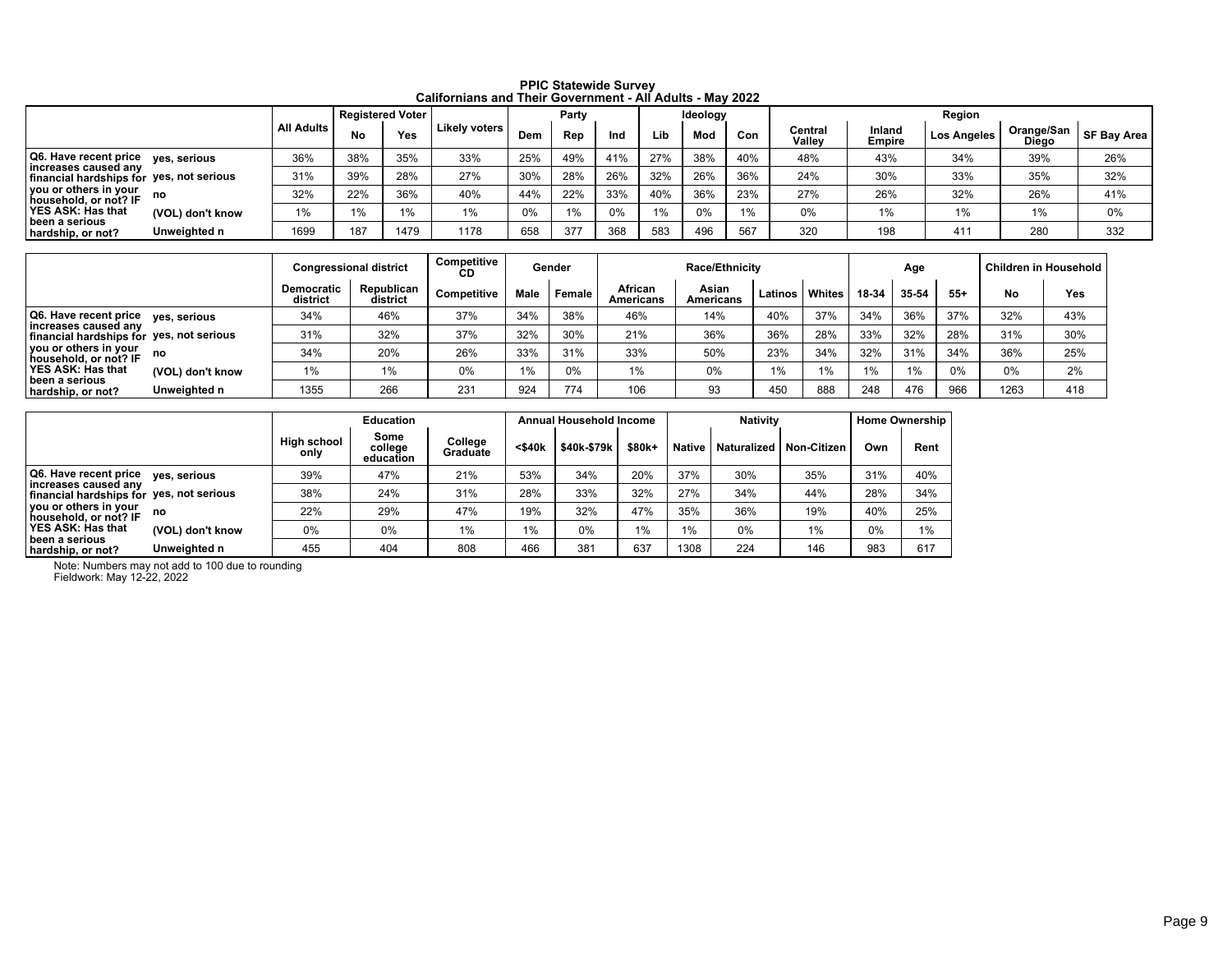|                                                                                             |                                     |                               | <b>Registered Voter</b>       |                              |                      |            | Party                          |     |                             | Ideology         |                    |         |                    |                         |       | Region             |                              |                     |                    |
|---------------------------------------------------------------------------------------------|-------------------------------------|-------------------------------|-------------------------------|------------------------------|----------------------|------------|--------------------------------|-----|-----------------------------|------------------|--------------------|---------|--------------------|-------------------------|-------|--------------------|------------------------------|---------------------|--------------------|
|                                                                                             |                                     | <b>All Adults</b>             | <b>No</b>                     | <b>Yes</b>                   | <b>Likely voters</b> | <b>Dem</b> | Rep                            | Ind | Lib                         | Mod              | Con                |         | Central<br>Vallev  | Inland<br><b>Empire</b> |       | <b>Los Angeles</b> |                              | Orange/San<br>Diego | <b>SF Bay Area</b> |
| Q7.Some people think<br>that California is<br>divided into economic                         | divided into haves and<br>have-nots | 71%                           | 62%                           | 74%                          | 74%                  | 80%        | 65%                            | 77% | 73%                         | 71%              | 68%                |         | 69%                | 76%                     |       | 70%                |                              | 75%                 | 69%                |
| groups, the haves and<br>have-nots, while<br>others think it is not<br>divided that way. Do | not divided that way                | 25%                           | 31%                           | 23%                          | 23%                  | 18%        | 31%                            | 19% | 22%                         | 24%              | 29%                |         | 27%                | 21%                     |       | 25%                |                              | 23%                 | 24%                |
| you think that<br>California is divided<br>into haves and have-                             | [VOL] don't know                    | 4%                            | 7%                            | 3%                           | 3%                   | 2%         | 4%                             | 4%  | 5%                          | 5%               | 2%                 |         | 4%                 | 3%                      |       | 5%                 |                              | 2%                  | 6%                 |
| nots, or do you think<br>that California is not<br>divided?                                 | Unweighted n                        | 1689                          | 186                           | 1470                         | 1169                 | 653        | 376                            | 366 | 577                         | 495              | 564                |         | 320                | 196                     |       | 408                |                              | 278                 | 329                |
|                                                                                             |                                     |                               | <b>Congressional district</b> |                              | Competitive<br>ĊD    |            | Gender                         |     |                             |                  | Race/Ethnicity     |         |                    |                         | Age   |                    | <b>Children in Household</b> |                     |                    |
|                                                                                             |                                     | <b>Democratic</b><br>district |                               | Republican<br>district       | Competitive          | Male       | Female                         |     | African<br><b>Americans</b> | <b>Americans</b> | Asian              | Latinos | Whites             | 18-34                   | 35-54 | $55+$              | <b>No</b>                    | <b>Yes</b>          |                    |
| Q7.Some people think<br>that California is<br>divided into economic                         | divided into haves and<br>have-nots | 72%                           |                               | 70%                          | 77%                  | 71%        | 71%                            |     | 73%                         |                  | 69%                | 66%     | 75%                | 75%                     | 69%   | 68%                | 73%                          | 68%                 |                    |
| groups, the haves and<br>have-nots, while<br>others think it is not<br>divided that way. Do | not divided that way                | 25%                           |                               | 26%                          | 20%                  | 25%        | 25%                            |     | 23%                         |                  | 24%                | 30%     | 22%                | 20%                     | 28%   | 27%                | 24%                          | 27%                 |                    |
| you think that<br>California is divided<br>into haves and have-                             | [VOL] don't know                    | 4%                            |                               | 4%                           | 2%                   | 5%         | 4%                             |     | 3%                          | 7%               |                    | 4%      | 3%                 | 5%                      | 3%    | 4%                 | 3%                           | 5%                  |                    |
| nots, or do you think<br>that California is not<br>divided?                                 | Unweighted n                        | 1347                          |                               | 265                          | 231                  | 916        | 772                            |     | 106                         |                  | 93                 | 449     | 882                | 248                     | 474   | 958                | 1258                         | 414                 |                    |
|                                                                                             |                                     |                               |                               | <b>Education</b>             |                      |            | <b>Annual Household Income</b> |     |                             |                  | <b>Nativity</b>    |         |                    | <b>Home Ownership</b>   |       |                    |                              |                     |                    |
|                                                                                             |                                     | <b>High school</b><br>only    |                               | Some<br>college<br>education | College<br>Graduate  | <\$40k     | \$40k-\$79k                    |     | \$80k+                      | <b>Native</b>    | <b>Naturalized</b> |         | <b>Non-Citizen</b> | Own                     | Rent  |                    |                              |                     |                    |
| Q7.Some people think<br>that California is<br>divided into economic                         | divided into haves and<br>have-nots | 69%                           |                               | 72%                          | 71%                  | 72%        | 76%                            |     | 65%                         | 75%              | 74%                |         | 54%                | 67%                     | 73%   |                    |                              |                     |                    |
| groups, the haves and<br>have-nots, while<br>others think it is not<br>divided that way. Do | not divided that way                | 27%                           |                               | 23%                          | 25%                  | 23%        | 22%                            |     | 32%                         | 22%              | 22%                |         | 38%                | 29%                     | 23%   |                    |                              |                     |                    |
| vou think that<br>California is divided<br>into haves and have-                             | [VOL] don't know                    | 4%                            |                               | 5%                           | 4%                   | 5%         | 2%                             |     | 3%                          | 3%               | 4%                 |         | 8%                 | 4%                      | 4%    |                    |                              |                     |                    |
| nots, or do you think<br>that California is not<br>divided?                                 | Unweighted n                        | 454                           |                               | 404                          | 800                  | 466        | 379                            |     | 630                         | 1301             | 222                |         | 146                | 977                     | 614   |                    |                              |                     |                    |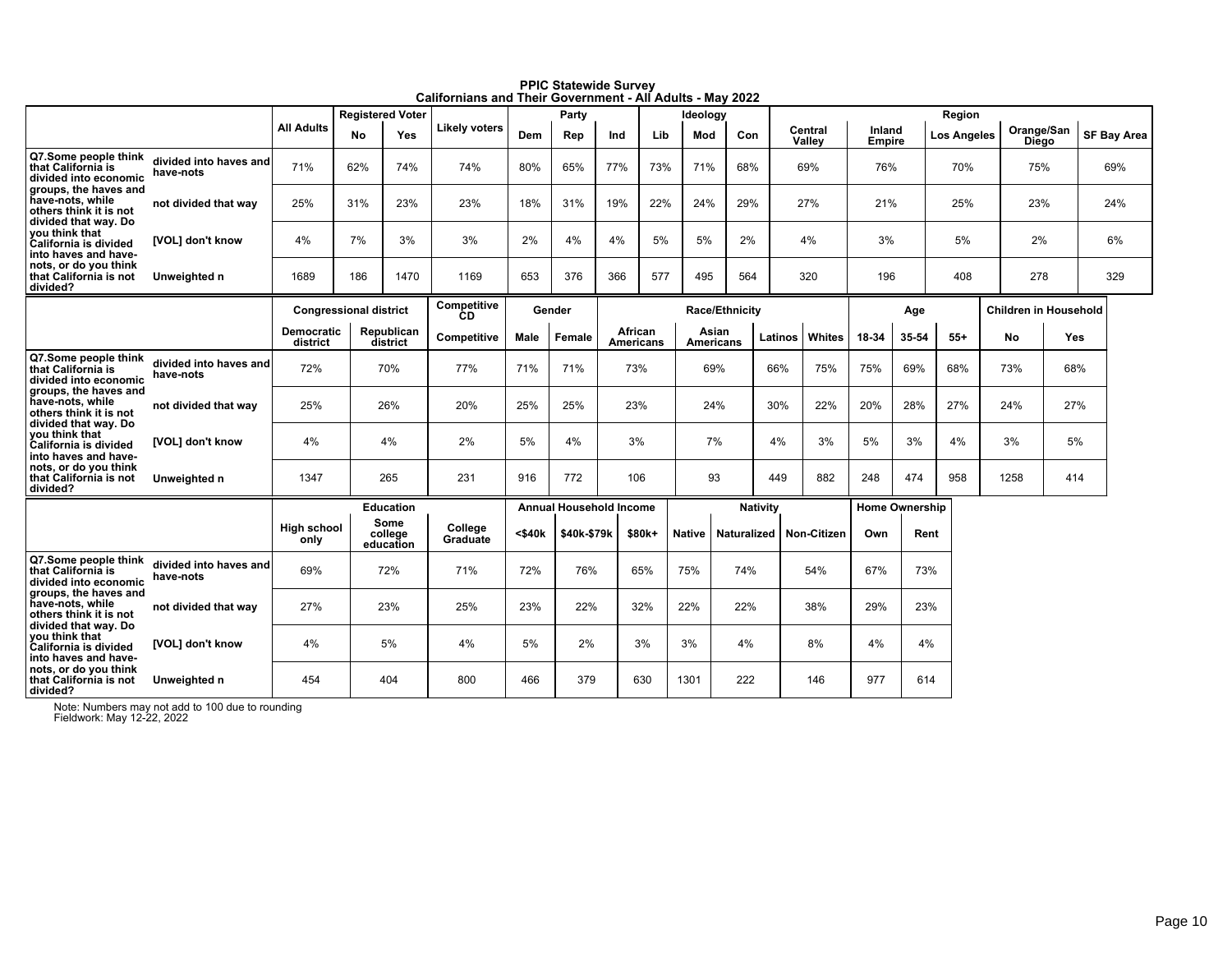|                                                               |                  |                   | Registered Voter |      |                      |     | Party |     |     | Ideology |     |                   |                         | Region      |                     |             |
|---------------------------------------------------------------|------------------|-------------------|------------------|------|----------------------|-----|-------|-----|-----|----------|-----|-------------------|-------------------------|-------------|---------------------|-------------|
|                                                               |                  | <b>All Adults</b> | <b>No</b>        | Yes  | <b>Likely voters</b> | Dem | Rep   | Ind | Lib | Mod      | Con | Central<br>Valley | Inland<br><b>Empire</b> | Los Angeles | Orange/San<br>Diego | SF Bay Area |
|                                                               | haves            | 39%               | 23%              | 45%  | 49%                  | 53% | 44%   | 35% | 47% | 37%      | 36% | 32%               | 30%                     | 39%         | 43%                 | 47%         |
| Q8. If you had to<br>choose, which of<br>these groups are you | have-nots        | 45%               | 57%              | 41%  | 36%                  | 38% | 39%   | 49% | 42% | 45%      | 50% | 49%               | 52%                     | 48%         | 40%                 | 41%         |
|                                                               | [VOL] neither    | 10%               | 12%              | 9%   | 10%                  | 6%  | 9%    | 11% | 7%  | 13%      | 8%  | 14%               | 11%                     | 10%         | 8%                  | 6%          |
| in; the haves or have-<br>nots?                               | [VOL] don't know | 6%                | 8%               | 5%   | 5%                   | 3%  | 8%    | 5%  | 5%  | 5%       | 7%  | 5%                | 7%                      | 3%          | 9%                  | 6%          |
|                                                               | Unweighted n     | 1671              | 185              | 1453 | 1155                 | 649 | 369   | 362 | 576 | 486      | 557 | 320               | 195                     | 401         | 274                 | 325         |
|                                                               |                  |                   |                  |      |                      |     |       |     |     |          |     |                   |                         |             |                     |             |

|                                       |                  | <b>Congressional district</b> |                        | Competitive<br>CD |      | Gender |                             | <b>Race/Ethnicity</b> |                  |     |       | Age   |       | Children in Household |            |
|---------------------------------------|------------------|-------------------------------|------------------------|-------------------|------|--------|-----------------------------|-----------------------|------------------|-----|-------|-------|-------|-----------------------|------------|
|                                       |                  | <b>Democratic</b><br>district | Republican<br>district | Competitive       | Male | Female | African<br><b>Americans</b> | Asian<br>Americans    | Latinos   Whites |     | 18-34 | 35-54 | $55+$ | No                    | <b>Yes</b> |
|                                       | haves            | 40%                           | 38%                    | 33%               | 38%  | 40%    | 23%                         | 49%                   | 28%              | 48% | 39%   | 35%   | 43%   | 43%                   | 32%        |
| Q8. If you had to<br>choose, which of | have-nots        | 45%                           | 48%                    | 49%               | 44%  | 47%    | 52%                         | 37%                   | 58%              | 38% | 47%   | 50%   | 40%   | 42%                   | 52%        |
| these groups are you                  | [VOL] neither    | 10%                           | 8%                     | 15%               | 12%  | 8%     | 19%                         | 7%                    | 10%              | 9%  | 7%    | 11%   | 11%   | 7%                    | 13%        |
| in; the haves or have-<br>nots?       | [VOL] don't know | 5%                            | 6%                     | 3%                | 7%   | 5%     | 7%                          | 8%                    | 4%               | 6%  | 7%    | 5%    | 5%    | 7%                    | 3%         |
|                                       | Unweighted n     | 1329                          | 265                    | 223               | 914  | 756    | 104                         | 92                    | 447              | 872 | 248   | 469   | 946   | 1245                  | 407        |

|                                       |                  |                     | <b>Education</b>             |                     |        | Annual Household Income |        |               | <b>Nativity</b> |                           |     | Home Ownership |
|---------------------------------------|------------------|---------------------|------------------------------|---------------------|--------|-------------------------|--------|---------------|-----------------|---------------------------|-----|----------------|
|                                       |                  | High school<br>only | Some<br>college<br>education | College<br>Graduate | <\$40k | \$40k-\$79k             | \$80k+ | <b>Native</b> |                 | Naturalized   Non-Citizen | Own | Rent           |
|                                       | haves            | 29%                 | 32%                          | 58%                 | 21%    | 40%                     | 62%    | 44%           | 39%             | 21%                       | 52% | 28%            |
| Q8. If you had to<br>choose, which of | have-nots        | 57%                 | 49%                          | 29%                 | 64%    | 51%                     | 22%    | 41%           | 45%             | 61%                       | 32% | 58%            |
| these groups are you                  | [VOL] neither    | 8%                  | 14%                          | 7%                  | 9%     | 7%                      | 9%     | 9%            | 12%             | 11%                       | 11% | 8%             |
| in; the haves or have-<br>l nots?     | [VOL] don't know | 6%                  | 5%                           | 6%                  | 6%     | 2%                      | 6%     | 6%            | 4%              | 7%                        | 5%  | 6%             |
|                                       | Unweighted n     | 448                 | 397                          | 794                 | 461    | 376                     | 627    | 1287          | 218             | 145                       | 963 | 609            |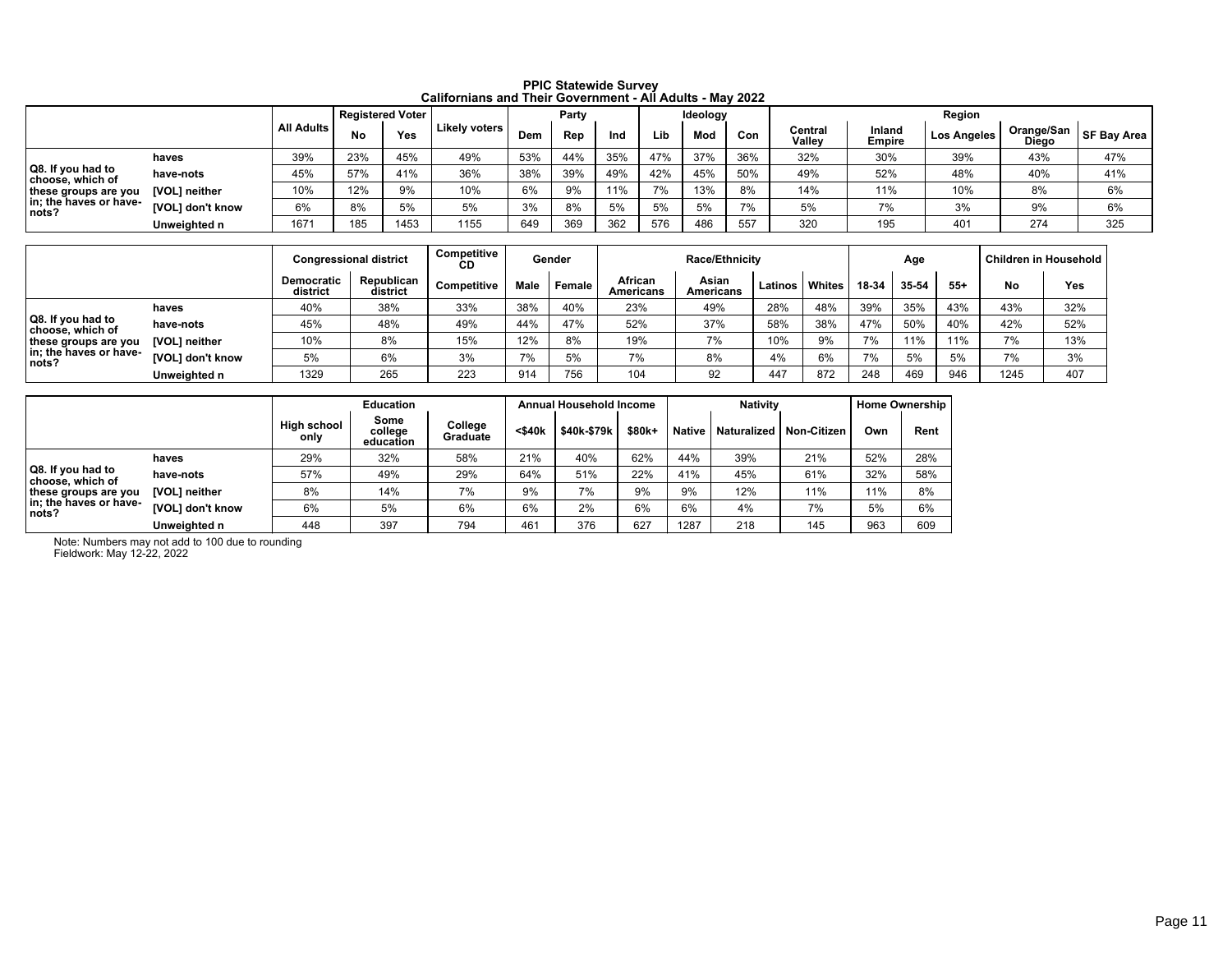|                                                            |                          |                   |     | Registered Voter |                      |     | Party |     |     | Ideology |     |                   |                         | Region      |                     |                    |
|------------------------------------------------------------|--------------------------|-------------------|-----|------------------|----------------------|-----|-------|-----|-----|----------|-----|-------------------|-------------------------|-------------|---------------------|--------------------|
|                                                            |                          | <b>All Adults</b> | No  | Yes              | <b>Likely voters</b> | Dem | Rep   | Ind | Lib | Mod      | Con | Central<br>Vallev | Inland<br><b>Empire</b> | Los Angeles | Orange/San<br>Diego | <b>SF Bay Area</b> |
| Q9. Do you think the<br>state budget situation             | big problem              | 35%               | 22% | 40%              | 39%                  | 23% | 72%   | 44% | 20% | 36%      | 51% | 44%               | 43%                     | 32%         | 44%                 | 23%                |
| in California-that is,<br>the balance between              | somewhat of a<br>problem | 38%               | 49% | 36%              | 35%                  | 43% | 21%   | 37% | 42% | 38%      | 36% | 37%               | 40%                     | 38%         | 31%                 | 48%                |
| government spending<br>and revenues-is a big not a problem |                          | 18%               | 16% | 18%              | 22%                  | 26% | 5%    | 14% | 27% | 18%      | 9%  | 13%               | 15%                     | 17%         | 16%                 | 24%                |
| problem, somewhat of<br>a problem, or not a                | (VOL) don't know         | 8%                | 13% | 6%               | 5%                   | 8%  | 2%    | 6%  | 10% | 8%       | 5%  | 6%                | 3%                      | 12%         | 9%                  | 5%                 |
| problem for the people<br>of California today?             | Unweighted n             | 1695              | 187 | 1476             | 1176                 | 655 | 377   | 368 | 582 | 496      | 564 | 319               | 198                     | 409         | 279                 | 332                |
|                                                            |                          |                   |     |                  |                      |     |       |     |     |          |     |                   |                         |             |                     |                    |

|                                                            |                          | <b>Congressional district</b> |                        | Competitive<br>CD |      | Gender |                      | <b>Race/Ethnicity</b>     |                  |     |       | Age   |       | Children in Household |     |
|------------------------------------------------------------|--------------------------|-------------------------------|------------------------|-------------------|------|--------|----------------------|---------------------------|------------------|-----|-------|-------|-------|-----------------------|-----|
|                                                            |                          | <b>Democratic</b><br>district | Republican<br>district | Competitive       | Male | Female | African<br>Americans | Asian<br><b>Americans</b> | Latinos   Whites |     | 18-34 | 35-54 | $55+$ | No                    | Yes |
| Q9. Do you think the<br>state budget situation             | big problem              | 33%                           | 49%                    | 38%               | 35%  | 36%    | 46%                  | 21%                       | 27%              | 46% | 29%   | 36%   | 40%   | 34%                   | 39% |
| in California-that is,<br>l the balance between            | somewhat of a<br>problem | 40%                           | 37%                    | 45%               | 38%  | 39%    | 33%                  | 47%                       | 48%              | 29% | 48%   | 37%   | 31%   | 38%                   | 39% |
| government spending<br>and revenues—is a big not a problem |                          | 19%                           | 9%                     | 9%                | 20%  | 16%    | 11%                  | 24%                       | 17%              | 16% | 12%   | 20%   | 22%   | 19%                   | 17% |
| problem, somewhat of<br>la problem, or not a               | (VOL) don't know         | 7%                            | 5%                     | 8%                | 7%   | 9%     | 10%                  | 9%                        | 8%               | 9%  | 11%   | 7%    | 6%    | 9%                    | 6%  |
| problem for the people<br>of California today?             | Unweighted n             | 1350                          | 267                    | 231               | 922  | 772    | 106                  | 93                        | 448              | 887 | 248   | 475   | 963   | 1260                  | 417 |

|                                                |                          |                     | <b>Education</b>             |                     |              | Annual Household Income |        |        | <b>Nativity</b> |             |     | <b>Home Ownership</b> |
|------------------------------------------------|--------------------------|---------------------|------------------------------|---------------------|--------------|-------------------------|--------|--------|-----------------|-------------|-----|-----------------------|
|                                                |                          | High school<br>only | Some<br>college<br>education | College<br>Graduate | $<$ \$40 $k$ | \$40k-\$79k             | \$80k+ | Native | Naturalized     | Non-Citizen | Own | Rent                  |
| Q9. Do you think the<br>state budget situation | big problem              | 30%                 | 47%                          | 30%                 | 34%          | 37%                     | 36%    | 43%    | 31%             | 14%         | 42% | 30%                   |
| in California-that is.<br>the balance between  | somewhat of a<br>problem | 43%                 | 34%                          | 38%                 | 44%          | 39%                     | 36%    | 35%    | 39%             | 51%         | 33% | 45%                   |
| government spending<br>and revenues-is a big   | not a problem            | 17%                 | 12%                          | 25%                 | 14%          | 17%                     | 23%    | 15%    | 23%             | 21%         | 20% | 16%                   |
| problem, somewhat of<br>l a problem, or not a  | (VOL) don't know         | 10%                 | 7%                           | 7%                  | 8%           | 7%                      | 5%     | 7%     | 7%              | 14%         | 5%  | 9%                    |
| problem for the people<br>of California todav? | Unweighted n             | 451                 | 405                          | 807                 | 463          | 381                     | 636    | 1305   | 223             | 146         | 982 | 616                   |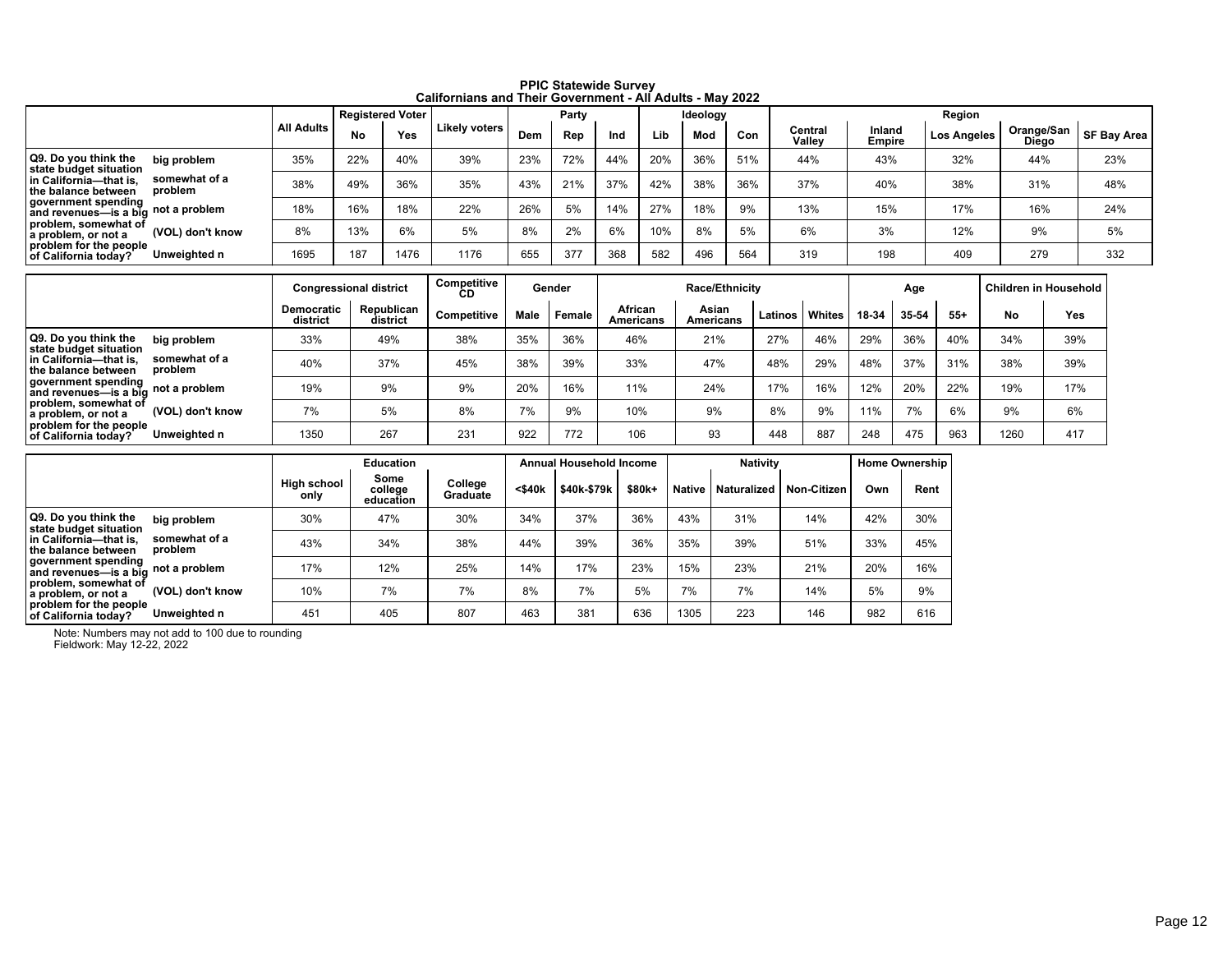|                                                                                                                    |                                                                            |                   |                         |            |                      |     |       |       |     | <u> Janivinano ana indi Sotoninioni Iantaano</u> |     |                   |                         |             |                     |             |
|--------------------------------------------------------------------------------------------------------------------|----------------------------------------------------------------------------|-------------------|-------------------------|------------|----------------------|-----|-------|-------|-----|--------------------------------------------------|-----|-------------------|-------------------------|-------------|---------------------|-------------|
|                                                                                                                    |                                                                            |                   | <b>Registered Voter</b> |            |                      |     | Party |       |     | Ideology                                         |     |                   |                         | Region      |                     |             |
|                                                                                                                    |                                                                            | <b>All Adults</b> | <b>No</b>               | <b>Yes</b> | <b>Likely voters</b> | Dem | Rep   | Ind   | Lib | Mod                                              | Con | Central<br>Vallev | Inland<br><b>Empire</b> | Los Angeles | Orange/San<br>Diego | SF Bay Area |
|                                                                                                                    | pay down debt and<br>build up the reserve                                  | 13%               | 6%                      | 15%        | 15%                  | 12% | 23%   | 13%   | 11% | 13%                                              | 15% | 14%               | 10%                     | 12%         | 12%                 | 16%         |
|                                                                                                                    | increase state funding<br>for education, health<br>and human services      | 33%               | 41%                     | 31%        | 32%                  | 42% | 16%   | 28%   | 43% | 31%                                              | 26% | 31%               | 28%                     | 37%         | 37%                 | 33%         |
| Q10. The state is<br>projected to have a<br>budget surplus of<br>several billion dollars.<br>In general, how would | one-time state<br>spending for<br>transportation, water,<br>infrastructure | 22%               | 18%                     | 23%        | 24%                  | 21% | 18%   | 26%   | 23% | 24%                                              | 18% | 24%               | 20%                     | 20%         | 19%                 | 23%         |
| you prefer to use this<br>extra money?                                                                             | refund some of the<br>money to the people of<br>California                 | 27%               | 28%                     | 27%        | 26%                  | 21% | 36%   | 30%   | 20% | 26%                                              | 36% | 26%               | 34%                     | 27%         | 30%                 | 23%         |
|                                                                                                                    | (VOL) other                                                                | 2%                | 3%                      | 2%         | 2%                   | 2%  | 2%    | 1%    | 1%  | 3%                                               | 2%  | 3%                | 4%                      | 2%          | 1%                  | 2%          |
|                                                                                                                    | (VOL) don't know                                                           | 3%                | 3%                      | 2%         | 2%                   | 2%  | 6%    | $1\%$ | 1%  | 3%                                               | 4%  | 2%                | 5%                      | $1\%$       | 1%                  | 4%          |
|                                                                                                                    | Unweighted n                                                               | 1695              | 188                     | 1476       | 1176                 | 656 | 378   | 367   | 582 | 495                                              | 565 | 320               | 197                     | 412         | 278                 | 330         |

|                                                                                                                      |                                                                            | <b>Congressional district</b> |                        | Competitive<br>CD |      | Gender |                             | Race/Ethnicity            |         |        |       | Age   |       | Children in Household |     |
|----------------------------------------------------------------------------------------------------------------------|----------------------------------------------------------------------------|-------------------------------|------------------------|-------------------|------|--------|-----------------------------|---------------------------|---------|--------|-------|-------|-------|-----------------------|-----|
|                                                                                                                      |                                                                            | <b>Democratic</b><br>district | Republican<br>district | Competitive       | Male | Female | African<br><b>Americans</b> | Asian<br><b>Americans</b> | Latinos | Whites | 18-34 | 35-54 | $55+$ | No                    | Yes |
|                                                                                                                      | pay down debt and<br>build up the reserve                                  | 13%                           | 15%                    | 19%               | 14%  | 12%    | 17%                         | 14%                       | 10%     | 15%    | 10%   | 15%   | 13%   | 14%                   | 12% |
|                                                                                                                      | increase state funding<br>for education, health<br>and human services      | 34%                           | 28%                    | 38%               | 30%  | 37%    | 33%                         | 30%                       | 43%     | 27%    | 36%   | 38%   | 26%   | 30%                   | 42% |
| Q10. The state is<br>l proiected to have a<br>budget surplus of<br>several billion dollars.<br>In general, how would | one-time state<br>spending for<br>transportation, water,<br>infrastructure | 22%                           | 18%                    | 14%               | 25%  | 18%    | 12%                         | 32%                       | 17%     | 21%    | 23%   | 18%   | 23%   | 25%                   | 14% |
| vou prefer to use this<br>extra money?                                                                               | refund some of the<br>money to the people of<br>California                 | 26%                           | 33%                    | 23%               | 27%  | 28%    | 32%                         | 17%                       | 26%     | 32%    | 28%   | 22%   | 31%   | 27%                   | 27% |
|                                                                                                                      | (VOL) other                                                                | 2%                            | 1%                     | 5%                | 2%   | 2%     | 7%                          | 2%                        | 1%      | 3%     | 1%    | 2%    | 3%    | 2%                    | 3%  |
|                                                                                                                      | (VOL) don't know                                                           | 3%                            | 4%                     | 0%                | 2%   | 3%     | 0%                          | 5%                        | 3%      | 2%     | 1%    | 4%    | 3%    | 3%                    | 3%  |
|                                                                                                                      | Unweighted n                                                               | 1350                          | 267                    | 231               | 922  | 772    | 106                         | 93                        | 448     | 888    | 248   | 475   | 964   | 1262                  | 415 |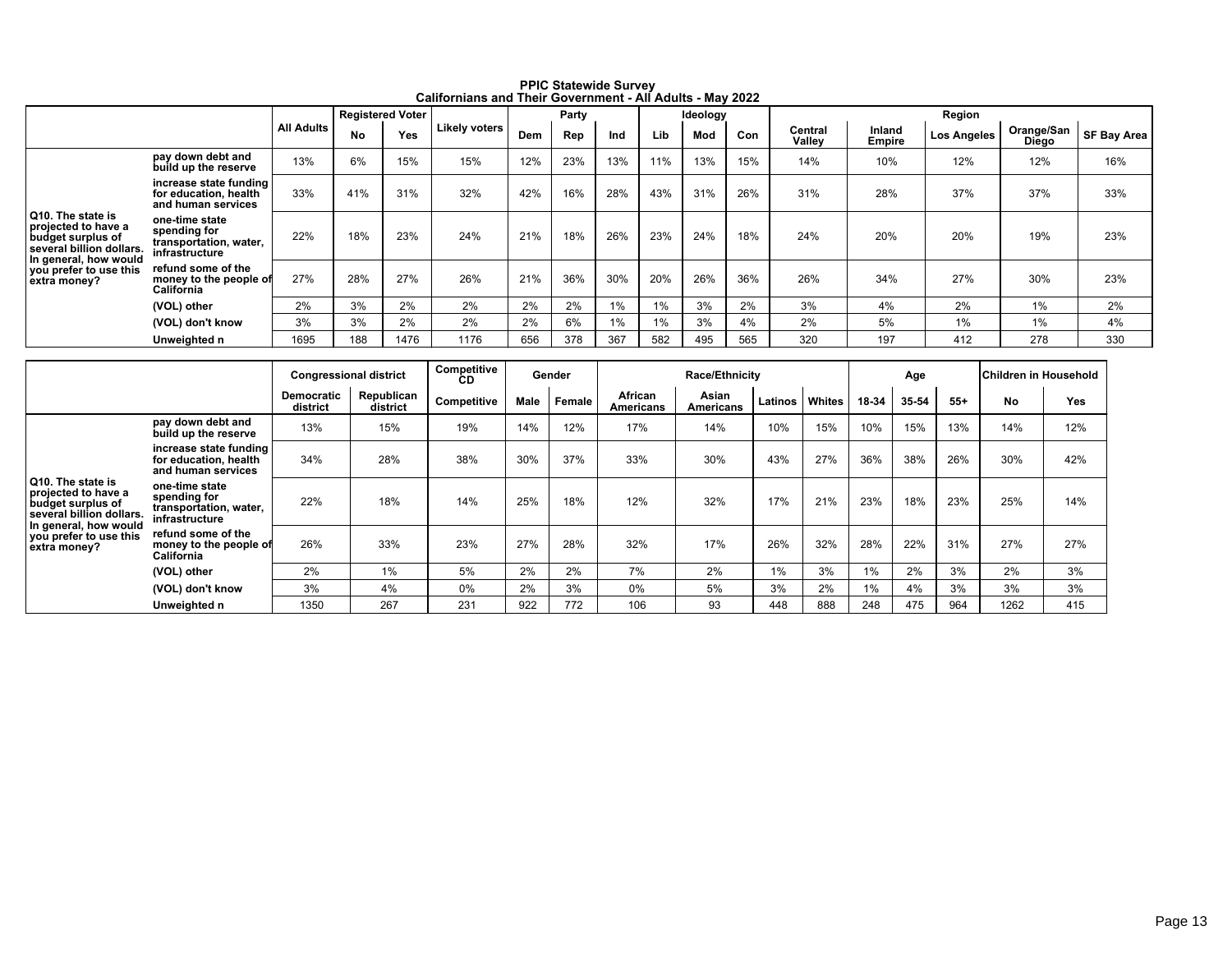|                                                                                                                    |                                                                            |                     | <b>Education</b>             |                     |        | <b>Annual Household Income</b> |        |        | <b>Nativity</b> |             |     | <b>Home Ownership</b> |
|--------------------------------------------------------------------------------------------------------------------|----------------------------------------------------------------------------|---------------------|------------------------------|---------------------|--------|--------------------------------|--------|--------|-----------------|-------------|-----|-----------------------|
|                                                                                                                    |                                                                            | High school<br>only | Some<br>college<br>education | College<br>Graduate | <\$40k | \$40k-\$79k                    | \$80k+ | Native | Naturalized     | Non-Citizen | Own | Rent                  |
|                                                                                                                    | pay down debt and<br>build up the reserve                                  | 12%                 | 17%                          | 11%                 | 13%    | 12%                            | 15%    | 15%    | 11%             | 8%          | 16% | 11%                   |
|                                                                                                                    | increase state funding<br>for education, health<br>and human services      | 42%                 | 27%                          | 30%                 | 34%    | 34%                            | 31%    | 30%    | 30%             | 49%         | 26% | 38%                   |
| Q10. The state is<br>projected to have a<br>budget surplus of<br>several billion dollars.<br>In general, how would | one-time state<br>spending for<br>transportation, water,<br>infrastructure | 15%                 | 22%                          | 29%                 | 14%    | 27%                            | 27%    | 22%    | 27%             | 16%         | 25% | 18%                   |
| you prefer to use this<br>extra money?                                                                             | refund some of the<br>money to the people of<br>California                 | 28%                 | 28%                          | 26%                 | 33%    | 22%                            | 23%    | 28%    | 27%             | 22%         | 28% | 29%                   |
|                                                                                                                    | (VOL) other                                                                | 2%                  | 3%                           | 2%                  | 4%     | 1%                             | 1%     | 2%     | 1%              | 3%          | 2%  | 2%                    |
|                                                                                                                    | (VOL) don't know                                                           | 3%                  | 2%                           | 3%                  | 1%     | 4%                             | 2%     | 3%     | 3%              | 2%          | 2%  | 2%                    |
|                                                                                                                    | Unweighted n                                                               | 455                 | 404                          | 804                 | 465    | 380                            | 635    | 1305   | 224             | 146         | 981 | 616                   |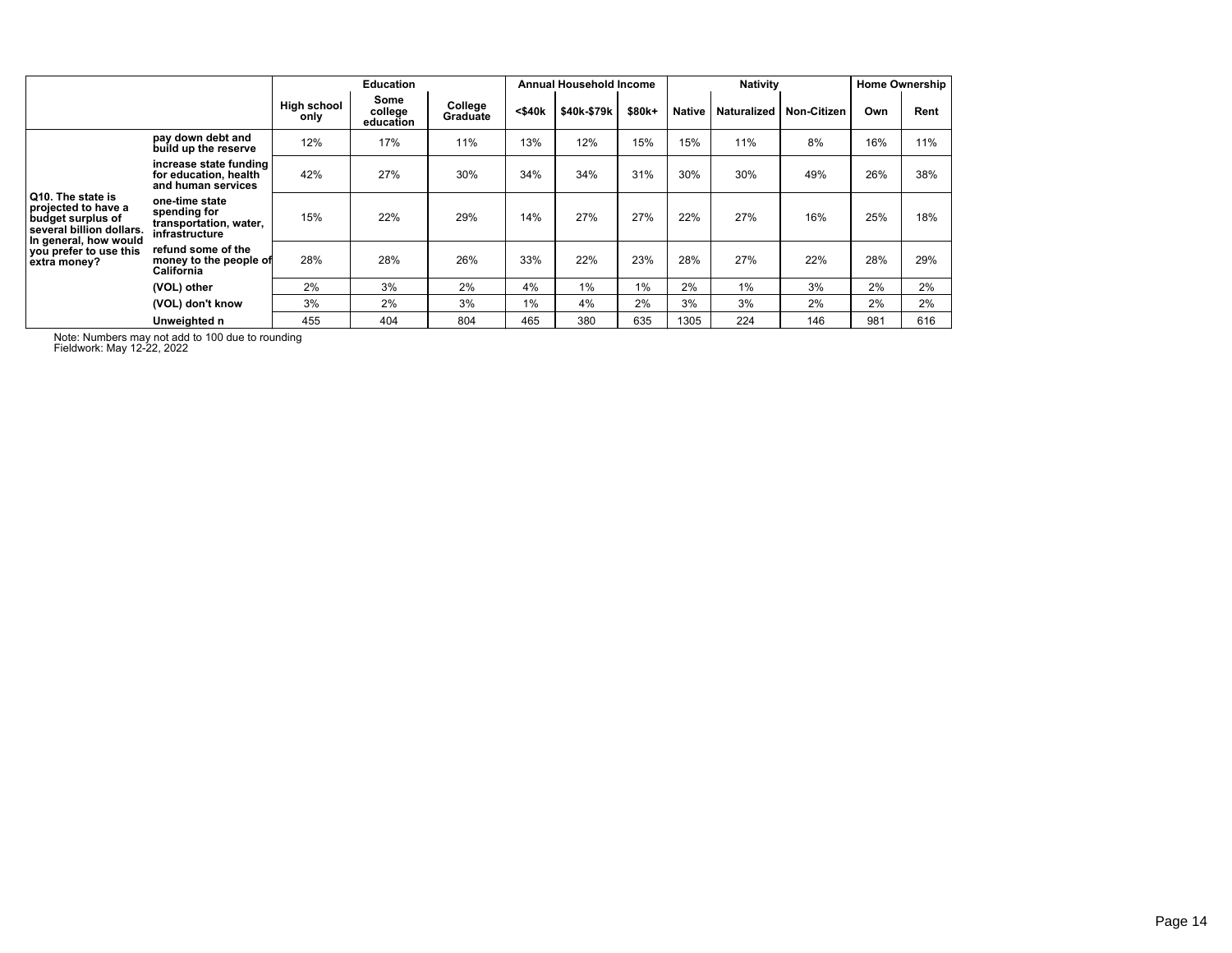|                                                                                                        |                  |                               |           | <b>Registered Voter</b>      |                      |              | Party                          |     |                             | Ideology      |                           |         |                    |                         |       | Region             |      |                       |                    |
|--------------------------------------------------------------------------------------------------------|------------------|-------------------------------|-----------|------------------------------|----------------------|--------------|--------------------------------|-----|-----------------------------|---------------|---------------------------|---------|--------------------|-------------------------|-------|--------------------|------|-----------------------|--------------------|
|                                                                                                        |                  | <b>All Adults</b>             | <b>No</b> | <b>Yes</b>                   | <b>Likely voters</b> | Dem          | Rep                            | Ind | Lib                         | Mod           | Con                       |         | Central<br>Vallev  | Inland<br><b>Empire</b> |       | <b>Los Angeles</b> |      | Orange/San<br>Diego   | <b>SF Bay Area</b> |
| Q11. As part of the<br>May Revision to the<br>state budget,<br>Governor Newsom has                     | favor            | 62%                           | 80%       | 57%                          | 54%                  | 71%          | 33%                            | 53% | 74%                         | 57%           | 54%                       |         | 59%                | 67%                     |       | 59%                |      | 63%                   | 67%                |
| proposed spending<br>\$18 billion in funding<br>in funding to address<br>inflation with most of        | oppose           | 33%                           | 16%       | 38%                          | 41%                  | 24%          | 63%                            | 38% | 22%                         | 35%           | 44%                       |         | 40%                | 31%                     |       | 36%                |      | 31%                   | 26%                |
| the money going<br>towards tax rebates<br>for vehicle owners and (VOL) don't know<br>making public     |                  | 5%                            | 4%        | 5%                           | 5%                   | 5%           | 4%                             | 9%  | 4%                          | 7%            | 2%                        |         | $1\%$              | 2%                      |       | 5%                 |      | 6%                    | 8%                 |
| transportation free for<br>three months. Overall, Unweighted n<br>do you favor or<br>oppose this plan? |                  | 1558                          | 173       | 1354                         | 1066                 | 601          | 342                            | 340 | 531                         | 462           | 517                       |         | 292                | 177                     |       | 379                |      | 264                   | 303                |
|                                                                                                        |                  | <b>Congressional district</b> |           |                              | Competitive<br>ĊD    |              | Gender                         |     |                             |               | Race/Ethnicity            |         |                    |                         | Age   |                    |      | Children in Household |                    |
|                                                                                                        |                  | <b>Democratic</b><br>district |           | Republican<br>district       | Competitive          | Male         | Female                         |     | African<br><b>Americans</b> |               | Asian<br><b>Americans</b> | Latinos | <b>Whites</b>      | 18-34                   | 35-54 | $55+$              | No   |                       | Yes                |
| Q11. As part of the<br>May Revision to the<br>state budget,<br>Governor Newsom has                     | favor            | 63%                           |           | 52%                          | 57%                  | 57%          | 67%                            |     | 64%                         |               | 66%                       | 75%     | 50%                | 76%                     | 57%   | 55%                | 63%  |                       | 61%                |
| proposed spending<br>\$18 billion in funding.<br>in funding to address<br>inflation with most of       | oppose           | 31%                           |           | 45%                          | 36%                  | 37%          | 28%                            |     | 30%                         |               | 27%                       | 21%     | 45%                | 20%                     | 38%   | 39%                | 32%  |                       | 34%                |
| the money going<br>towards tax rebates<br>for vehicle owners and (VOL) don't know<br>making public     |                  | 6%                            |           | 3%                           | 6%                   | 5%           | 5%                             |     | 7%                          |               | 7%                        | 4%      | 5%                 | 4%                      | 5%    | 5%                 | 5%   |                       | 5%                 |
| transportation free for<br>three months. Overall,<br>do you favor or<br>oppose this plan?              | Unweighted n     | 1248                          |           | 239                          | 215                  | 852          | 705                            |     | 97                          |               | 87                        | 417     | 810                | 224                     | 437   | 889                | 1163 |                       | 378                |
|                                                                                                        |                  |                               |           | <b>Education</b>             |                      |              | <b>Annual Household Income</b> |     |                             |               | <b>Nativity</b>           |         |                    | <b>Home Ownership</b>   |       |                    |      |                       |                    |
|                                                                                                        |                  | <b>High school</b><br>only    |           | Some<br>college<br>education | College<br>Graduate  | $<$ \$40 $k$ | \$40k-\$79k                    |     | \$80k+                      | <b>Native</b> | Naturalized               |         | <b>Non-Citizen</b> | Own                     | Rent  |                    |      |                       |                    |
| Q11. As part of the<br>May Revision to the<br>state budget,<br>Governor Newsom has                     | favor            | 72%                           |           | 53%                          | 61%                  | 74%          | 60%                            |     | 52%                         | 55%           | 69%                       |         | 82%                | 52%                     | 72%   |                    |      |                       |                    |
| proposed spending<br>\$18 billion in funding<br>in funding to address<br>inflation with most of        | oppose           | 24%                           |           | 41%                          | 34%                  | 22%          | 36%                            |     | 43%                         | 40%           | 26%                       |         | 13%                | 42%                     | 25%   |                    |      |                       |                    |
| the money going<br>towards tax rebates<br>for vehicle owners and<br>making public                      | (VOL) don't know | 4%                            |           | 6%                           | 5%                   | 5%           | 4%                             |     | 4%                          | 5%            | 5%                        |         | 5%                 | 6%                      | 3%    |                    |      |                       |                    |
| transportation free for<br>three months. Overall,<br>do you favor or<br>oppose this plan?              | Unweighted n     | 418                           |           | 377                          | 732                  | 438          | 345                            |     | 578                         | 1190          | 211                       |         | 138                | 894                     | 574   |                    |      |                       |                    |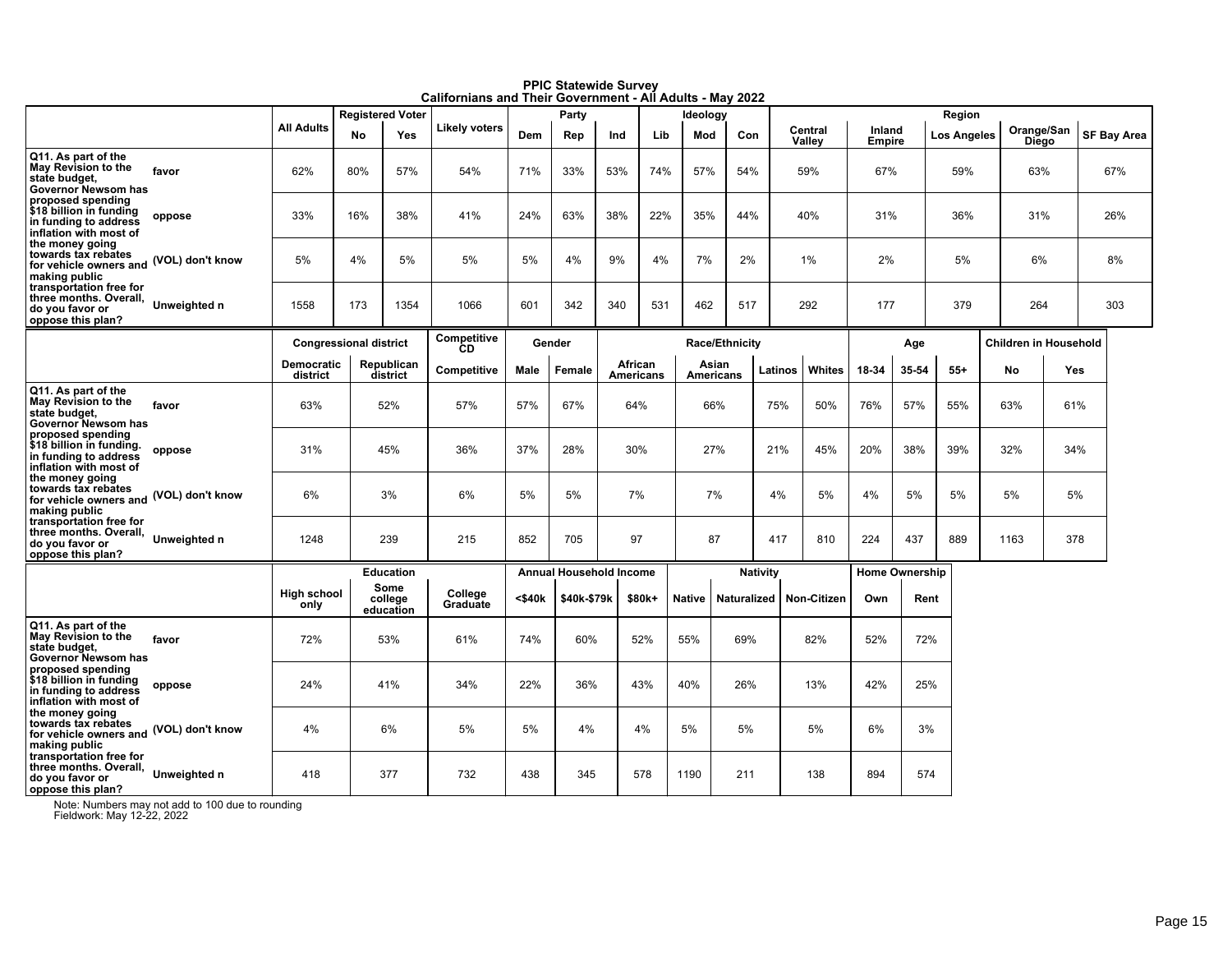|                                   |                   |     |            |               |                         | Party |     |     |     |     |                   |                         | Region      |                     |             |
|-----------------------------------|-------------------|-----|------------|---------------|-------------------------|-------|-----|-----|-----|-----|-------------------|-------------------------|-------------|---------------------|-------------|
| approve<br>Q12. Overall, do you   | <b>All Adults</b> | No  | <b>Yes</b> | Likely voters | Dem                     | Rep   | Ind | Lib | Mod | Con | Central<br>Vallev | Inland<br><b>Empire</b> | Los Angeles | Orange/San<br>Diego | SF Bay Area |
|                                   | 50%               | 64% | 46%        | 48%           | 66%                     | 7%    | 47% | 71% | 46% | 31% | 47%               | 27%                     | 56%         | 44%                 | 61%         |
| approve or disapprove disapprove, | 44%               | 30% | 50%        | 49%           | 28%                     | 91%   | 51% | 26% | 46% | 65% | 50%               | 60%                     | 37%         | 54%                 | 33%         |
| (VOL) don't know                  | 5%                | 7%  | 4%         | 3%            | 5%                      | 2%    | 1%  | 3%  | 8%  | 3%  | 2%                | 12%                     | 7%          | 3%                  | 5%          |
| Unweighted n                      | 1693              | 182 | 1478       | 1179          | 656                     | 378   | 368 | 579 | 497 | 565 | 321               | 197                     | 407         | 280                 | 331         |
|                                   |                   |     |            |               | <b>Registered Voter</b> |       |     |     |     |     | Ideology          |                         |             |                     |             |

|                                                                                                                               |                  | <b>Congressional district</b> |                        | Competitive<br>CD  |      | Gender |                      | Race/Ethnicity     |         |          |       | Age   |       | Children in Household |            |
|-------------------------------------------------------------------------------------------------------------------------------|------------------|-------------------------------|------------------------|--------------------|------|--------|----------------------|--------------------|---------|----------|-------|-------|-------|-----------------------|------------|
|                                                                                                                               |                  | <b>Democratic</b><br>district | Republican<br>district | <b>Competitive</b> | Male | Female | African<br>Americans | Asian<br>Americans | Latinos | l Whites | 18-34 | 35-54 | $55+$ | No                    | <b>Yes</b> |
| Q12. Overall, do you<br>approve or disapprove disapprove<br>of the way that Joe<br>Biden is handling his<br>job as president? | approve          | 52%                           | 36%                    | 47%                | 46%  | 55%    | 38%                  | 56%                | 59%     | 45%      | 49%   | 52%   | 51%   | 48%                   | 53%        |
|                                                                                                                               |                  | 43%                           | 60%                    | 45%                | 48%  | 41%    | 50%                  | 40%                | 36%     | 51%      | 43%   | 45%   | 45%   | 46%                   | 42%        |
|                                                                                                                               | (VOL) don't know | 5%                            | 4%                     | 8%                 | 6%   | 4%     | 12%                  | 4%                 | 6%      | 4%       | 8%    | 4%    | 4%    | 5%                    | 5%         |
|                                                                                                                               | Unweighted n     | 1348                          | 267                    | 230                | 924  | 768    | 106                  | 93                 | 444     | 889      | 246   | 474   | 964   | 1260                  | 415        |

|                                                |                  |                     | <b>Education</b>             |                     |        | Annual Household Income |        |          | <b>Nativity</b>           |     |     | <b>Home Ownership</b> |
|------------------------------------------------|------------------|---------------------|------------------------------|---------------------|--------|-------------------------|--------|----------|---------------------------|-----|-----|-----------------------|
|                                                |                  | High school<br>only | Some<br>college<br>education | College<br>Graduate | <\$40k | \$40k-\$79k             | \$80k+ | Native I | Naturalized   Non-Citizen |     | Own | Rent                  |
| Q12. Overall, do you                           | approve          | 56%                 | 39%                          | 55%                 | 53%    | 42%                     | 51%    | 43%      | 52%                       | 75% | 49% | 53%                   |
| approve or disapprove disapprove               |                  | 38%                 | 54%                          | 43%                 | 39%    | 55%                     | 46%    | 52%      | 43%                       | 21% | 47% | 42%                   |
| of the wav that Joe<br>l Biden is handling his | (VOL) don't know | 6%                  | 7%                           | 3%                  | 8%     | 3%                      | 3%     | 6%       | 5%                        | 4%  | 4%  | 5%                    |
| job as president?                              | Unweighted n     | 451                 | 404                          | 807                 | 460    | 381                     | 637    | 1309     | 222                       | 142 | 982 | 612                   |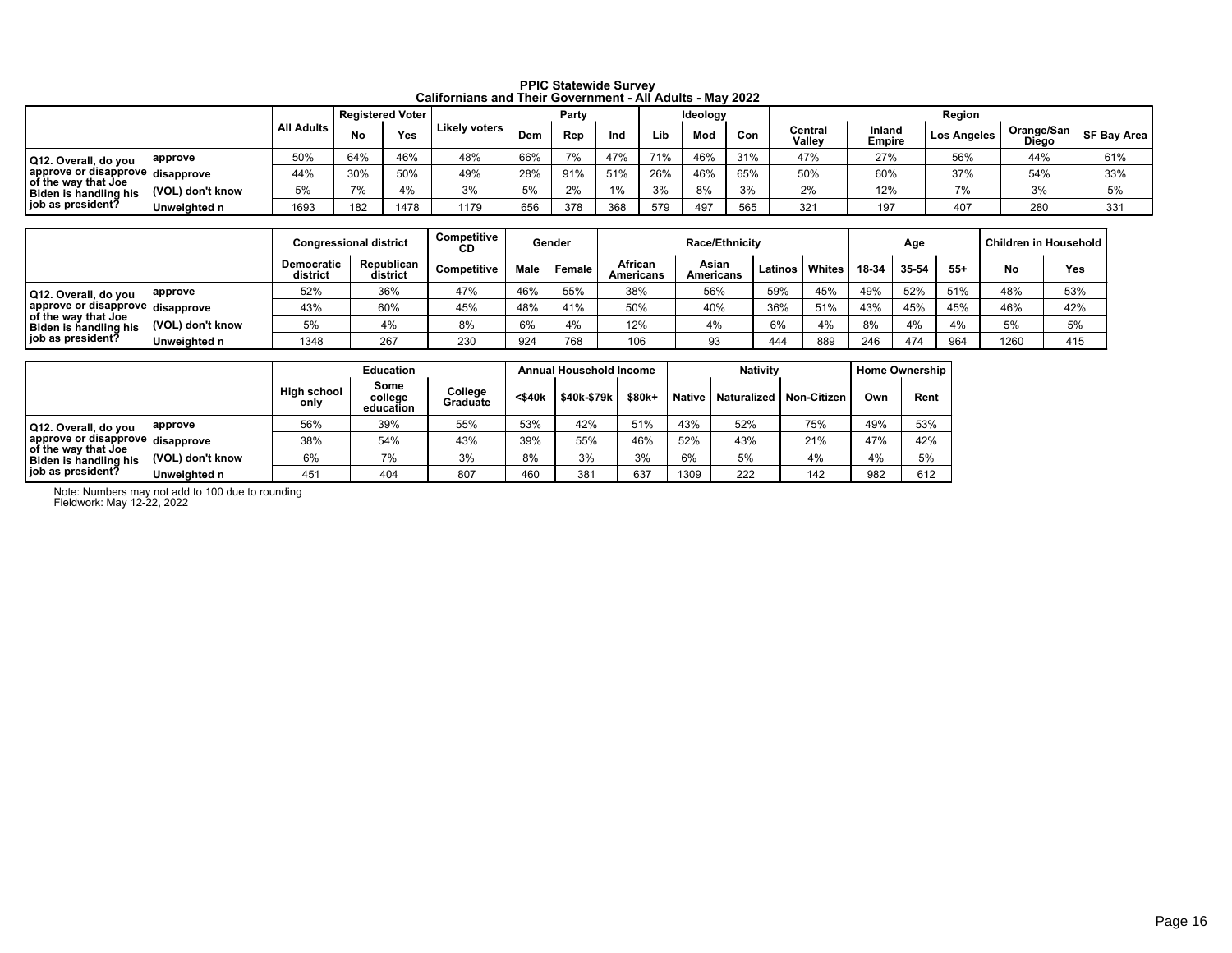|                                                    |                  |                   |           | <b>Registered Voter</b> |               |     | Party |     |     | Ideology |     |                   |                         | Region      |                     |                    |
|----------------------------------------------------|------------------|-------------------|-----------|-------------------------|---------------|-----|-------|-----|-----|----------|-----|-------------------|-------------------------|-------------|---------------------|--------------------|
|                                                    |                  | <b>All Adults</b> | <b>No</b> | <b>Yes</b>              | Likely voters | Dem | Rep   | Ind | Lib | Mod      | Con | Central<br>Valley | Inland<br><b>Empire</b> | Los Angeles | Orange/San<br>Diego | <b>SF Bay Area</b> |
| Q13. Overall, do you                               | approve          | 47%               | 49%       | 47%                     | 50%           | 67% | 14%   | 49% | 67% | 47%      | 29% | 42%               | 38%                     | 55%         | 37%                 | 57%                |
| approve or disapprove<br>of the way that Joe       | disapprove       | 41%               | 33%       | 43%                     | 41%           | 23% | 79%   | 44% | 24% | 40%      | 59% | 47%               | 50%                     | 38%         | 41%                 | 34%                |
| <b>Biden is handling</b><br>l Russia's invasion of | (VOL) don't know | 12%               | 18%       | 10%                     | 9%            | 10% | 7%    | 7%  | 9%  | 12%      | 12% | 11%               | 12%                     | 7%          | 22%                 | 9%                 |
| Ukraine?                                           | Unweighted n     | 1692              | 184       | 1475                    | 1176          | 654 | 378   | 367 | 581 | 493      | 566 | 320               | 197                     | 408         | 279                 | 332                |

|                                                  |                  |                               | <b>Congressional district</b> | Competitive<br>CD |      | Gender |                             | Race/Ethnicity     |                  |     |       | Age   |       | Children in Household |     |
|--------------------------------------------------|------------------|-------------------------------|-------------------------------|-------------------|------|--------|-----------------------------|--------------------|------------------|-----|-------|-------|-------|-----------------------|-----|
|                                                  |                  | <b>Democratic</b><br>district | Republican<br>district        | Competitive       | Male | Female | African<br><b>Americans</b> | Asian<br>Americans | Latinos   Whites |     | 18-34 | 35-54 | $55+$ | <b>No</b>             | Yes |
| Q13. Overall, do you                             | approve          | 51%                           | 33%                           | 47%               | 47%  | 48%    | 44%                         | 61%                | 48%              | 44% | 45%   | 44%   | 54%   | 50%                   | 42% |
| approve or disapprove<br>of the way that Joe     | disapprove       | 39%                           | 53%                           | 41%               | 41%  | 40%    | 48%                         | 31%                | 38%              | 46% | 40%   | 43%   | 39%   | 40%                   | 42% |
| <b>Biden is handling</b><br>Russia's invasion of | (VOL) don't know | 11%                           | 14%                           | 12%               | 12%  | 11%    | 8%                          | 9%                 | 14%              | 10% | 15%   | 13%   | 7%    | 9%                    | 16% |
| Ukraine?                                         | Unweighted n     | 1347                          | 267                           | 229               | 922  | 769    | 105                         | 93                 | 447              | 886 | 248   | 473   | 962   | 1258                  | 416 |

|                                                         |                                     |                     | <b>Education</b>             |                     |        | Annual Household Income |        |               | <b>Nativity</b> |                           |     | <b>Home Ownership</b> |
|---------------------------------------------------------|-------------------------------------|---------------------|------------------------------|---------------------|--------|-------------------------|--------|---------------|-----------------|---------------------------|-----|-----------------------|
|                                                         |                                     | High school<br>only | Some<br>college<br>education | College<br>Graduate | <\$40k | \$40k-\$79k             | \$80k+ | <b>Native</b> |                 | Naturalized   Non-Citizen | Own | Rent                  |
| Q13. Overall, do you                                    | approve                             | 48%                 | 36%                          | 59%                 | 40%    | 43%                     | 58%    | 45%           | 54%             | 54%                       | 49% | 47%                   |
| of the way that Joe                                     | approve or disapprove<br>disapprove |                     | 53%                          | 29%                 | 44%    | 47%                     | 35%    | 44%           | 37%             | 31%                       | 41% | 41%                   |
| <b>Biden is handling</b><br><b>Russia's invasion of</b> | (VOL) don't know                    | 12%                 | 10%                          | 12%                 | 16%    | 10%                     | 7%     | 11%           | 9%              | 15%                       | 10% | 12%                   |
| Ukraine?                                                | Unweighted n                        | 454                 | 402                          | 804                 | 463    | 378                     | 636    | 1304          | 222             | 145                       | 980 | 613                   |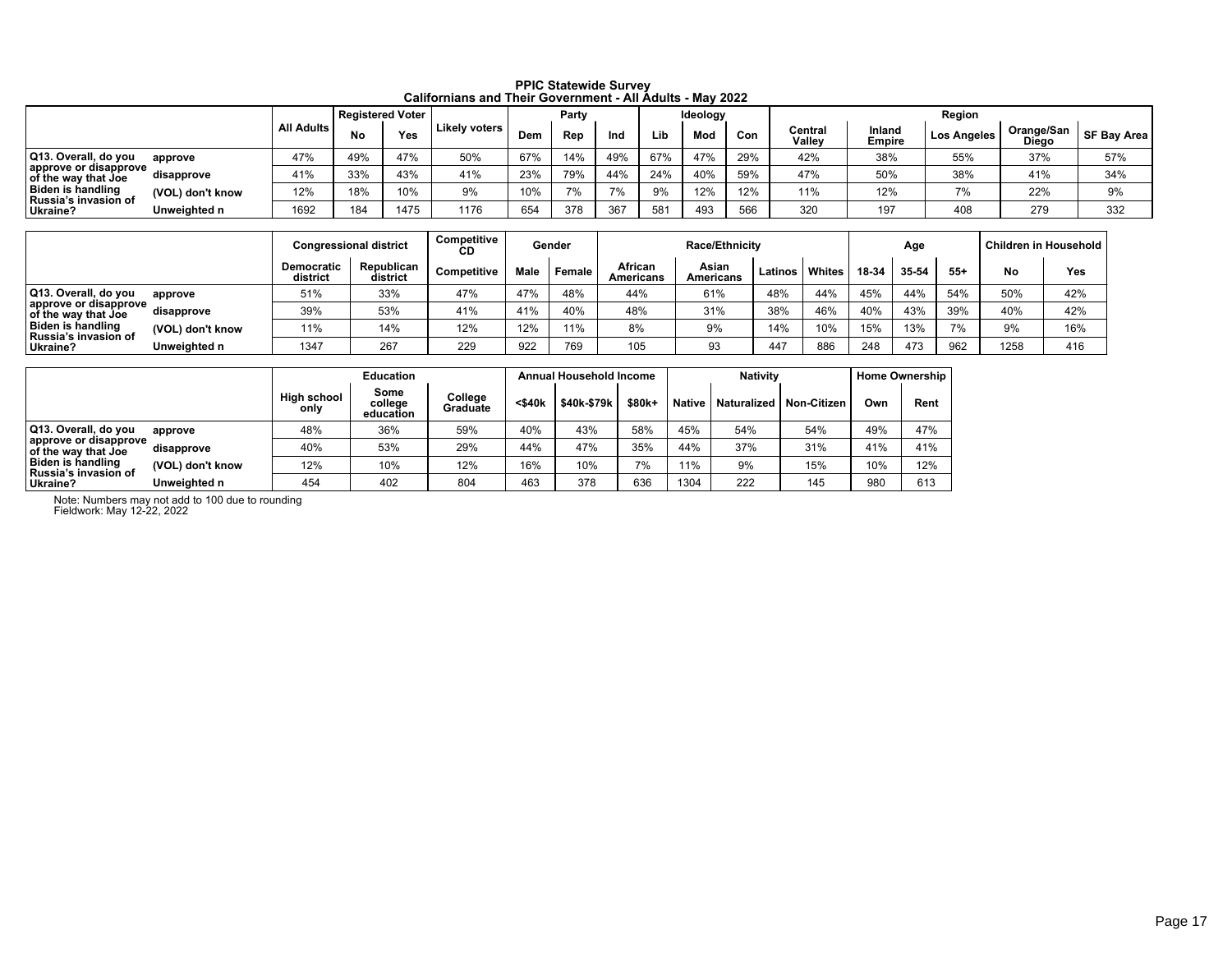|                                             |                  |                   | <b>Registered Voter</b> |            |               |     | Party |     |     | Ideology |     |                   |                         | Region      |                                   |     |
|---------------------------------------------|------------------|-------------------|-------------------------|------------|---------------|-----|-------|-----|-----|----------|-----|-------------------|-------------------------|-------------|-----------------------------------|-----|
|                                             | approve          | <b>All Adults</b> | No                      | <b>Yes</b> | Likely voters | Dem | Rep   | Ind | Lib | Mod      | Con | Central<br>Valley | Inland<br><b>Empire</b> | Los Angeles | Orange/San   SF Bay Are?<br>Diego |     |
| Q14. Overall, do you                        |                  | 32%               | 60%                     | 22%        | 20%           | 27% | 9%    | 23% | 35% | 32%      | 28% | 34%               | 17%                     | 36%         | 26%                               | 36% |
| approve or disapprove disapprove            |                  | 59%               | 29%                     | 69%        | 74%           | 63% | 85%   | 70% | 57% | 57%      | 64% | 59%               | 72%                     | 54%         | 66%                               | 51% |
| of the way the U.S.<br>Congress is handling | (VOL) don't know | 9%                | 11%                     | 9%         | 6%            | 10% | 6%    | 8%  | 8%  | 11%      | 8%  | 7%                | 10%                     | 9%          | 8%                                | 13% |
| its job?                                    | Unweighted n     | 1692              | 183                     | 1477       | 1177          | 656 | 377   | 368 | 582 | 491      | 566 | 321               | 197                     | 410         | 280                               | 330 |

|                                                    |                  | <b>Congressional district</b> |                        | <b>Competitive</b><br>CD |      | Gender |                             | <b>Race/Ethnicity</b> |         |               |       | Age   |       |      | Children in Household |
|----------------------------------------------------|------------------|-------------------------------|------------------------|--------------------------|------|--------|-----------------------------|-----------------------|---------|---------------|-------|-------|-------|------|-----------------------|
|                                                    |                  | <b>Democratic</b><br>district | Republican<br>district | <b>Competitive</b>       | Male | Female | African<br><b>Americans</b> | Asian<br>Americans    | Latinos | <b>Whites</b> | 18-34 | 35-54 | $55+$ | No   | <b>Yes</b>            |
| Q14. Overall, do you                               | approve          | 32%                           | 20%                    | 30%                      | 29%  | 34%    | 16%                         | 45%                   | 48%     | 17%           | 40%   | 35%   | 21%   | 27%  | 40%                   |
| approve or disapprove disapprove                   |                  | 58%                           | 74%                    | 59%                      | 63%  | 55%    | 71%                         | 39%                   | 43%     | 77%           | 50%   | 55%   | 71%   | 64%  | 51%                   |
| of the way the U.S.<br><b>Congress is handling</b> | (VOL) don't know | 10%                           | 6%                     | 11%                      | 8%   | 11%    | 13%                         | 16%                   | 9%      | 6%            | 10%   | 9%    | 8%    | 10%  | 9%                    |
| its job?                                           | Unweighted n     | 1349                          | 267                    | 230                      | 924  | 767    | 106                         | 92                    | 448     | 884           | 247   | 474   | 963   | 1259 | 415                   |

|                                             |                  |                     | <b>Education</b>             |                     |        | Annual Household Income |        |        | <b>Nativity</b>             |     | Home Ownership |      |
|---------------------------------------------|------------------|---------------------|------------------------------|---------------------|--------|-------------------------|--------|--------|-----------------------------|-----|----------------|------|
|                                             |                  | High school<br>only | Some<br>college<br>education | College<br>Graduate | <\$40k | \$40k-\$79k             | \$80k+ | Native | ∣ Naturalized ∣ Non-Citizen |     | Own            | Rent |
| Q11. Overall, do you                        | approve          | 46%                 | 18%                          | 27%                 | 42%    | 30%                     | 21%    | 20%    | 34%                         | 72% | 24%            | 40%  |
| approve or disapprove disapprove            |                  | 45%                 | 71%                          | 65%                 | 45%    | 62%                     | 72%    | 72%    | 50%                         | 21% | 67%            | 52%  |
| of the way the U.S.<br>Congress is handling | (VOL) don't know | 9%                  | 11%                          | 8%                  | 13%    | 8%                      | 7%     | 8%     | 16%                         | 7%  | 9%             | 8%   |
| lits job?                                   | Unweighted n     | 452                 | 404                          | 804                 | 462    | 379                     | 636    | 1305   | 224                         | 142 | 981            | 615  |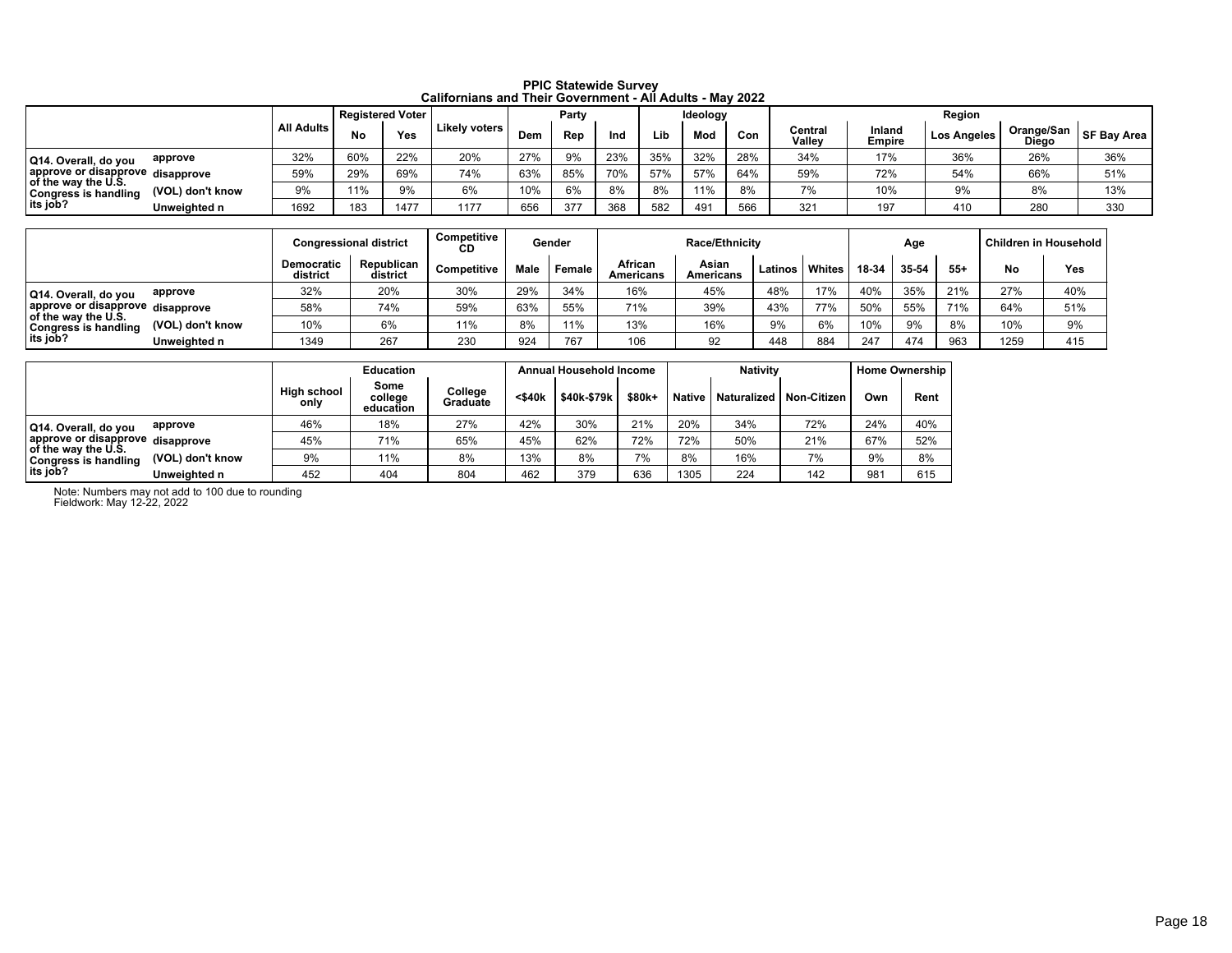|                                                     |                  |                   | <b>Registered Voter</b> |      |               |     | Party |     |     | Ideology |     |                   |                         | Region      |                     |             |
|-----------------------------------------------------|------------------|-------------------|-------------------------|------|---------------|-----|-------|-----|-----|----------|-----|-------------------|-------------------------|-------------|---------------------|-------------|
|                                                     | right direction  | <b>All Adults</b> | No                      | Yes  | Likely voters | Dem | Rep   | Ind | Lib | Mod      | Con | Central<br>Valley | Inland<br><b>Empire</b> | Los Angeles | Orange/San<br>Diego | SF Bav Area |
| Q15. Do you think                                   |                  | 30%               | 46%                     | 25%  | 23%           | 35% | 8%    | 23% | 36% | 32%      | 23% | 27%               | 15%                     | 34%         | 24%                 | 42%         |
| things in the United<br><b>States are generally</b> | wrong direction  | 63%               | 40%                     | 71%  | 73%           | 61% | 90%   | 75% | 58% | 63%      | 72% | 65%               | 75%                     | 59%         | 71%                 | 55%         |
| going in the right<br>direction or the wrong        | (VOL) don't know | 6%                | 14%                     | 4%   | 4%            | 4%  | 3%    | 2%  | 7%  | 5%       | 5%  | 8%                | 10%                     | 6%          | 5%                  | 3%          |
| direction?                                          | Unweighted n     | 1685              | 187                     | 1464 | 1166          | 646 | 378   | 364 | 574 | 493      | 566 | 320               | 195                     | 408         | 276                 | 329         |

|                                                     |                  | <b>Congressional district</b> |                        | Competitive<br>CD  |      | Gender |                             | <b>Race/Ethnicity</b> |         |        |       | Age   |       | Children in Household |     |
|-----------------------------------------------------|------------------|-------------------------------|------------------------|--------------------|------|--------|-----------------------------|-----------------------|---------|--------|-------|-------|-------|-----------------------|-----|
|                                                     |                  | <b>Democratic</b><br>district | Republican<br>district | <b>Competitive</b> | Male | Female | African<br><b>Americans</b> | Asian<br>Americans    | Latinos | Whites | 18-34 | 35-54 | $55+$ | No                    | Yes |
| Q15. Do you think                                   | right direction  | 32%                           | 16%                    | 40%                | 29%  | 32%    | 26%                         | 42%                   | 40%     | 19%    | 34%   | 32%   | 25%   | 28%                   | 35% |
| things in the United<br><b>States are generally</b> | wrong direction  | 62%                           | 79%                    | 55%                | 65%  | 62%    | 67%                         | 54%                   | 50%     | 77%    | 60%   | 61%   | 69%   | 67%                   | 57% |
| going in the right<br>direction or the wrong        | (VOL) don't know | 6%                            | 5%                     | 5%                 | 6%   | 7%     | 6%                          | 4%                    | 10%     | 4%     | 6%    | 6%    | 6%    | 5%                    | 8%  |
| direction?                                          | Unweighted n     | 1342                          | 265                    | 230                | 920  | 764    | 106                         | 93                    | 445     | 880    | 248   | 473   | 955   | 1252                  | 414 |

|                                                |                  |                     | <b>Education</b>             |                     |        | Annual Household Income |        |        | <b>Nativity</b> |             | Home Ownership |      |
|------------------------------------------------|------------------|---------------------|------------------------------|---------------------|--------|-------------------------|--------|--------|-----------------|-------------|----------------|------|
|                                                |                  | High school<br>only | Some<br>college<br>education | College<br>Graduate | <\$40k | \$40k-\$79k             | \$80k+ | Native | Naturalized     | Non-Citizen | Own            | Rent |
| Q15. Do you think                              | right direction  | 40%                 | 22%                          | 27%                 | 40%    | 27%                     | 22%    | 23%    | 31%             | 57%         | 25%            | 36%  |
| things in the United<br>States are generally   | wrong direction  | 50%                 | 75%                          | 69%                 | 51%    | 70%                     | 75%    | 74%    | 63%             | 26%         | 70%            | 57%  |
| going in the right<br>  direction or the wrong | (VOL) don't know | 11%                 | 3%                           | 5%                  | 9%     | 2%                      | 3%     | 4%     | 6%              | 17%         | 5%             | 8%   |
| l direction?                                   | Unweighted n     | 451                 | 403                          | 799                 | 461    | 377                     | 633    | 1297   | 221             | 146         | 973            | 612  |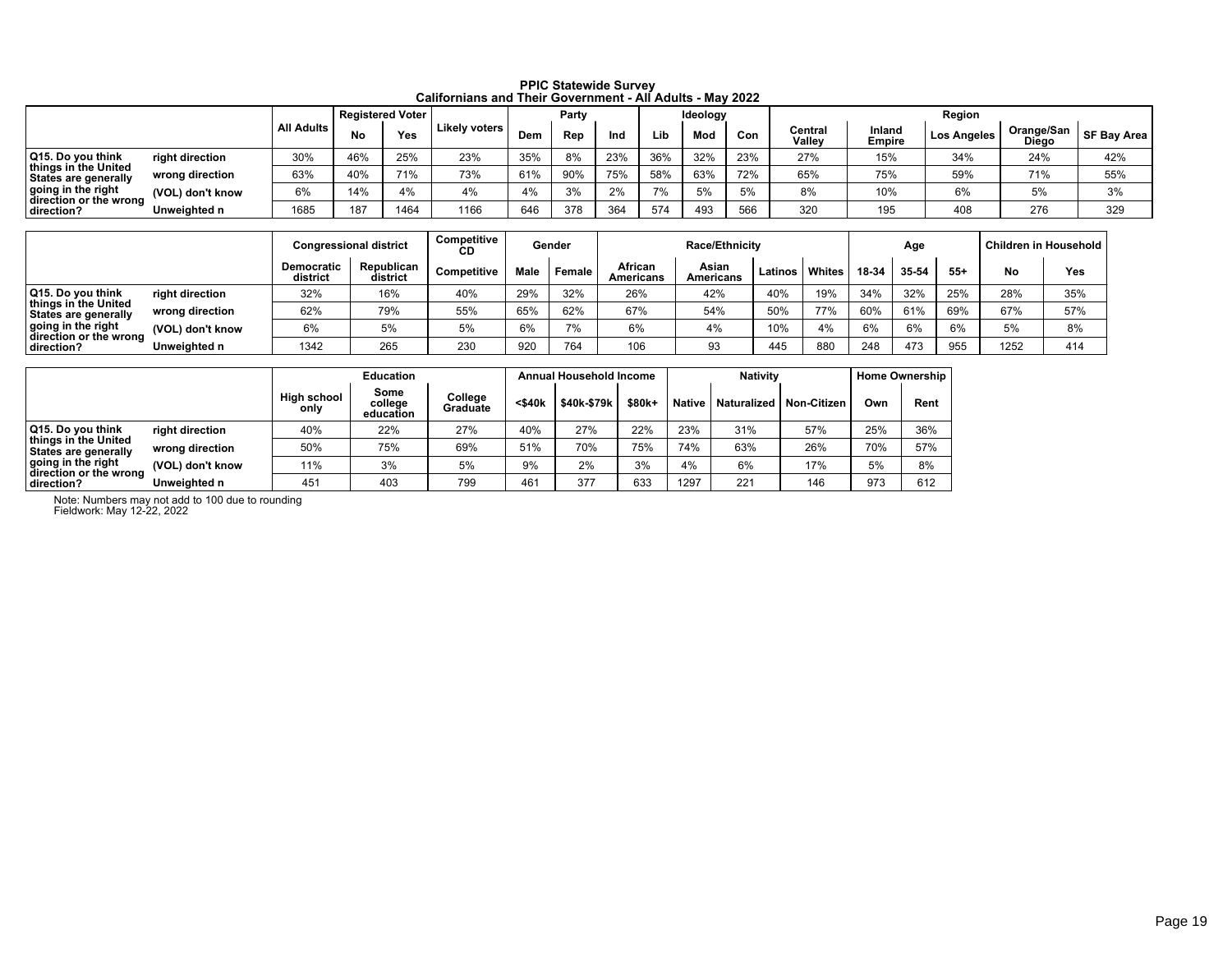|                                            |                  |                   | Registered Voter |      |               |     | Party |     |     | Ideology |            |                   |                         | Region      |                     |                 |
|--------------------------------------------|------------------|-------------------|------------------|------|---------------|-----|-------|-----|-----|----------|------------|-------------------|-------------------------|-------------|---------------------|-----------------|
|                                            |                  | <b>All Adults</b> | No               | Yes  | Likely voters | Dem | Rep   | Ind | Lib | Mod      | <b>Con</b> | Central<br>Vallev | Inland<br><b>Empire</b> | Los Angeles | Orange/San<br>Diego | ∣ SF Bay Area I |
| Q16. Turning to<br>economic conditions.    | good times       | 22%               | 30%              | 19%  | 20%           | 29% | 9%    | 14% | 27% | 20%      | 18%        | 19%               | 11%                     | 26%         | 20%                 | 24%             |
| do you think that<br>during the next 12    | bad times        | 70%               | 54%              | 75%  | 75%           | 64% | 89%   | 83% | 67% | 70%      | 75%        | 73%               | 82%                     | 63%         | 74%                 | 70%             |
| months the United<br>States will have good | (VOL) don't know | 8%                | 16%              | 5%   | 5%            | 7%  | 2%    | 3%  | 6%  | 10%      | 7%         | 8%                | 7%                      | 11%         | 6%                  | 6%              |
| times financially or<br>bad times?         | Unweighted n     | 1691              | 187              | 1470 | 1169          | 651 | 375   | 368 | 579 | 496      | 563        | 320               | 196                     | 409         | 280                 | 330             |

|                                            |                  | <b>Congressional district</b> |                        | Competitive<br>CD |      | Gender |                             | Race/Ethnicity     |         |        |       | Age   |       | Children in Household |     |
|--------------------------------------------|------------------|-------------------------------|------------------------|-------------------|------|--------|-----------------------------|--------------------|---------|--------|-------|-------|-------|-----------------------|-----|
|                                            |                  | <b>Democratic</b><br>district | Republican<br>district | Competitive       | Male | Female | African<br><b>Americans</b> | Asian<br>Americans | Latinos | Whites | 18-34 | 35-54 | $55+$ | No                    | Yes |
| Q16. Turning to<br>economic conditions.    | good times       | 23%                           | 15%                    | 24%               | 22%  | 23%    | 13%                         | 24%                | 31%     | 17%    | 20%   | 24%   | 22%   | 22%                   | 23% |
| do you think that<br>during the next 12    | bad times        | 70%                           | 79%                    | 71%               | 71%  | 70%    | 83%                         | 71%                | 58%     | 77%    | 74%   | 69%   | 68%   | 72%                   | 68% |
| months the United<br>States will have good | (VOL) don't know | 7%                            | 6%                     | 6%                | 7%   | 8%     | 4%                          | 5%                 | 11%     | 6%     | 5%    | 7%    | 10%   | 6%                    | 9%  |
| times financially or<br>bad times?         | Unweighted n     | 1346                          | 267                    | 229               | 922  | 768    | 106                         | 93                 | 450     | 883    | 249   | 475   | 958   | 1256                  | 416 |

|                                            |                  |                     | <b>Education</b>             |                     |              | Annual Household Income |        |        | <b>Nativity</b>           |     |     | <b>Home Ownership</b> |
|--------------------------------------------|------------------|---------------------|------------------------------|---------------------|--------------|-------------------------|--------|--------|---------------------------|-----|-----|-----------------------|
|                                            |                  | High school<br>only | Some<br>college<br>education | College<br>Graduate | $<$ \$40 $k$ | \$40k-\$79k             | \$80k+ | Native | Naturalized   Non-Citizen |     | Own | Rent                  |
| Q16. Turning to<br>economic conditions.    | good times       | 29%                 | 15%                          | 20%                 | 27%          | 25%                     | 16%    | 19%    | 18%                       | 36% | 18% | 27%                   |
| do you think that<br>during the next 12    | bad times        | 60%                 | 79%                          | 75%                 | 64%          | 71%                     | 79%    | 76%    | 71%                       | 51% | 74% | 66%                   |
| months the United<br>States will have good | (VOL) don't know | 10%                 | 6%                           | 6%                  | 9%           | 4%                      | 5%     | 5%     | 11%                       | 13% | 8%  | 7%                    |
| times financially or<br>bad times?         | Unweighted n     | 456                 | 404                          | 800                 | 465          | 380                     | 632    | 1300   | 223                       | 147 | 975 | 618                   |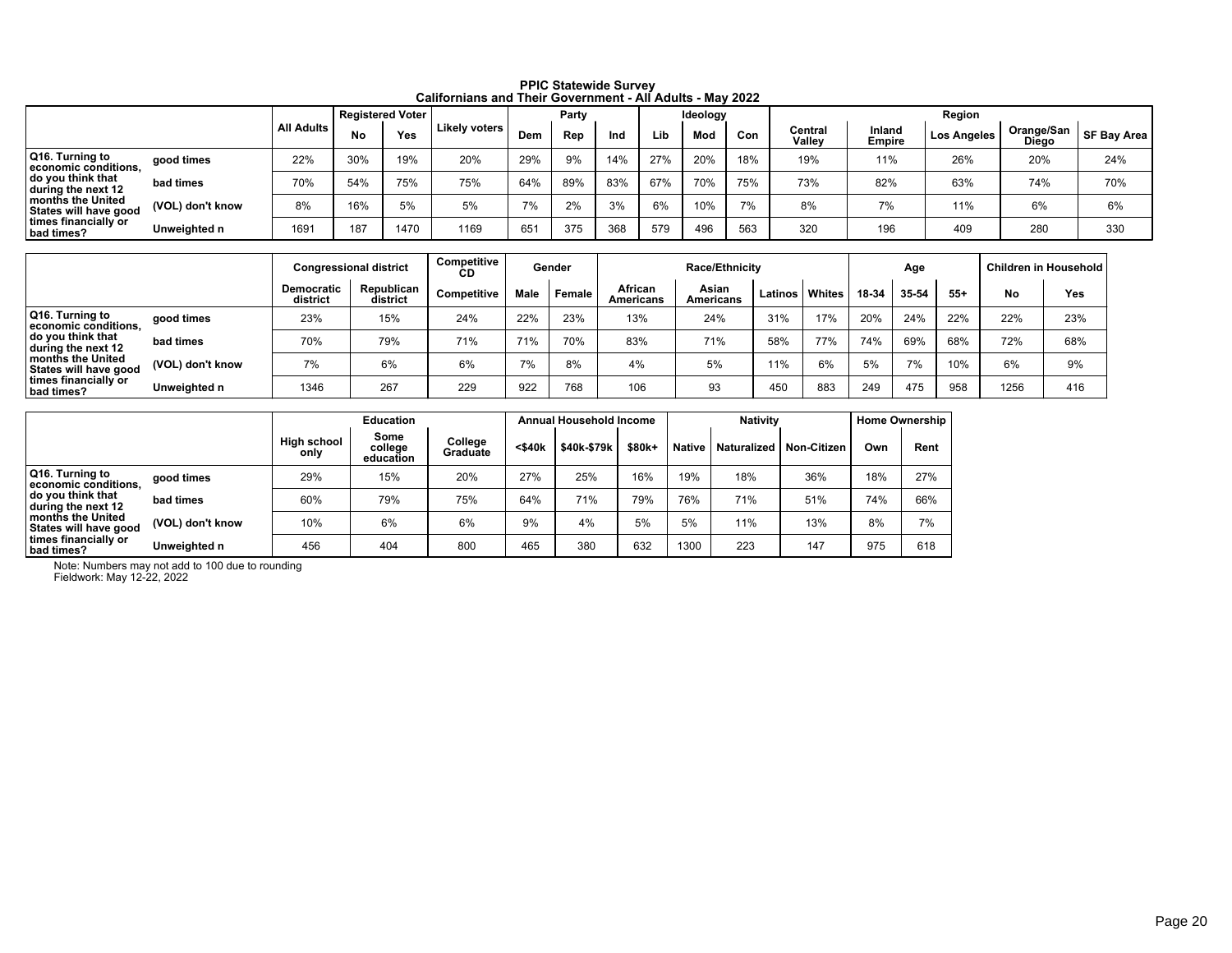|                                                  |                        |                   | <b>Registered Voter</b> |      |               |     | Party |     |     | Ideology |       |                   |                         | Region      |                     |                 |
|--------------------------------------------------|------------------------|-------------------|-------------------------|------|---------------|-----|-------|-----|-----|----------|-------|-------------------|-------------------------|-------------|---------------------|-----------------|
|                                                  |                        | <b>All Adults</b> | No                      | Yes  | Likely voters | Dem | Rep   | Ind | Lib | Mod      | Con   | Central<br>Valley | Inland<br><b>Empire</b> | Los Angeles | Orange/San<br>Diego | ∣ SF Bay Area I |
| Q17. How much of the just about always           |                        | 5%                | 11%                     | 3%   | 2%            | 4%  | 3%    | 3%  | 4%  | 5%       | 6%    | 7%                | 3%                      | 5%          | 5%                  | 6%              |
| ! time do vou think vou<br>can trust the federal | most of the time       | 20%               | 26%                     | 18%  | 18%           | 25% | 5%    | 18% | 28% | 24%      | 9%    | 21%               | 6%                      | 23%         | 16%                 | 27%             |
| ' government in                                  | only some of the time  | 60%               | 54%                     | 62%  | 63%           | 64% | 55%   | 65% | 61% | 60%      | 62%   | 54%               | 75%                     | 58%         | 63%                 | 56%             |
| Washington today to<br>do what is right—just     | (VOL) none of the time | 12%               | 4%                      | 15%  | 15%           | 4%  | 37%   | 13% | 5%  | 9%       | 22%   | 18%               | 15%                     | 11%         | 12%                 | 7%              |
| about always, most of<br>the time, or only some  | (VOL) don't know       | 3%                | 5%                      | 2%   | $1\%$         | 2%  | 0%    | 1%  | 3%  | 2%       | $1\%$ | 0%                | 1%                      | 3%          | 4%                  | 5%              |
| of the time?                                     | Unweighted n           | 1693              | 186                     | 1475 | 1175          | 654 | 378   | 367 | 578 | 496      | 567   | 319               | 196                     | 411         | 279                 | 331             |

|                                                 |                        |                               | <b>Congressional district</b> | Competitive<br>CD |      | Gender |                             | Race/Ethnicity     |           |               |       | Age   |       |      | Children in Household |
|-------------------------------------------------|------------------------|-------------------------------|-------------------------------|-------------------|------|--------|-----------------------------|--------------------|-----------|---------------|-------|-------|-------|------|-----------------------|
|                                                 |                        | <b>Democratic</b><br>district | Republican<br>district        | Competitive       | Male | Female | African<br><b>Americans</b> | Asian<br>Americans | Latinos ' | <b>Whites</b> | 18-34 | 35-54 | $55+$ | No   | Yes                   |
| Q17. How much of the just about always          |                        | 5%                            | 4%                            | 8%                | 5%   | 5%     | 2%                          | 5%                 | 10%       | 2%            | 4%    | 7%    | 5%    | 4%   | 7%                    |
| time do you think you<br>can trust the federal  | most of the time       | 22%                           | 11%                           | 24%               | 18%  | 23%    | 16%                         | 24%                | 25%       | 17%           | 23%   | 21%   | 18%   | 21%  | 20%                   |
| l government in                                 | only some of the time  | 60%                           | 62%                           | 52%               | 59%  | 61%    | 72%                         | 68%                | 53%       | 61%           | 64%   | 56%   | 61%   | 61%  | 58%                   |
| , Washington today to<br>do what is right-just  | (VOL) none of the time | 10%                           | 20%                           | 14%               | 14%  | 10%    | 10%                         | $1\%$              | 7%        | 19%           | 7%    | 15%   | 14%   | 12%  | 12%                   |
| about always, most of<br>the time, or only some | (VOL) don't know       | 3%                            | 3%                            | 2%                | 3%   | 2%     | 0%                          | 3%                 | 5%        | 1%            | 2%    | 2%    | 3%    | 2%   | 3%                    |
| of the time?                                    | Unweighted n           | 1348                          | 267                           | 231               | 921  | 771    | 106                         | 93                 | 448       | 887           | 248   | 474   | 962   | 1259 | 416                   |

|                                                    |                        |                     | <b>Education</b>             |                     |        | Annual Household Income |        |        | <b>Nativity</b>           |     |     | <b>Home Ownership</b> |
|----------------------------------------------------|------------------------|---------------------|------------------------------|---------------------|--------|-------------------------|--------|--------|---------------------------|-----|-----|-----------------------|
|                                                    |                        | High school<br>only | Some<br>college<br>education | College<br>Graduate | <\$40k | \$40k-\$79k             | \$80k+ | Native | Naturalized   Non-Citizen |     | Own | Rent                  |
| Q17. How much of the just about always             |                        | 10%                 | 2%                           | 3%                  | 7%     | 6%                      | 1%     | 3%     | 4%                        | 13% | 4%  | 6%                    |
| ∣ time do vou think vou<br>l can trust the federal | most of the time       | 22%                 | 14%                          | 24%                 | 20%    | 17%                     | 25%    | 17%    | 21%                       | 32% | 17% | 23%                   |
| ∣government in<br><b>Nashington today to</b>       | only some of the time  | 56%                 | 64%                          | 63%                 | 59%    | 63%                     | 62%    | 62%    | 67%                       | 48% | 63% | 57%                   |
| do what is right—just                              | (VOL) none of the time | 8%                  | 18%                          | 10%                 | 10%    | 13%                     | 12%    | 16%    | 6%                        | 1%  | 14% | 10%                   |
| about always, most of<br>the time, or only some    | (VOL) don't know       | 5%                  | $1\%$                        | 1%                  | 4%     | 2%                      | 0%     | 2%     | 3%                        | 6%  | 2%  | 3%                    |
| of the time?                                       | Unweighted n           | 454                 | 404                          | 804                 | 465    | 379                     | 637    | 1306   | 221                       | 146 | 979 | 616                   |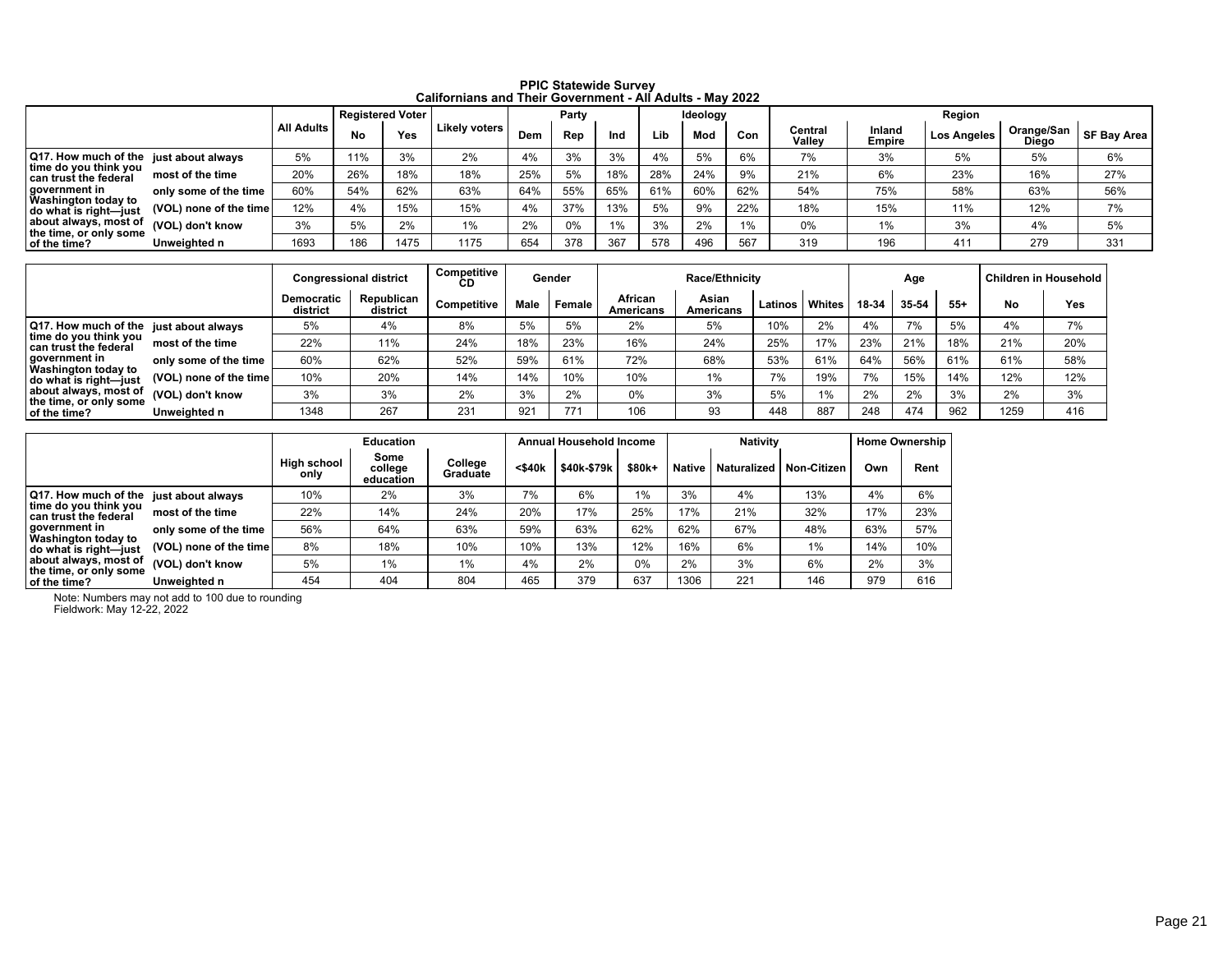|                                                                   |                       |                   | Registered Voter |      |               |     | Party |     |     | Ideology |     |                   |                         | Region      |                            |             |
|-------------------------------------------------------------------|-----------------------|-------------------|------------------|------|---------------|-----|-------|-----|-----|----------|-----|-------------------|-------------------------|-------------|----------------------------|-------------|
|                                                                   |                       | <b>All Adults</b> | <b>No</b>        | Yes  | Likely voters | Dem | Rep   | Ind | Lib | Mod      | Con | Central<br>Valley | Inland<br><b>Empire</b> | Los Angeles | Orange/San<br><b>Diego</b> | SF Bay Area |
| Q18. Would you say<br>the federal                                 | a few big interests   | 73%               | 49%              | 80%  | 83%           | 74% | 88%   | 85% | 69% | 76%      | 75% | 82%               | 85%                     | 67%         | 76%                        | 62%         |
| government is pretty<br>much run by a few big people              | benefit of all of the | 22%               | 41%              | 16%  | 14%           | 23% | 6%    | 12% | 27% | 18%      | 20% | 17%               | 12%                     | 25%         | 22%                        | 28%         |
| interests looking out<br>for themselves, or that (VOL) don't know |                       | 5%                | 9%               | 4%   | 3%            | 4%  | 5%    | 3%  | 4%  | 6%       | 5%  | 1%                | 3%                      | 7%          | 2%                         | 10%         |
| it is run for the benefit<br>of all of the people?                | Unweighted n          | 1687              | 187              | 1468 | 1168          | 652 | 376   | 365 | 578 | 493      | 563 | 317               | 197                     | 408         | 279                        | 328         |

|                                                      |                       | <b>Congressional district</b> |                        | Competitive<br>CD |      | Gender |                             | <b>Race/Ethnicity</b> |         |        |       | Age   |       | Children in Household |     |
|------------------------------------------------------|-----------------------|-------------------------------|------------------------|-------------------|------|--------|-----------------------------|-----------------------|---------|--------|-------|-------|-------|-----------------------|-----|
|                                                      |                       | <b>Democratic</b><br>district | Republican<br>district | Competitive       | Male | Female | African<br><b>Americans</b> | Asian<br>Americans    | Latinos | Whites | 18-34 | 35-54 | $55+$ | No                    | Yes |
| Q18. Would you say<br>the federal                    | a few big interests   | 74%                           | 80%                    | 74%               | 74%  | 72%    | 85%                         | 65%                   | 61%     | 84%    | 70%   | 71%   | 77%   | 76%                   | 68% |
| government is pretty<br>much run by a few big people | benefit of all of the | 21%                           | 17%                    | 23%               | 20%  | 24%    | 14%                         | 25%                   | 33%     | 13%    | 25%   | 23%   | 18%   | 19%                   | 27% |
| interests looking out<br>for themselves, or that     | (VOL) don't know      | 5%                            | 3%                     | 3%                | 6%   | 4%     | $1\%$                       | 10%                   | 6%      | 3%     | 4%    | 6%    | 5%    | 4%                    | 5%  |
| it is run for the benefit<br>of all of the people?   | Unweighted n          | 1346                          | 263                    | 230               | 916  | 770    | 106                         | 93                    | 446     | 880    | 248   | 472   | 958   | 1254                  | 415 |

|                                                      |                       |                     | <b>Education</b>             |                     |              | Annual Household Income |        |               | <b>Nativity</b> |             | <b>Home Ownership</b> |      |
|------------------------------------------------------|-----------------------|---------------------|------------------------------|---------------------|--------------|-------------------------|--------|---------------|-----------------|-------------|-----------------------|------|
|                                                      |                       | High school<br>only | Some<br>college<br>education | College<br>Graduate | $<$ \$40 $k$ | \$40k-\$79k             | \$80k+ | <b>Native</b> | Naturalized I   | Non-Citizen | Own                   | Rent |
| Q18. Would you say<br>l the federal                  | a few big interests   | 60%                 | 84%                          | 80%                 | 69%          | 78%                     | 78%    | 82%           | 70%             | 44%         | 79%                   | 67%  |
| government is pretty<br>much run by a few big people | benefit of all of the | 34%                 | 11%                          | 16%                 | 26%          | 19%                     | 17%    | 15%           | 18%             | 48%         | 16%                   | 27%  |
| interests looking out<br>for themselves, or that     | (VOL) don't know      | 6%                  | 5%                           | 4%                  | 5%           | 2%                      | 5%     | 2%            | 12%             | 8%          | 5%                    | 6%   |
| l it is run for the benefit<br>of all of the people? | Unweiahted n          | 453                 | 402                          | 800                 | 464          | 378                     | 631    | 1298          | 222             | 146         | 972                   | 617  |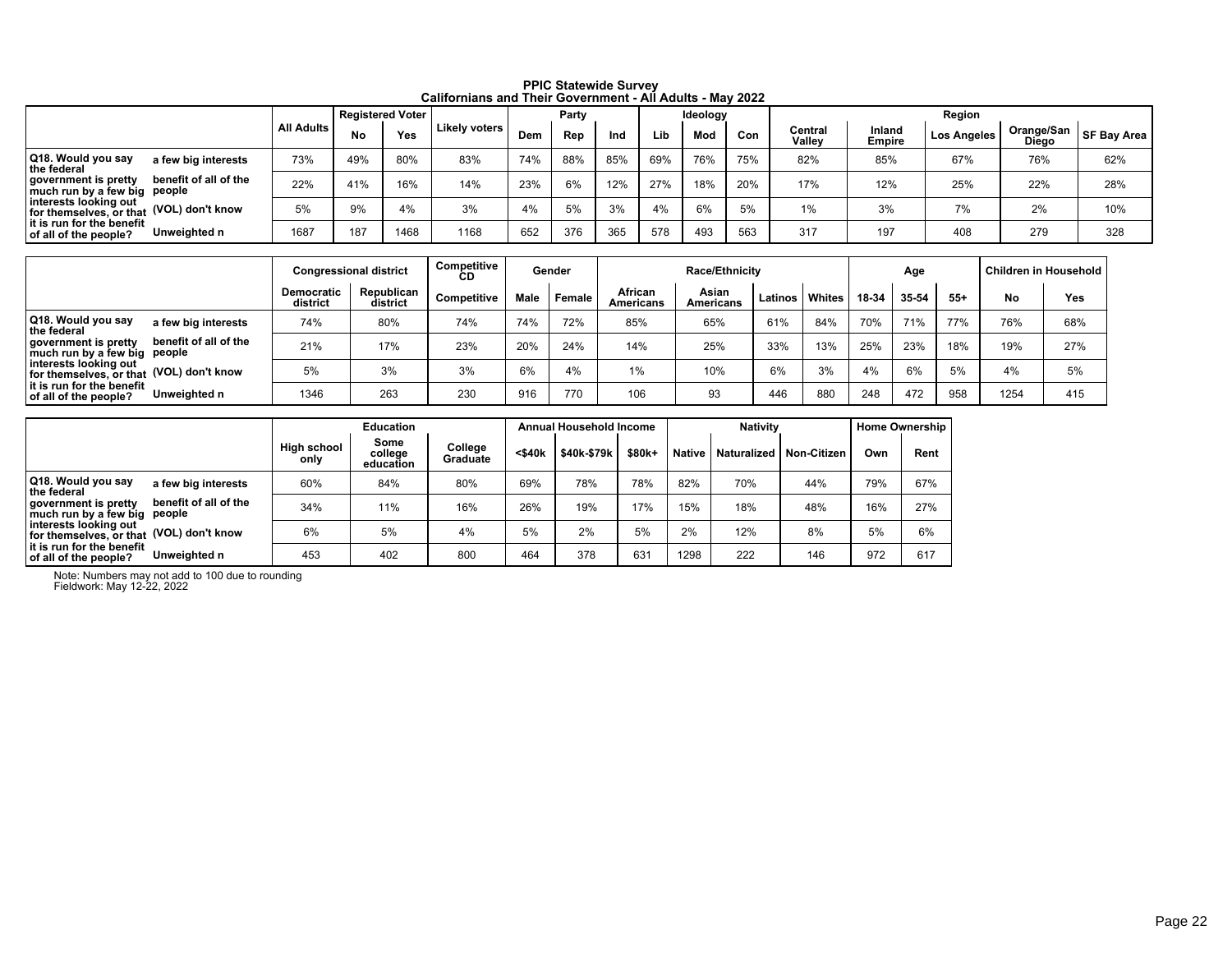|                                             |                        |                   | <b>Registered Voter</b> |      |               |     | Party |     |     | Ideology |     |                   |                  | Region      |                       |             |
|---------------------------------------------|------------------------|-------------------|-------------------------|------|---------------|-----|-------|-----|-----|----------|-----|-------------------|------------------|-------------|-----------------------|-------------|
|                                             |                        | <b>All Adults</b> | No                      | Yes  | Likely voters | Dem | Rep   | Ind | Lib | Mod      | Con | Central<br>Vallev | Inland<br>Empire | Los Angeles | Orange/San  <br>Dieao | SF Bay Area |
| $ Q19.$ Do you think the $ q $ a lot        |                        | 54%               | 36%                     | 60%  | 59%           | 48% | 84%   | 60% | 45% | 54%      | 64% | 51%               | 68%              | 53%         | 59%                   | 52%         |
| people in the federal<br>government waste a | some                   | 32%               | 38%                     | 31%  | 32%           | 38% | 14%   | 33% | 41% | 31%      | 24% | 35%               | 24%              | 34%         | 31%                   | 35%         |
| lot of the money we                         | don't waste very much! | 10%               | 18%                     | 7%   | 7%            | 11% | 2%    | 6%  | 10% | 12%      | 8%  | 11%               | 3%               | 11%         | 8%                    | 10%         |
| pay in taxes, waste<br>some of it, or don't | (VOL) don't know       | 4%                | 8%                      | 2%   | 2%            | 3%  | 0%    | 2%  | 4%  | 3%       | 5%  | 3%                | 5%               | 3%          | 2%                    | 4%          |
| waste very much of it? Unweighted n         |                        | 1691              | 187                     | 1470 | 1170          | 651 | 377   | 366 | 578 | 493      | 567 | 321               | 197              | 407         | 280                   | 330         |

|                                                 |                       | <b>Congressional district</b> |                        | Competitive<br>CD  |      | Gender |                             | Race/Ethnicity     |                    |     |       | Age   |       |      | Children in Household |
|-------------------------------------------------|-----------------------|-------------------------------|------------------------|--------------------|------|--------|-----------------------------|--------------------|--------------------|-----|-------|-------|-------|------|-----------------------|
|                                                 |                       | <b>Democratic</b><br>district | Republican<br>district | <b>Competitive</b> | Male | Female | African<br><b>Americans</b> | Asian<br>Americans | ' Latinos   Whites |     | 18-34 | 35-54 | $55+$ | No   | <b>Yes</b>            |
| Q19. Do you think the                           | a lot                 | 54%                           | 60%                    | 56%                | 54%  | 54%    | 58%                         | 50%                | 45%                | 62% | 54%   | 52%   | 57%   | 55%  | 51%                   |
| people in the federal<br>∣ government waste a   | some                  | 34%                           | 32%                    | 33%                | 31%  | 34%    | 29%                         | 35%                | 35%                | 30% | 36%   | 32%   | 30%   | 33%  | 32%                   |
| l lot of the money we                           | don't waste very much | 10%                           | 6%                     | 10%                | 11%  | 9%     | 12%                         | 13%                | 14%                | 5%  | 7%    | 12%   | 10%   | 9%   | 11%                   |
| ∣ pay in taxes, waste<br>l some of it. or don't | (VOL) don't know      | 3%                            | 2%                     | 1%                 | 4%   | 4%     | $1\%$                       | 2%                 | 6%                 | 3%  | 3%    | 5%    | 4%    | 3%   | 5%                    |
| waste very much of it? Unweighted n             |                       | 1348                          | 266                    | 230                | 922  | 768    | 106                         | 93                 | 448                | 886 | 248   | 473   | 961   | 1258 | 415                   |

|                                               |                       |                     | <b>Education</b>             |                     |        | Annual Household Income |        |          | <b>Nativity</b>             |     |     | <b>Home Ownership</b> |
|-----------------------------------------------|-----------------------|---------------------|------------------------------|---------------------|--------|-------------------------|--------|----------|-----------------------------|-----|-----|-----------------------|
|                                               |                       | High school<br>only | Some<br>college<br>education | College<br>Graduate | <\$40k | \$40k-\$79k             | \$80k+ | Native I | ∣ Naturalized ∣ Non-Citizen |     | Own | Rent                  |
| Q19. Do you think the a lot                   |                       | 47%                 | 67%                          | 51%                 | 53%    | 60%                     | 52%    | 60%      | 62%                         | 29% | 56% | 53%                   |
| people in the federal<br>I government waste a | some                  | 33%                 | 28%                          | 36%                 | 31%    | 28%                     | 40%    | 31%      | 27%                         | 42% | 33% | 32%                   |
| lot of the money we                           | don't waste very much | 14%                 | 4%                           | 10%                 | 12%    | 8%                      | 7%     | 7%       | 9%                          | 19% | 8%  | 10%                   |
| ∣ pay in taxes, waste<br>some of it, or don't | (VOL) don't know      | 6%                  | 1%                           | 3%                  | 4%     | 3%                      | 1%     | 2%       | 2%                          | 10% | 3%  | 5%                    |
| waste very much of it? Unweighted n           |                       | 455                 | 405                          | 800                 | 465    | 379                     | 633    | 1301     | 223                         | 146 | 977 | 615                   |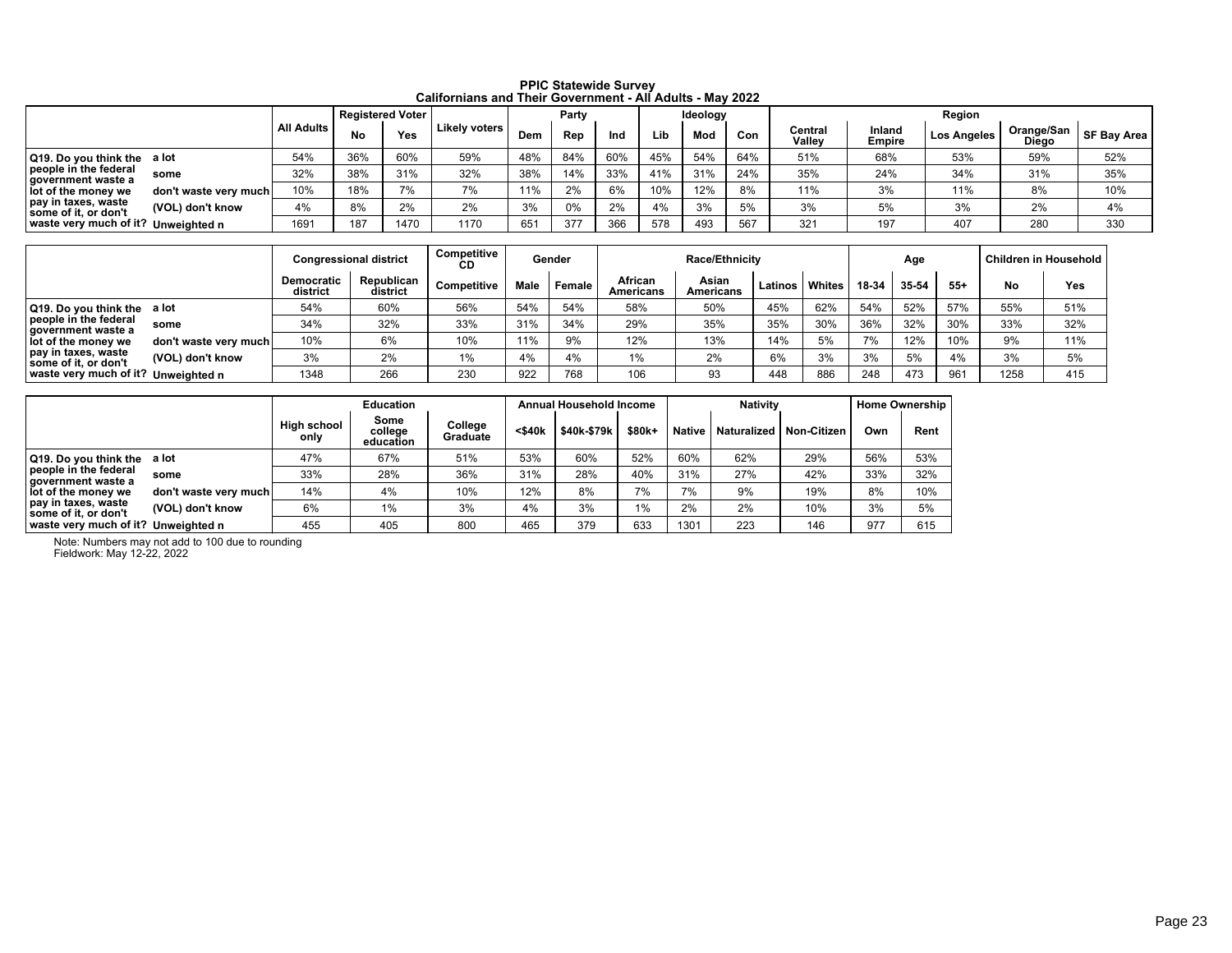|                                             |                  |                   |     | Registered Voter |               |     | Party |     |     | Ideology |     |                   |                         | Region      |                     |             |
|---------------------------------------------|------------------|-------------------|-----|------------------|---------------|-----|-------|-----|-----|----------|-----|-------------------|-------------------------|-------------|---------------------|-------------|
|                                             |                  | <b>All Adults</b> | No  | <b>Yes</b>       | Likely voters | Dem | Rep   | Ind | Lib | Mod      | Con | Central<br>Vallev | Inland<br><b>Empire</b> | Los Angeles | Orange/San<br>Diego | SF Bay Area |
| Q20. Thinking about<br>Russia's invasion of | favor            | 70%               | 72% | 70%              | 72%           | 79% | 49%   | 70% | 82% | 66%      | 61% | 68%               | 60%                     | 73%         | 66%                 | 75%         |
| Ukraine, would you                          | oppose           | 23%               | 16% | 25%              | 24%           | 18% | 42%   | 26% | 15% | 23%      | 33% | 25%               | 31%                     | 22%         | 24%                 | 19%         |
| favor or oppose the U.<br>S. admitting      | (VOL) don't know | 7%                | 13% | 5%               | 4%            | 3%  | 9%    | 5%  | 3%  | 11%      | 7%  | 7%                | 9%                      | 5%          | 10%                 | 6%          |
| thousands of refugees<br>into the U.S.?     | Unweighted n     | 1693              | 188 | 1474             | 1174          | 657 | 375   | 366 | 582 | 494      | 565 | 319               | 197                     | 410         | 279                 | 330         |

|                                             |                  | <b>Congressional district</b> |                        | Competitive<br>CD  |      | Gender |                             | Race/Ethnicity     |                  |     |       | Age   |       |      | Children in Household |
|---------------------------------------------|------------------|-------------------------------|------------------------|--------------------|------|--------|-----------------------------|--------------------|------------------|-----|-------|-------|-------|------|-----------------------|
|                                             |                  | Democratic<br>district        | Republican<br>district | <b>Competitive</b> | Male | Female | African<br><b>Americans</b> | Asian<br>Americans | Latinos   Whites |     | 18-34 | 35-54 | $55+$ | No   | <b>Yes</b>            |
| Q20. Thinking about<br>Russia's invasion of | favor            | 71%                           | 67%                    | 73%                | 70%  | 70%    | 60%                         | 76%                | 70%              | 71% | 72%   | 71%   | 69%   | 70%  | 70%                   |
| Ukraine, would you                          | oppose           | 23%                           | 23%                    | 23%                | 24%  | 22%    | 36%                         | 16%                | 22%              | 22% | 21%   | 22%   | 25%   | 24%  | 20%                   |
| favor or oppose the U.<br>S. admitting      | (VOL) don't know | 6%                            | 10%                    | 4%                 | 7%   | 7%     | 4%                          | 8%                 | 8%               | 6%  | 7%    | 8%    | 6%    | 5%   | 10%                   |
| thousands of refugees<br>into the U.S.?     | Unweighted n     | 1352                          | 265                    | 231                | 922  | 770    | 106                         | 93                 | 450              | 885 | 248   | 476   | 961   | 1260 | 417                   |

|                                                    |                  |                     | <b>Education</b>             |                     |        | Annual Household Income |        |        | <b>Nativity</b>           |     | <b>Home Ownership</b> |      |
|----------------------------------------------------|------------------|---------------------|------------------------------|---------------------|--------|-------------------------|--------|--------|---------------------------|-----|-----------------------|------|
|                                                    |                  | High school<br>only | Some<br>college<br>education | College<br>Graduate | <\$40k | \$40k-\$79k             | \$80k+ | Native | Naturalized   Non-Citizen |     | Own                   | Rent |
| Q20. Thinking about<br><b>Russia's invasion of</b> | favor            | 69%                 | 62%                          | 80%                 | 71%    | 67%                     | 76%    | 67%    | 73%                       | 79% | 70%                   | 70%  |
| Ukraine, would you                                 | oppose           | 23%                 | 30%                          | 15%                 | 23%    | 27%                     | 20%    | 27%    | 18%                       | 12% | 24%                   | 23%  |
| favor or oppose the U.<br>S. admitting             | (VOL) don't know | 8%                  | 8%                           | 5%                  | 6%     | 7%                      | 4%     | 6%     | 8%                        | 9%  | 6%                    | 8%   |
| thousands of refugees<br>l into the U.S.?          | Unweighted n     | 455                 | 403                          | 805                 | 465    | 380                     | 635    | 1305   | 222                       | 147 | 980                   | 617  |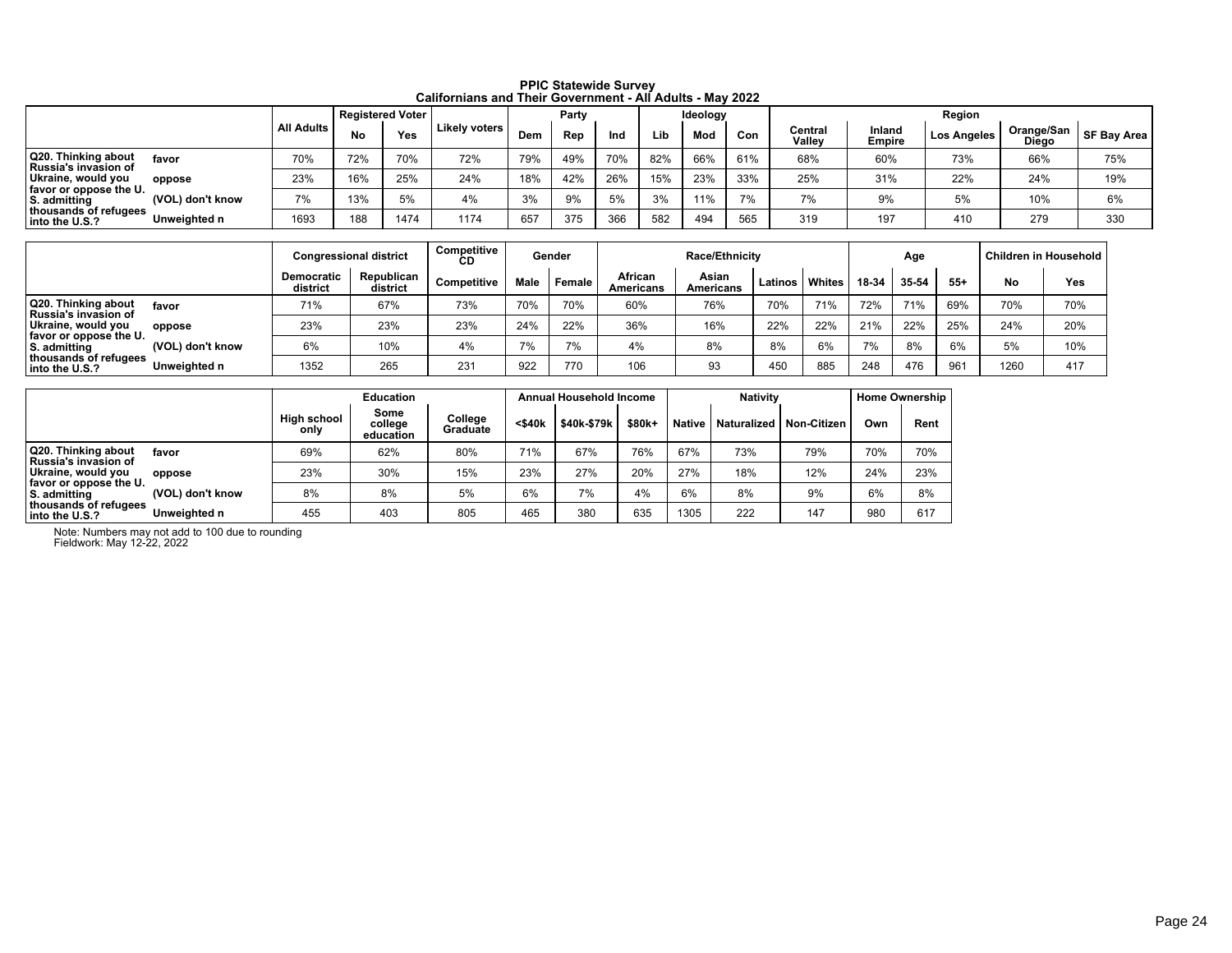|                                                                                |                  |                               | <b>Registered Voter</b>       |                              |                      |            | Party                          |     |                             | Ideology                  |                    |         |                   |                         |       | Region      |                              |                     |                    |
|--------------------------------------------------------------------------------|------------------|-------------------------------|-------------------------------|------------------------------|----------------------|------------|--------------------------------|-----|-----------------------------|---------------------------|--------------------|---------|-------------------|-------------------------|-------|-------------|------------------------------|---------------------|--------------------|
|                                                                                |                  | <b>All Adults</b>             | No                            | Yes                          | <b>Likely voters</b> | <b>Dem</b> | Rep                            | Ind | Lib                         | Mod                       | Con                |         | Central<br>Vallev | Inland<br><b>Empire</b> |       | Los Angeles |                              | Orange/San<br>Diego | <b>SF Bay Area</b> |
| Q21. Thinking about<br>undocumented<br>immigrants brought to                   | favor            | 81%                           | 91%                           | 78%                          | 78%                  | 91%        | 52%                            | 78% | 93%                         | 83%                       | 66%                |         | 76%               | 76%                     |       | 85%         |                              | 81%                 | 80%                |
| the U.S. as children,<br>do you favor or<br>oppose the<br>protections given by | oppose           | 15%                           | 6%                            | 18%                          | 18%                  | 7%         | 42%                            | 17% | 5%                          | 11%                       | 30%                |         | 18%               | 23%                     |       | 11%         |                              | 15%                 | 15%                |
| 'DACA' 'Deferred<br><b>Action for Childhood</b><br>Arrivals', which            | (VOL) don't know | 4%                            | 2%                            | 5%                           | 5%                   | 2%         | 6%                             | 5%  | 2%                          | 5%                        | 4%                 |         | 6%                | 1%                      |       | 4%          |                              | 4%                  | 5%                 |
| includes protection<br>from deportation and a Unweighted n<br>work permit?     |                  | 1695                          | 188                           | 1476                         | 1176                 | 656        | 376                            | 368 | 580                         | 496                       | 566                |         | 321               | 198                     |       | 412         |                              | 277                 | 329                |
|                                                                                |                  |                               | <b>Congressional district</b> |                              | Competitive<br>ĊD    |            | Gender                         |     |                             |                           | Race/Ethnicity     |         |                   |                         | Age   |             | <b>Children in Household</b> |                     |                    |
|                                                                                |                  | <b>Democratic</b><br>district |                               | Republican<br>district       | Competitive          | Male       | Female                         |     | African<br><b>Americans</b> | Asian<br><b>Americans</b> |                    | Latinos | Whites            | 18-34                   | 35-54 | $55+$       | <b>No</b>                    | <b>Yes</b>          |                    |
| Q21. Thinking about<br>undocumented<br>immigrants brought to                   | favor            | 82%                           |                               | 75%                          | 80%                  | 77%        | 84%                            |     | 83%                         | 87%                       |                    | 92%     | 72%               | 91%                     | 82%   | 71%         | 78%                          | 88%                 |                    |
| the U.S. as children,<br>do you favor or<br>oppose the<br>protections given by | oppose           | 14%                           |                               | 21%                          | 17%                  | 19%        | 11%                            |     | 14%                         | 11%                       |                    | 5%      | 23%               | 7%                      | 15%   | 22%         | 17%                          | 10%                 |                    |
| 'DACA' 'Deferred<br><b>Action for Childhood</b><br>Arrivals', which            | (VOL) don't know | 4%                            |                               | 4%                           | 3%                   | 4%         | 4%                             |     | 3%                          | 2%                        |                    | 3%      | 6%                | 2%                      | 3%    | 7%          | 5%                           | 2%                  |                    |
| includes protection<br>from deportation and a Unweighted n<br>work permit?     |                  | 1350                          |                               | 267                          | 229                  | 924        | 770                            |     | 106                         | 93                        |                    | 451     | 886               | 248                     | 476   | 962         | 1261                         | 416                 |                    |
|                                                                                |                  |                               |                               | <b>Education</b>             |                      |            | <b>Annual Household Income</b> |     |                             |                           | <b>Nativity</b>    |         |                   | <b>Home Ownership</b>   |       |             |                              |                     |                    |
|                                                                                |                  | <b>High school</b><br>only    |                               | Some<br>college<br>education | College<br>Graduate  | <\$40k     | \$40k-\$79k                    |     | \$80k+                      | <b>Native</b>             | <b>Naturalized</b> |         | Non-Citizen       | Own                     | Rent  |             |                              |                     |                    |
| Q21. Thinking about<br>undocumented<br>immigrants brought to                   | favor            | 84%                           |                               | 72%                          | 87%                  | 83%        | 82%                            |     | 82%                         | 75%                       | 88%                |         | 97%               | 75%                     | 86%   |             |                              |                     |                    |
| the U.S. as children,<br>do you favor or<br>oppose the<br>protections given by | oppose           | 13%                           |                               | 22%                          | 10%                  | 13%        | 15%                            |     | 15%                         | 20%                       | 9%                 |         | 2%                | 20%                     | 11%   |             |                              |                     |                    |
| 'DACA' 'Deferred<br>Action for Childhood<br>Arrivals', which                   | (VOL) don't know | 3%                            |                               | 6%                           | 3%                   | 4%         | 3%                             |     | 3%                          | 5%                        | 3%                 |         | $1\%$             | 5%                      | 3%    |             |                              |                     |                    |
| includes protection<br>from deportation and a Unweighted n<br>work permit?     |                  | 455                           |                               | 404                          | 804                  | 466        | 380                            |     | 634                         | 1305                      | 223                |         | 147               | 980                     | 617   |             |                              |                     |                    |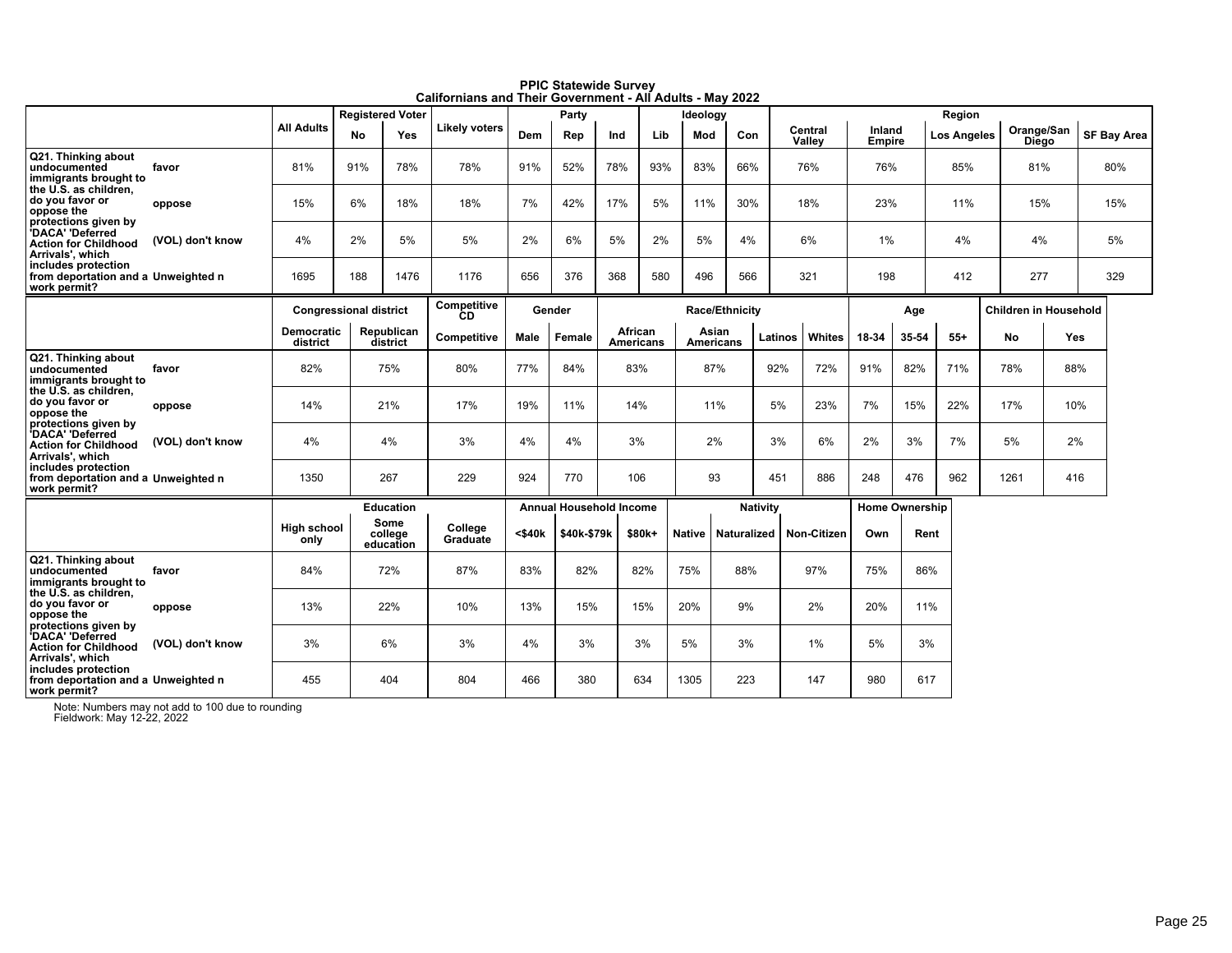|                                                                                |                  |                   | <b>Registered Voter</b> |      |               |     | Party |     |       | Ideology |     |                   |                         | Region      |                     |             |
|--------------------------------------------------------------------------------|------------------|-------------------|-------------------------|------|---------------|-----|-------|-----|-------|----------|-----|-------------------|-------------------------|-------------|---------------------|-------------|
|                                                                                |                  | <b>All Adults</b> | No                      | Yes  | Likely voters | Dem | Rep   | Ind | Lib   | Mod      | Con | Central<br>Valley | Inland<br><b>Empire</b> | Los Angeles | Orange/San<br>Diego | SF Bay Area |
| Q22. Would you favor<br>or oppose providing a favor<br>path to citizenship for |                  | 82%               | 86%                     | 80%  | 80%           | 90% | 57%   | 86% | 91%   | 87%      | 70% | 79%               | 78%                     | 84%         | 79%                 | 84%         |
| undocumented<br>immigrants in the U.S. oppose<br>if they met certain           |                  | 15%               | 12%                     | 16%  | 16%           | 8%  | 38%   | 11% | 8%    | 10%      | 26% | 18%               | 20%                     | 12%         | 18%                 | 13%         |
| ' requirements<br>Including a waiting<br>period, paying fines                  | (VOL) don't know | 3%                | 2%                      | 3%   | 3%            | 2%  | 5%    | 3%  | $1\%$ | 4%       | 3%  | 3%                | $1\%$                   | 4%          | 3%                  | 3%          |
| and back taxes, and<br>passing criminal<br>background checks?                  | Unweighted n     | 1693              | 187                     | 1474 | 1173          | 655 | 377   | 366 | 580   | 495      | 566 | 321               | 198                     | 408         | 279                 | 329         |

|                                                                          |                  |                               | <b>Congressional district</b> | Competitive  <br>CD |      | Gender          |                             | Race/Ethnicity            |         |        |       | Age   |       |      | <b>Children in Household</b> |
|--------------------------------------------------------------------------|------------------|-------------------------------|-------------------------------|---------------------|------|-----------------|-----------------------------|---------------------------|---------|--------|-------|-------|-------|------|------------------------------|
|                                                                          |                  | <b>Democratic</b><br>district | Republican<br>district        | Competitive         | Male | Female          | African<br><b>Americans</b> | Asian<br><b>Americans</b> | Latinos | Whites | 18-34 | 35-54 | $55+$ | No   | Yes                          |
| Q22. Would you favor<br>or oppose providing a<br>path to citizenship for | favor            | 83%                           | 80%                           | 75%                 | 81%  | 83%             | 88%                         | 81%                       | 90%     | 76%    | 87%   | 84%   | 76%   | 81%  | 85%                          |
| l undocumented<br>Immigrants in the U.S. oppose<br>l if they met certain |                  | 15%                           | 17%                           | 21%                 | 16%  | 14%             | 8%                          | 15%                       | 8%      | 21%    | 10%   | 13%   | 21%   | 16%  | 13%                          |
| requirements<br>Including a waiting<br>period, paying fines              | (VOL) don't know | 3%                            | 3%                            | 3%                  | 3%   | 3%              | 4%                          | 4%                        | 2%      | 4%     | 3%    | 3%    | 3%    | 3%   | 1%                           |
| l and back taxes. and<br>passing criminal<br>background checks?          | Unweighted n     | 1349                          | 267                           | 230                 | 921  | 77 <sup>1</sup> | 104                         | 93                        | 450     | 887    | 247   | 474   | 963   | 1262 | 413                          |

|                                                                                |                  |                     | <b>Education</b>             |                     |              | Annual Household Income |        |               | <b>Nativity</b> |                           |     | Home Ownership |
|--------------------------------------------------------------------------------|------------------|---------------------|------------------------------|---------------------|--------------|-------------------------|--------|---------------|-----------------|---------------------------|-----|----------------|
|                                                                                |                  | High school<br>only | Some<br>college<br>education | College<br>Graduate | $<$ \$40 $k$ | \$40k-\$79k             | \$80k+ | <b>Native</b> |                 | Naturalized   Non-Citizen | Own | Rent           |
| Q22. Would you favor<br>or oppose providing a favor<br>path to citizenship for |                  | 85%                 | 77%                          | 83%                 | 86%          | 79%                     | 83%    | 79%           | 84%             | 91%                       | 76% | 87%            |
| l undocumented<br>Immigrants in the U.S. oppose<br>if they met certain         |                  | 13%                 | 18%                          | 14%                 | 11%          | 17%                     | 15%    | 17%           | 13%             | 8%                        | 20% | 10%            |
| l reauirements<br>Including a waiting<br>period, paying fines                  | (VOL) don't know | 2%                  | 5%                           | 3%                  | 3%           | 4%                      | $1\%$  | 4%            | 3%              | 1%                        | 4%  | 2%             |
| and back taxes, and<br>  passing criminal<br>background checks?                | Unweighted n     | 454                 | 405                          | 802                 | 466          | 379                     | 633    | 1304          | 222             | 147                       | 981 | 614            |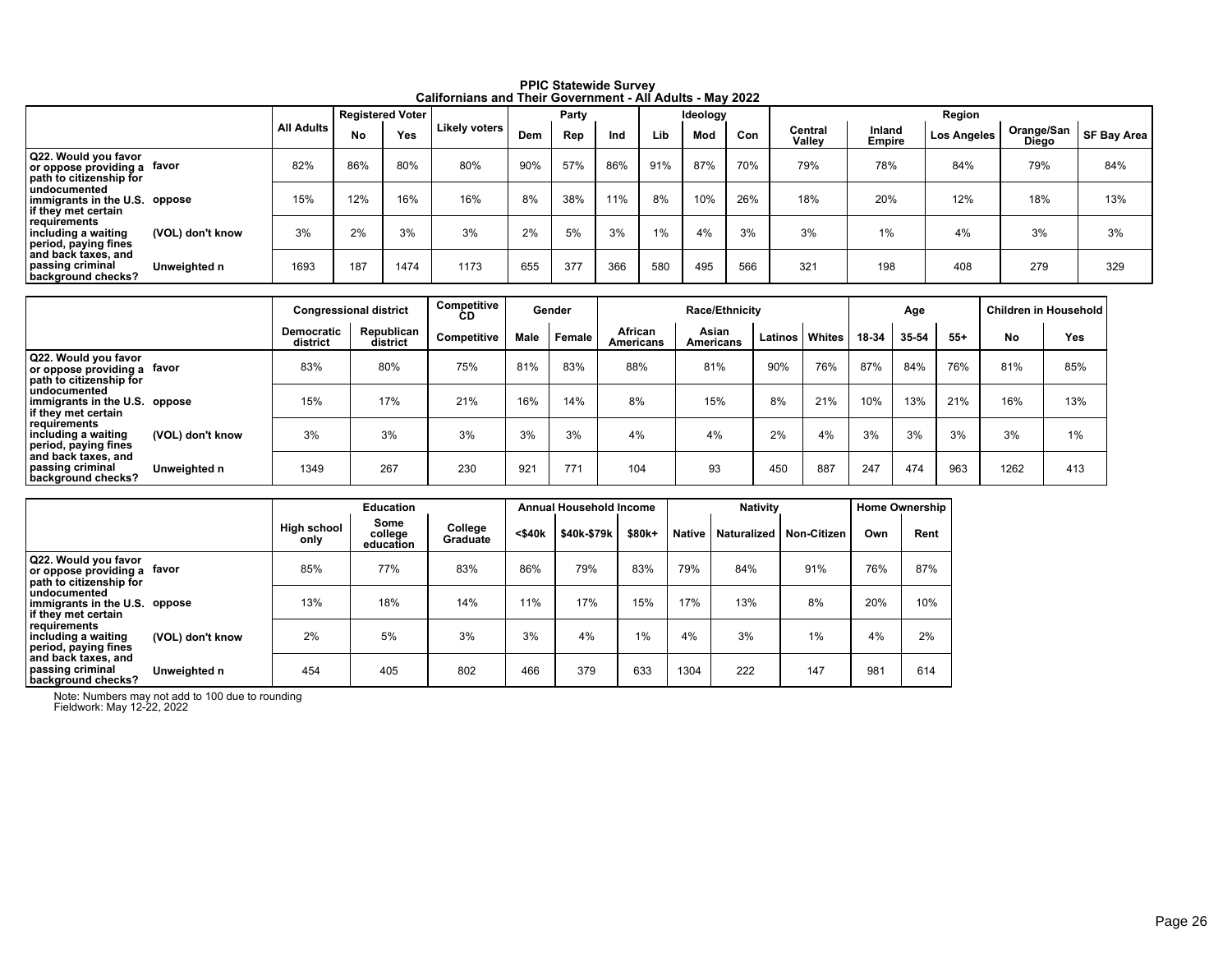|                                                                  |                                             |                               | <b>Registered Voter</b> |                              |                      | Party        |                                |     | Ideology                    |                           |                           |         | Region                   |                         |       |                    |                              |                     |                    |
|------------------------------------------------------------------|---------------------------------------------|-------------------------------|-------------------------|------------------------------|----------------------|--------------|--------------------------------|-----|-----------------------------|---------------------------|---------------------------|---------|--------------------------|-------------------------|-------|--------------------|------------------------------|---------------------|--------------------|
|                                                                  |                                             | <b>All Adults</b>             | <b>No</b>               | Yes                          | <b>Likely voters</b> | Dem          | Rep                            | Ind | <b>Lib</b>                  | Mod                       | Con                       |         | <b>Central</b><br>Vallev | Inland<br><b>Empire</b> |       | <b>Los Angeles</b> |                              | Orange/San<br>Diego | <b>SF Bay Area</b> |
|                                                                  | support, even if higher<br>energy prices    | 49%                           | 26%                     | 57%                          | 63%                  | 61%          | 48%                            | 53% | 60%                         | 50%                       | 40%                       |         | 41%                      | 47%                     |       | 54%                |                              | 48%                 | 51%                |
| Q26. Given Russia's<br>invasion of Ukraine.<br>do you support or | support, but not if<br>higher energy prices | 16%                           | 29%                     | 12%                          | 10%                  | 11%          | 12%                            | 18% | 14%                         | 19%                       | 17%                       |         | 24%                      | 16%                     |       | 13%                |                              | 19%                 | 13%                |
| oppose the United<br><b>States and its</b>                       | support, but don't<br>know                  | 6%                            | 7%                      | 6%                           | 7%                   | 7%           | 9%                             | 3%  | 5%                          | 8%                        | 7%                        |         | 6%                       | 9%                      |       | 5%                 |                              | 4%                  | 7%                 |
| European allies<br>imposing economic                             | oppose                                      | 20%                           | 25%                     | 19%                          | 14%                  | 15%          | 25%                            | 20% | 15%                         | 16%                       | 27%                       |         | 23%                      | 25%                     |       | 20%                |                              | 18%                 | 19%                |
| sanctions on Russia?                                             | (VOL) don't know                            | 8%                            | 13%                     | 6%                           | 6%                   | 6%           | 6%                             | 6%  | 6%                          | 7%                        | 9%                        |         | 7%                       | 4%                      |       | 8%                 |                              | 11%                 | 10%                |
|                                                                  | Unweighted n                                | 1681                          | 182                     | 1468                         | 1168                 | 657          | 372                            | 365 | 581                         | 492                       | 556                       |         | 316                      | 195                     |       | 409                |                              | 276                 | 329                |
|                                                                  |                                             | <b>Congressional district</b> |                         | Competitive<br>ĊD            |                      | Gender       |                                |     |                             | <b>Race/Ethnicity</b>     |                           |         | Age                      |                         |       |                    | <b>Children in Household</b> |                     |                    |
|                                                                  |                                             | <b>Democratic</b><br>district |                         | Republican<br>district       | Competitive          | Male         | Female                         |     | African<br><b>Americans</b> | Asian<br><b>Americans</b> |                           | Latinos | Whites                   | 18-34                   | 35-54 | $55+$              | <b>No</b>                    | Yes.                |                    |
| Q26. Given Russia's                                              | support, even if higher<br>energy prices    | 51%                           |                         | 55%                          | 45%                  | 51%          | 47%                            |     | 53%                         | 43%                       |                           | 36%     | 66%                      | 41%                     | 46%   | 61%                | 54%                          | 41%                 |                    |
| invasion of Ukraine.<br>do you support or                        | support, but not if<br>higher energy prices | 17%                           |                         | 14%                          | 19%                  | 14%          | 18%                            |     | 14%                         | 22%                       |                           | 20%     | 9%                       | 18%                     | 17%   | 13%                | 13%                          | 21%                 |                    |
| oppose the United<br><b>States and its</b>                       | support, but don't<br>know                  | 6%                            |                         | 3%                           | 3%                   | 6%           | 7%                             |     | 6%                          | 7%                        |                           | 8%      | 4%                       | 8%                      | 5%    | 5%                 | 6%                           | 6%                  |                    |
| <b>European allies</b><br>imposing economic                      | oppose                                      | 20%                           |                         | 24%                          | 23%                  | 21%          | 20%                            |     | 23%                         | 19%                       |                           | 25%     | 17%                      | 24%                     | 22%   | 15%                | 19%                          | 23%                 |                    |
| sanctions on Russia?                                             | (VOL) don't know                            | 7%                            |                         | 4%                           | 10%                  | 8%           | 8%                             |     | 3%                          | 9%                        |                           | 11%     | 4%                       | 8%                      | 10%   | 6%                 | 7%                           | 9%                  |                    |
|                                                                  | Unweighted n                                | 1342                          |                         | 264                          | 229                  | 914          | 766                            |     | 104                         | 92                        |                           | 445     | 883                      | 246                     | 470   | 956                | 1253                         | 410                 |                    |
|                                                                  |                                             |                               |                         | <b>Education</b>             |                      |              | <b>Annual Household Income</b> |     | <b>Nativity</b>             |                           |                           |         |                          | <b>Home Ownership</b>   |       |                    |                              |                     |                    |
|                                                                  |                                             | <b>High school</b><br>only    |                         | Some<br>college<br>education | College<br>Graduate  | $<$ \$40 $k$ | \$40k-\$79k                    |     | \$80k+                      | <b>Native</b>             | Naturalized   Non-Citizen |         |                          | Own                     | Rent  |                    |                              |                     |                    |
| Q26. Given Russia's                                              | support, even if higher<br>energy prices    | 35%                           |                         | 50%                          | 67%                  | 39%          | 47%                            |     | 65%                         | 57%                       | 46%                       |         | 28%                      | 60%                     | 42%   |                    |                              |                     |                    |
| invasion of Ukraine.<br>do you support or                        | support, but not if<br>higher energy prices | 21%                           |                         | 14%                          | 12%                  | 24%          | 15%                            |     | 10%                         | 12%                       | 16%                       |         | 30%                      | 13%                     | 20%   |                    |                              |                     |                    |
| oppose the United<br><b>States and its</b>                       | support, but don't<br>know                  | 5%                            |                         | 7%                           | 7%                   | 4%           | 9%                             |     | 3%                          | 5%                        | 8%                        |         | 5%                       | 5%                      | 8%    |                    |                              |                     |                    |
| <b>European allies</b><br>imposing economic                      | oppose                                      | 26%                           |                         | 23%                          | 11%                  | 22%          | 23%                            |     | 19%                         | 19%                       | 26%                       |         | 19%                      | 17%                     | 22%   |                    |                              |                     |                    |
| sanctions on Russia?                                             | (VOL) don't know                            | 12%                           |                         | 6%                           | 4%                   | 10%          | 6%                             |     | 4%                          | 6%                        | 5%                        |         | 17%                      | 6%                      | 8%    |                    |                              |                     |                    |
|                                                                  | Unweighted n                                | 449                           |                         | 399                          | 801                  | 461          | 379                            |     | 633                         | 1296                      | 222                       |         | 144                      | 974                     | 612   |                    |                              |                     |                    |